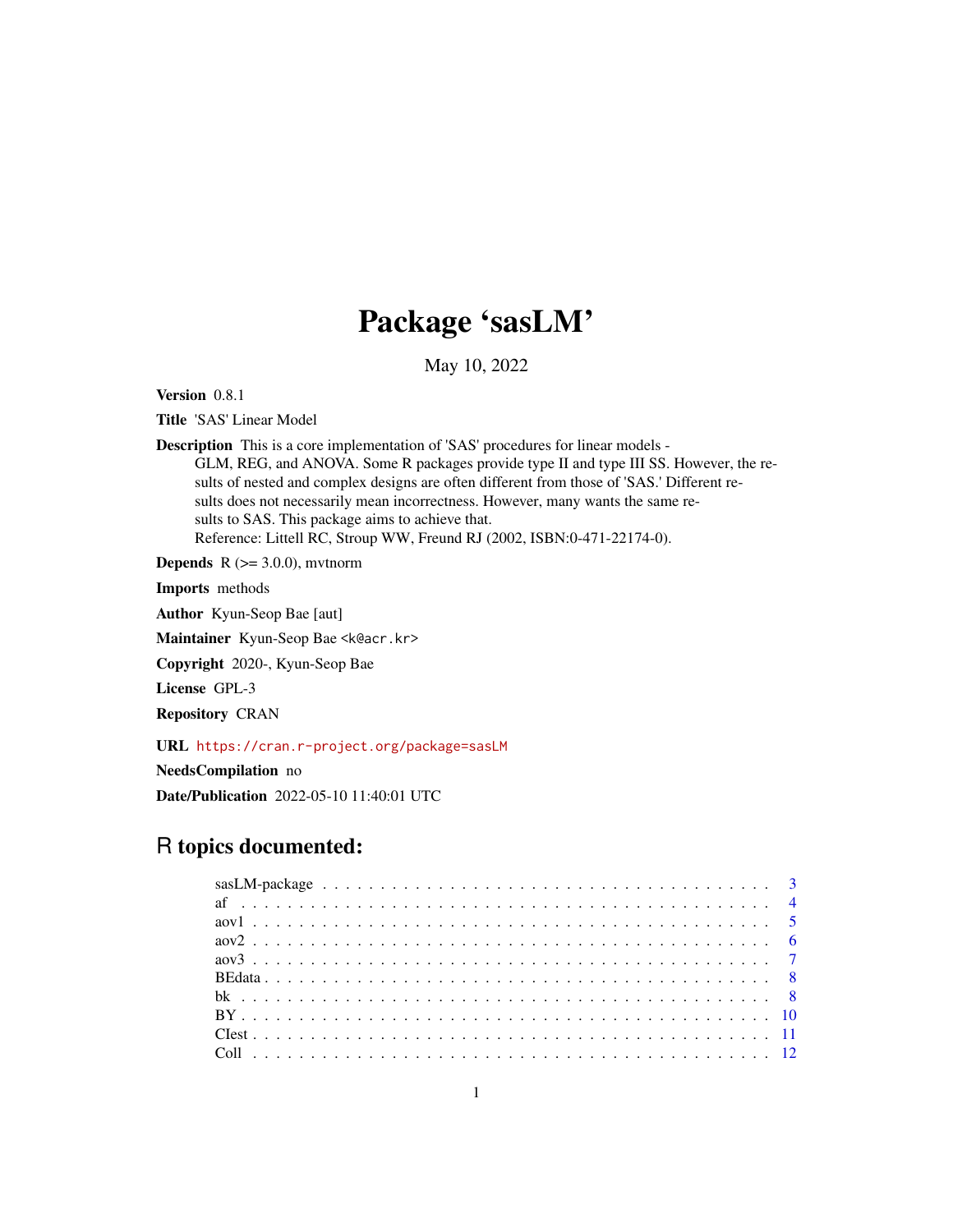|                 | 13 |
|-----------------|----|
| Cor.test        | 14 |
| cSS             | 15 |
|                 | 16 |
|                 | 16 |
| e1              | 17 |
| e2              | 18 |
| e3              | 19 |
|                 | 19 |
| est             | 20 |
|                 | 21 |
| estmb           | 22 |
|                 | 23 |
|                 | 24 |
|                 | 25 |
| GLM             | 26 |
|                 | 27 |
|                 | 28 |
|                 | 28 |
|                 |    |
|                 | 29 |
|                 | 30 |
|                 | 31 |
|                 | 32 |
|                 | 33 |
|                 | 34 |
|                 | 35 |
|                 | 35 |
| Min             | 36 |
|                 | 37 |
| N               | 38 |
| pВ              | 38 |
|                 | 39 |
|                 | 40 |
|                 | 41 |
|                 | 42 |
|                 | 43 |
|                 | 43 |
|                 | 45 |
|                 | 46 |
|                 | 46 |
|                 | 47 |
| <b>Skewness</b> | 48 |
|                 | 48 |
|                 | 49 |
| SS              | 50 |
| T3MS            | 51 |
| T3test          | 51 |
|                 |    |
|                 | 52 |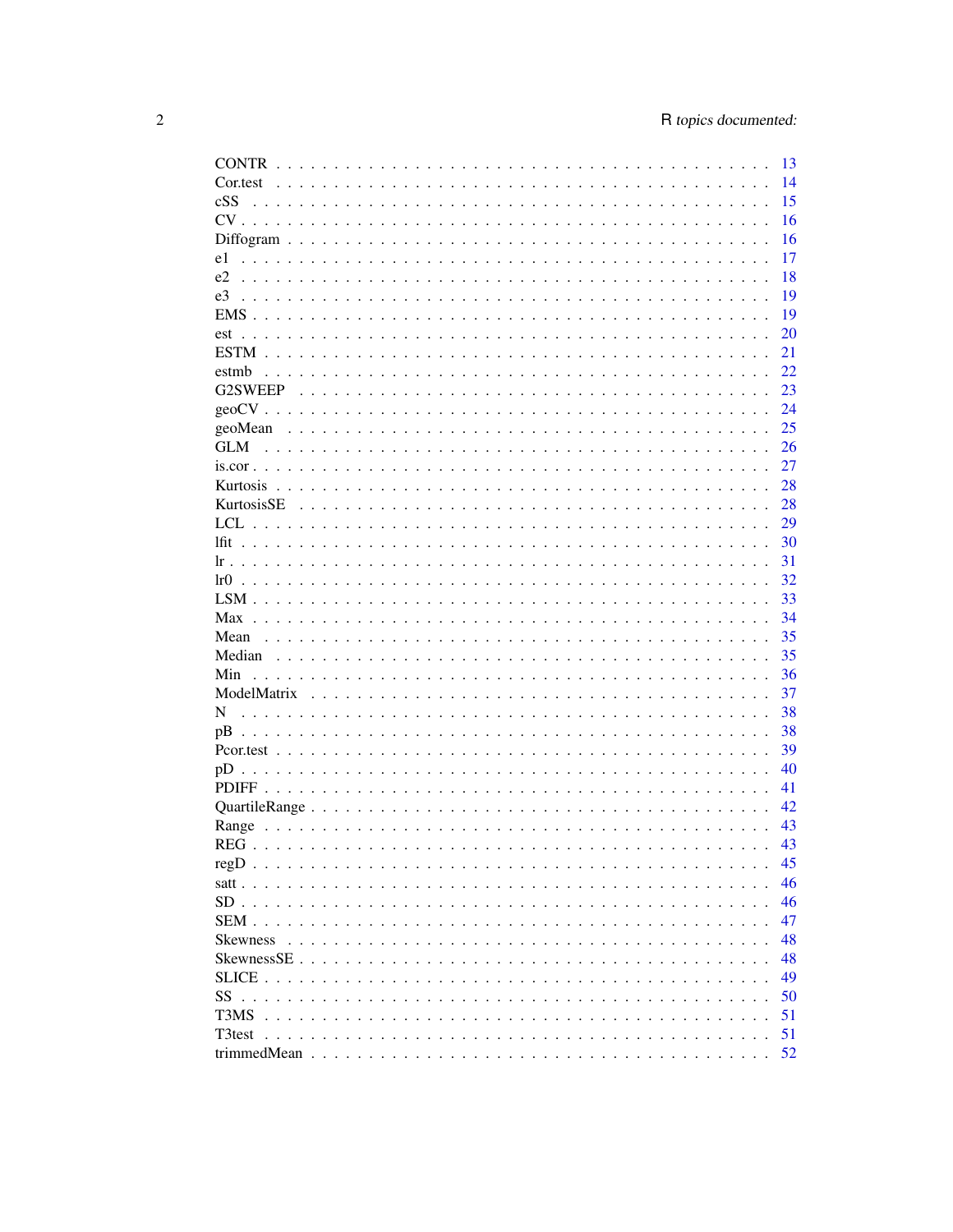### <span id="page-2-0"></span>sasLM-package 3

sasLM-package *'SAS' Linear Model*

#### Description

This is a core implementation of 'SAS' procedures for linear models - GLM, REG, and ANOVA. Some packages provide type II and type III SS. However, the results of nested and complex designs are often different from those of 'SAS'. Different results does not necessarily mean incorrectness. However, many wants the same results to 'SAS'. This package aims to achieve that. Reference: Littell RC, Stroup WW, Freund RJ (2002, ISBN:0-471-22174-0).

### Details

This will serve those who want SAS PROC GLM, REG, and ANOVA in R.

#### Author(s)

Kyun-Seop Bae k@acr.kr

```
## SAS PROC GLM Script for Typical Bioequivalence Data
# PROC GLM DATA=BEdata;
# CLASS SEQ SUBJ PRD TRT;
# MODEL LNCMAX = SEQ SUBJ(SEQ) PRD TRT;
# RANDOM SUBJ(SEQ)/TEST;
# LSMEANS TRT / DIFF=CONTROL("R") CL ALPHA=0.1;
# ODS OUTPUT LSMeanDiffCL=LSMD;
# DATA LSMD; SET LSMD;
# PE = EXP(DIFFERENCE);
# LL = EXP(LowerCL);
# UL = EXP(UpperCL);
# PROC PRINT DATA=LSMD; RUN;
##
## SAS PROC GLM equivalent
BEdata = af(BEdata, c("SEQ", "SUBJ", "PRD", "TRT")) # Columns as factor
formula1 = log(CMAX) ~ SEQ/SUBJ + PRD + TRT # Model
GLM(formula1, BEdata) # ANOVA tables of Type I, II, III SS
```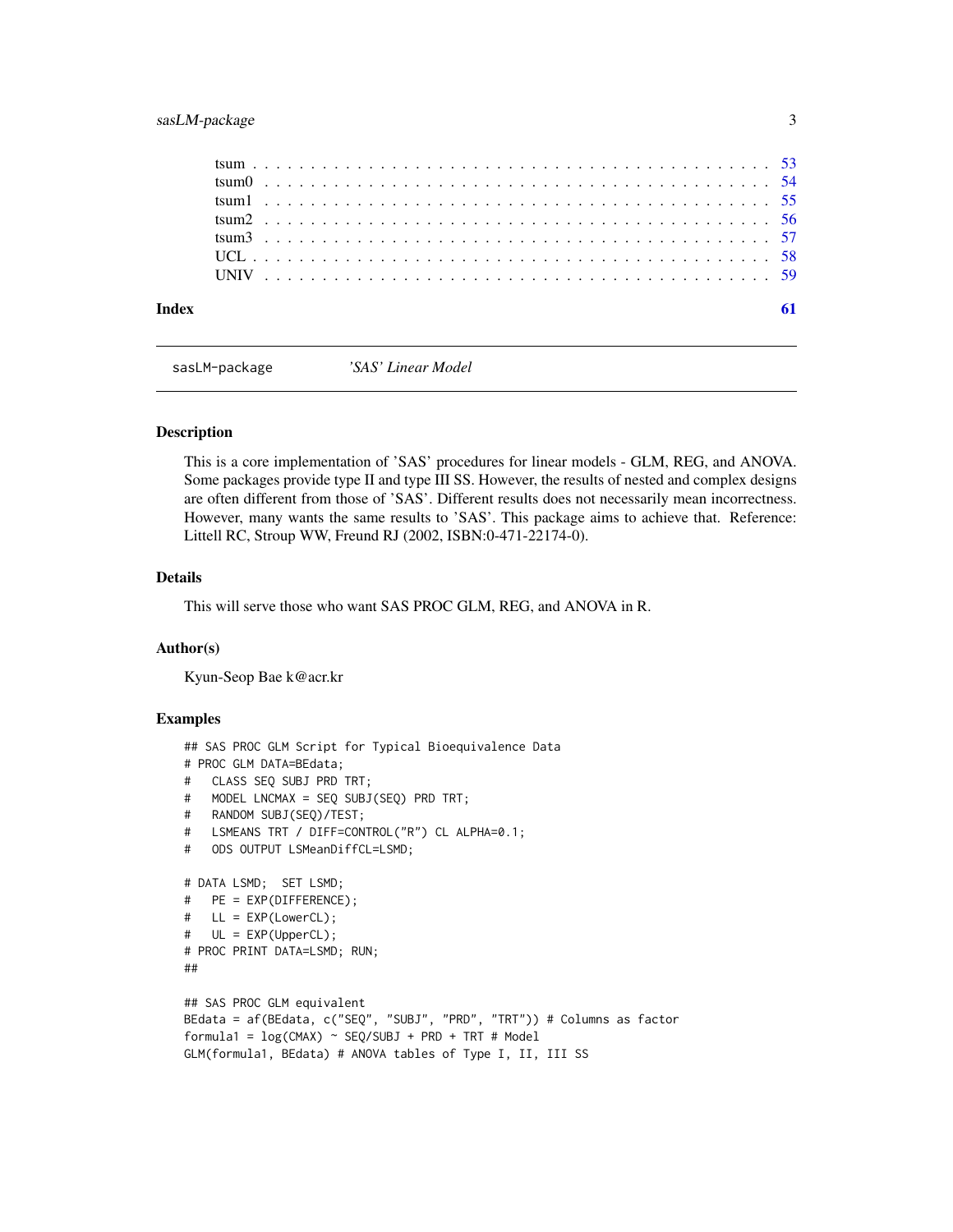```
EMS(formula1, BEdata) # EMS table
T3test(formula1, BEdata, Error="SEQ:SUBJ") # Hypothesis test
ci0 = CIest(formula1, BEdata, "TRT", c(-1, 1), 0.90) # 90$ CI
exp(ci0[, c("Estimate", "Lower CL", "Upper CL")]) # 90% CI of GMR
## 'nlme' or SAS PROC MIXED is preferred for an unbalanced case
## SAS PROC MIXED equivalent
# require(nlme)
# Result = lme(log(CMAX) ~ SEQ + PRD + TRT, random=~1|SUBJ, data=BEdata)
# summary(Result)
# VarCorr(Result)
# ci = intervals(Result, 0.90) ; ci
# exp(ci$fixed["TRTT",])
##
```
af *Convert some columns of a data.frame to factors*

#### Description

Conveniently convert some columns of data.frame into factors.

### Usage

af(DataFrame, Cols)

#### **Arguments**

| DataFrame | adata.frame                             |
|-----------|-----------------------------------------|
| Cols      | column names or indices to be converted |

### Details

It performs conversion of some columns in a data. frame into factors conveniently.

### Value

Returns a data. frame with converted columns.

#### Author(s)

Kyun-Seop Bae k@acr.kr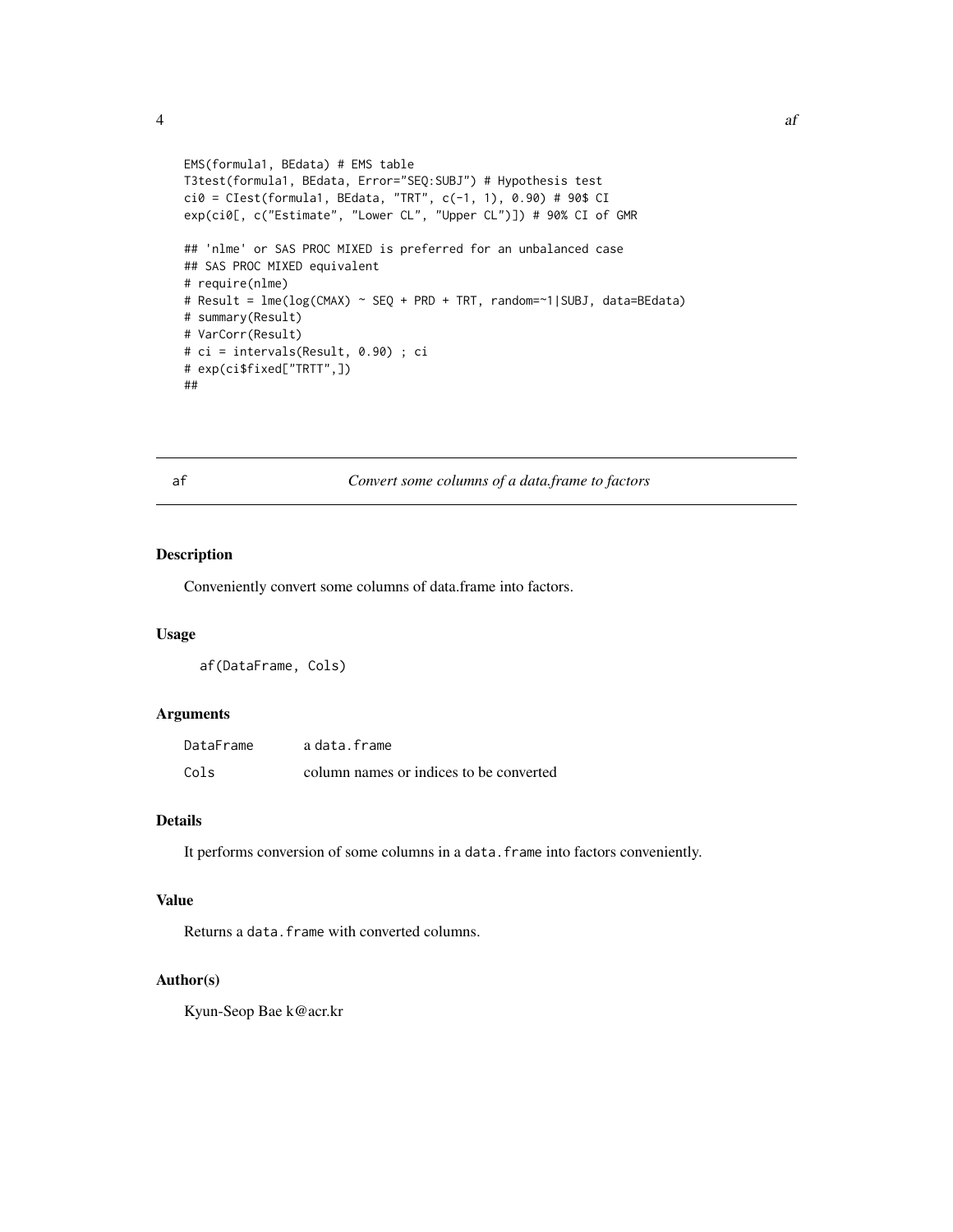<span id="page-4-0"></span>

ANOVA with Type I SS.

#### Usage

aov1(Formula, Data, eps=1e-8)

### Arguments

| Formula | a conventional formula for a linear model.  |
|---------|---------------------------------------------|
| Data    | a data. frame to be analyzed                |
| eps     | Less than this value is considered as zero. |

### Details

It performs the core function of SAS PROC ANOVA.

### Value

The result table is comparable to that of SAS PROC ANOVA.

| Df       | degree of freedom                      |
|----------|----------------------------------------|
| Sum Sq   | sum of square for the set of contrasts |
| Mean Sq  | mean square                            |
| F value  | F value for the F distribution         |
| $Pr(>=)$ | proability of larger than F value      |

### Author(s)

Kyun-Seop Bae k@acr.kr

### Examples

 $aov1$ (uptake ~ Plant + Type + Treatment + conc, CO2)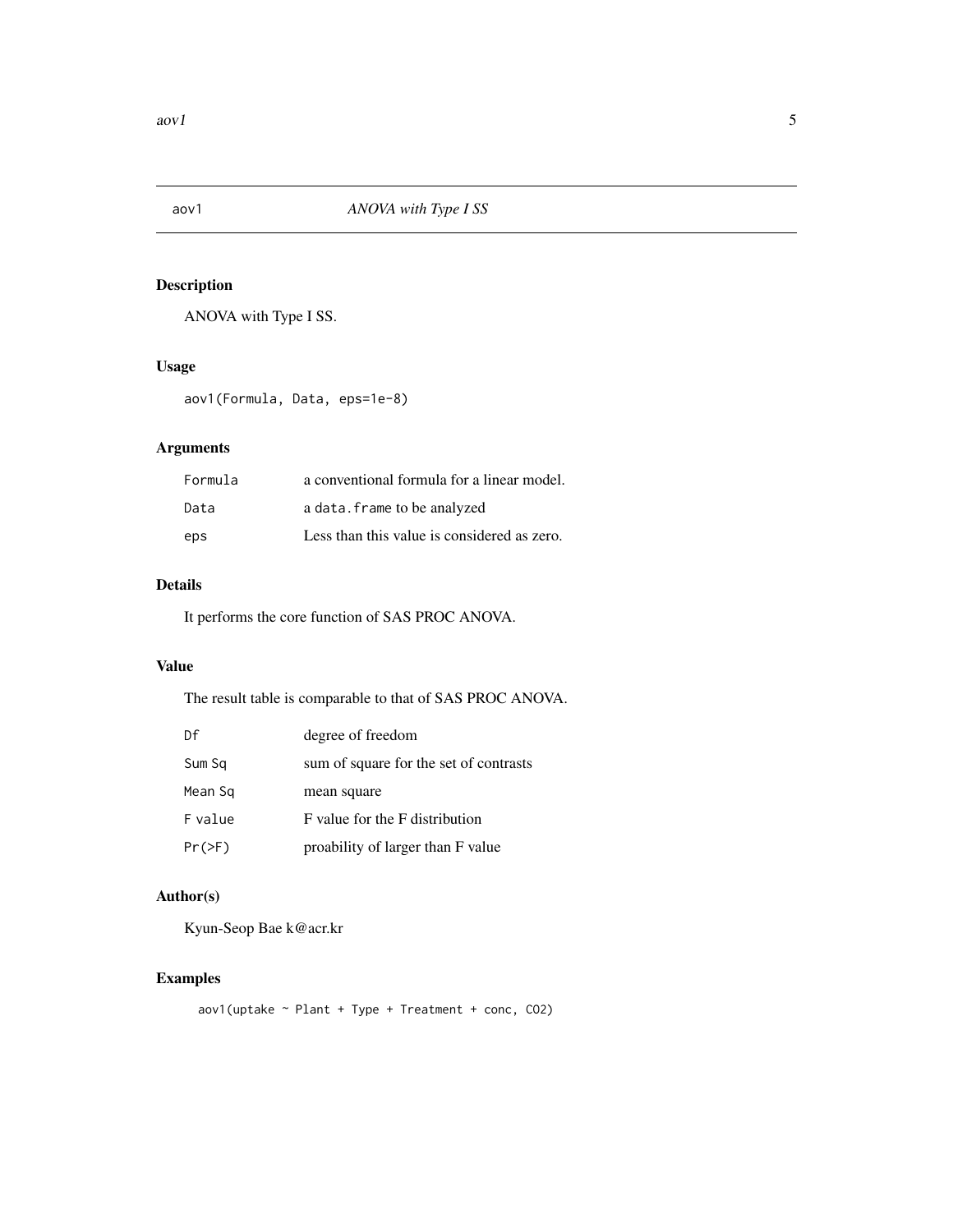<span id="page-5-0"></span>

ANOVA with Type II SS.

### Usage

aov2(Formula, Data, eps=1e-8)

### Arguments

| Formula | a conventional formula for a linear model.  |
|---------|---------------------------------------------|
| Data    | a data. frame to be analyzed                |
| eps     | Less than this value is considered as zero. |

### Details

It performs the core function of SAS PROC ANOVA.

#### Value

The result table is comparable to that of SAS PROC ANOVA.

| Df       | degree of freedom                      |
|----------|----------------------------------------|
| Sum Sq   | sum of square for the set of contrasts |
| Mean Sq  | mean square                            |
| F value  | F value for the F distribution         |
| $Pr(>\)$ | proability of larger than F value      |

### Author(s)

Kyun-Seop Bae k@acr.kr

```
aov2(uptake ~ Plant + Type + Treatment + conc, CO2)
aov2(uptake ~ Type, CO2)
aov2(uptake ~ Type - 1, CO2)
```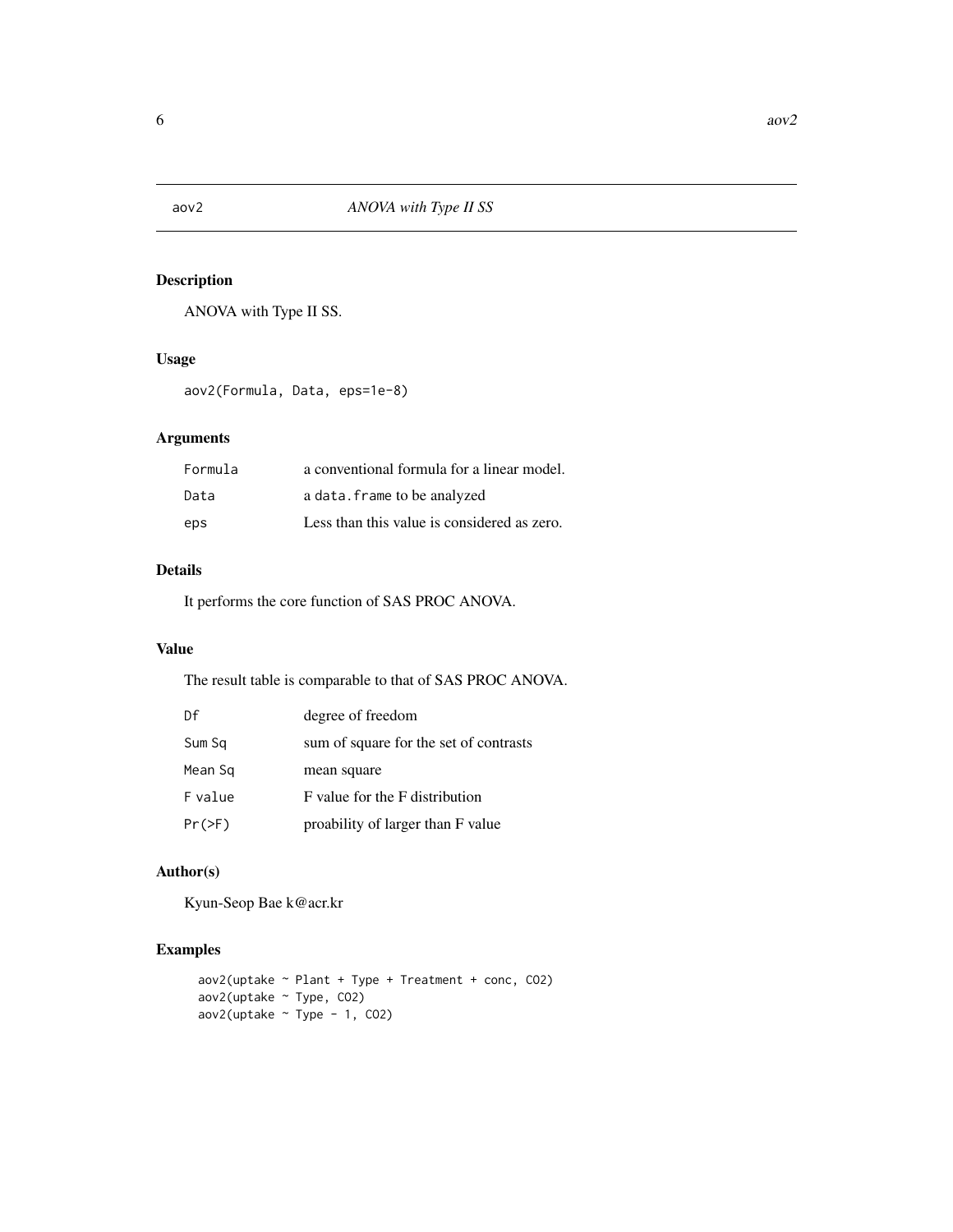<span id="page-6-0"></span>

ANOVA with Type III SS.

#### Usage

aov3(Formula, Data, eps=1e-8)

### Arguments

| Formula | a conventional formula for a linear model.  |
|---------|---------------------------------------------|
| Data    | a data. frame to be analyzed                |
| eps     | Less than this value is considered as zero. |

### Details

It performs the core function of SAS PROC ANOVA.

### Value

The result table is comparable to that of SAS PROC ANOVA.

| Df       | degree of freedom                      |
|----------|----------------------------------------|
| Sum Sq   | sum of square for the set of contrasts |
| Mean Sq  | mean square                            |
| F value  | F value for the F distribution         |
| $Pr(>=)$ | proability of larger than F value      |

### Author(s)

Kyun-Seop Bae k@acr.kr

### Examples

 $aov3(uptake \sim Plant + Type + Treatment + conc, CO2)$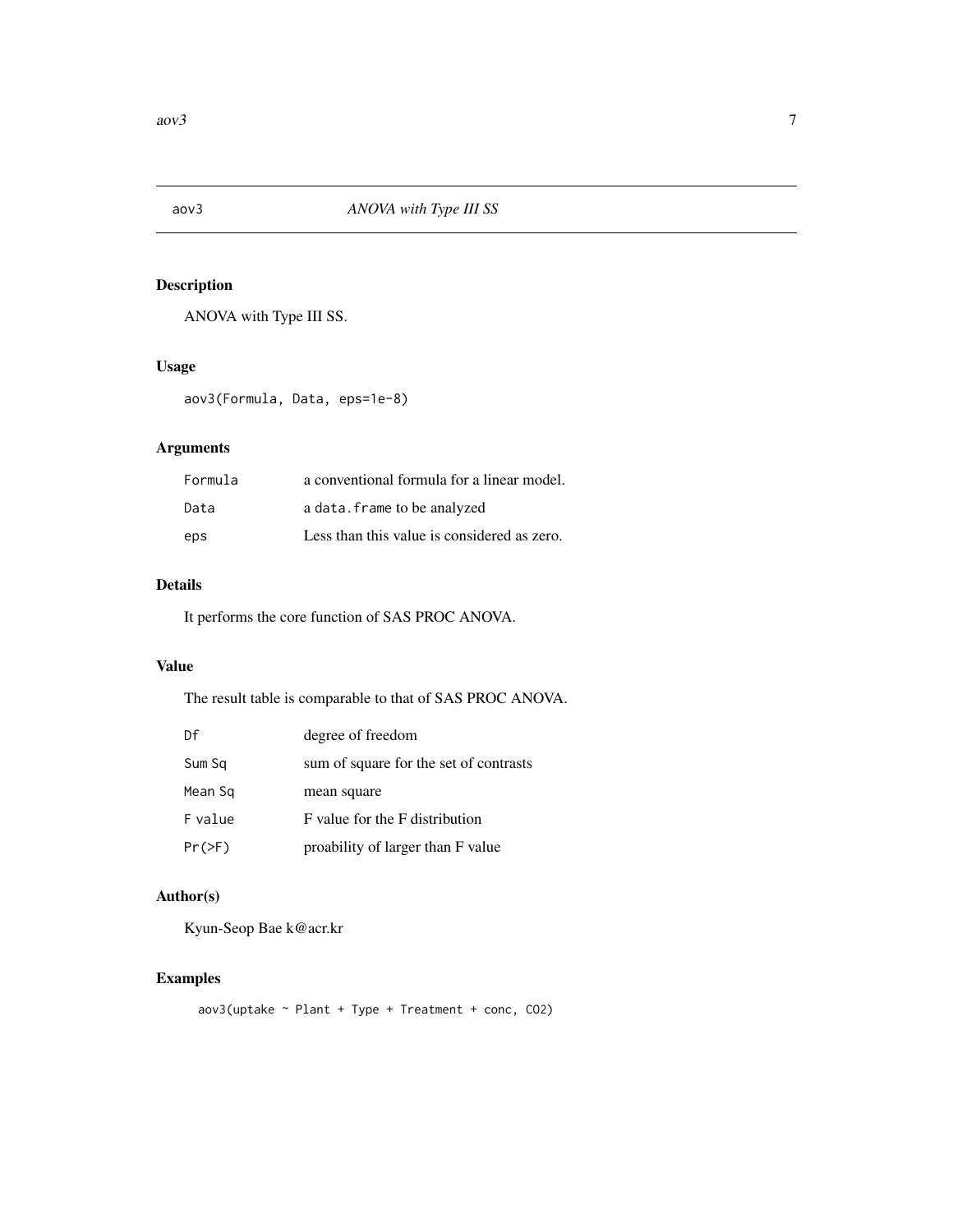<span id="page-7-0"></span>Contains Cmax data from a real bioequivalence study.

### Usage

BEdata

### Format

A data frame with 91 observations on the following 6 variables.

- ADM Admission or Hospitalization Group Code: 1, 2, or 3
- SEQ Group or Sequence character code: 'RT' or 'TR"
- PRD Period numeric value: 1 or 2
- TRT Treatment or Drug code: 'R' or 'T'
- SUBJ Subject ID
- CMAX Cmax values

### Details

This contains a real data of 2x2 bioequivalence study, which have three different hospitalization groups. See Bae KS, Kang SH. Bioequivalence data analysis for the case of separate hospitalization. Transl Clin Pharmacol. 2017;25(2):93-100. doi.org/10.12793/tcp.2017.25.2.93

bk *Beautify the output of knitr::kable*

#### Description

Trailing zeros after integer is somwwhat annoying. This removes those in the vector of strings.

#### Usage

```
bk(ktab, rpltag=c("n", "N"), dig=10)
```
### Arguments

| ktab   | an output of knitr::kable                                                            |
|--------|--------------------------------------------------------------------------------------|
| rpltag | tag string of replacement rows. This is usually "n" which means the sample<br>count. |
| dig    | maximum digits of decimals in the kable output                                       |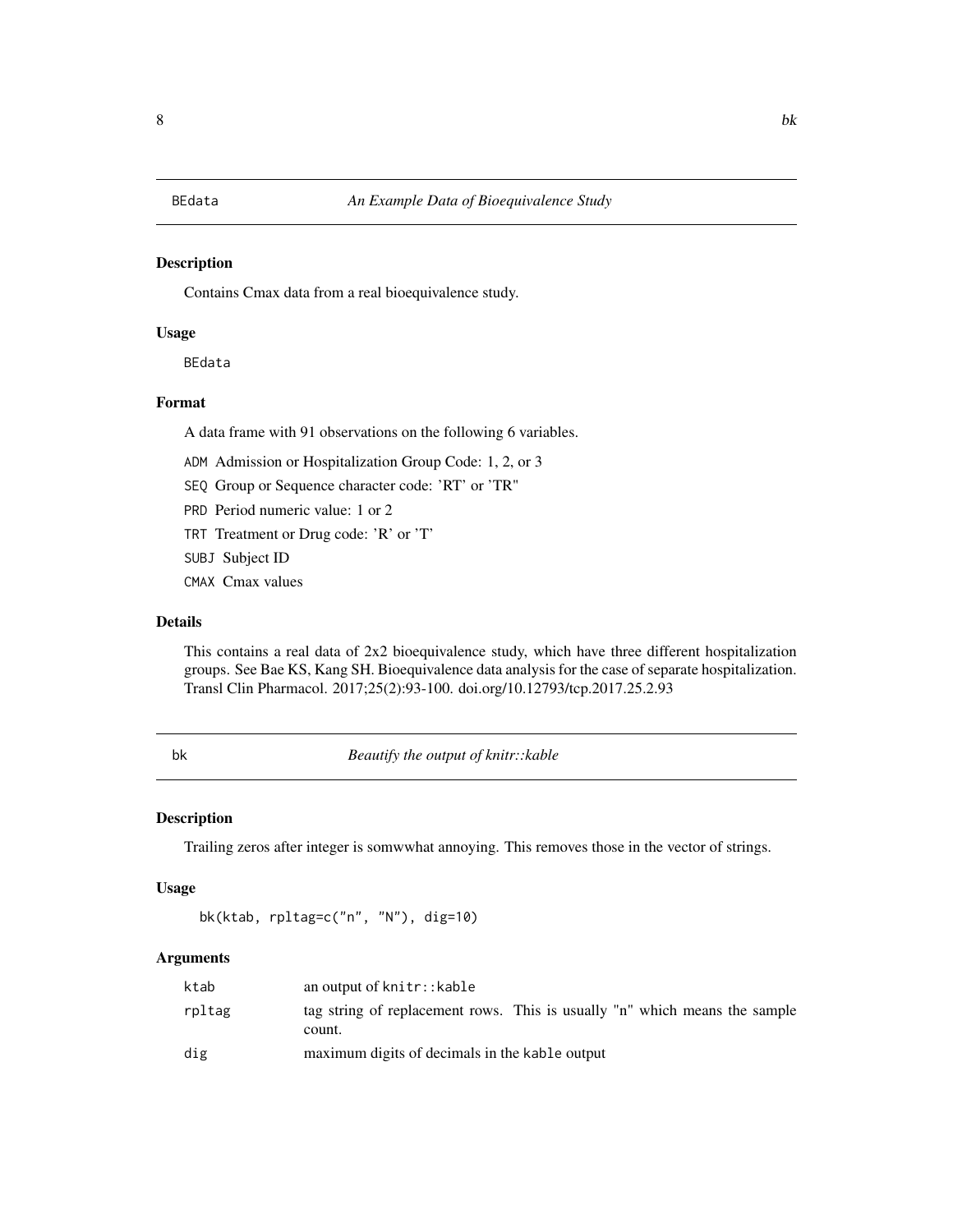### <span id="page-8-0"></span>Details

This is convenient if used with tsum0, tsum1, tsum2, tsum3, This requires knitr::kable.

#### Value

A new processed vector of strings. The class is still knitr\_kable.

#### Author(s)

Kyun-Seop Bae k@acr.kr

#### See Also

[tsum0](#page-53-1), [tsum1](#page-54-1), [tsum2](#page-55-1), [tsum3](#page-56-1)

```
## OUTPUT example
# t0 = tsum0(CO2, "uptake", c("mean", "median", "sd", "length", "min", "max"))
# bk(kable(t0)) # requires knitr package
#
# | | x|
# |:------|--------:|
# |mean | 27.21310|
# |median | 28.30000|
# |sd | 10.81441|
# |n | 84 |
# |min | 7.70000|
# |max | 45.50000|
# t1 = tsum(uptake ~ Treatment, CO2,
# e=c("mean", "median", "sd", "min", "max", "length"),
# ou=c("chilled", "nonchilled"),
# repl=list(c("median", "length"), c("med", "N")))
#
# bk(kable(t1, digits=3)) # requires knitr package
#
# | | chilled| nonchilled| Combined|
# |:----|-------:|----------:|--------:|
# |mean | 23.783| 30.643| 27.213|
# |med | 19.700| 31.300| 28.300|
# |sd | 10.884| 9.705| 10.814|
# |min | 7.700| 10.600| 7.700|
# |max | 42.400| 45.500| 45.500|
# |N | 42 | 42 | 84 |
```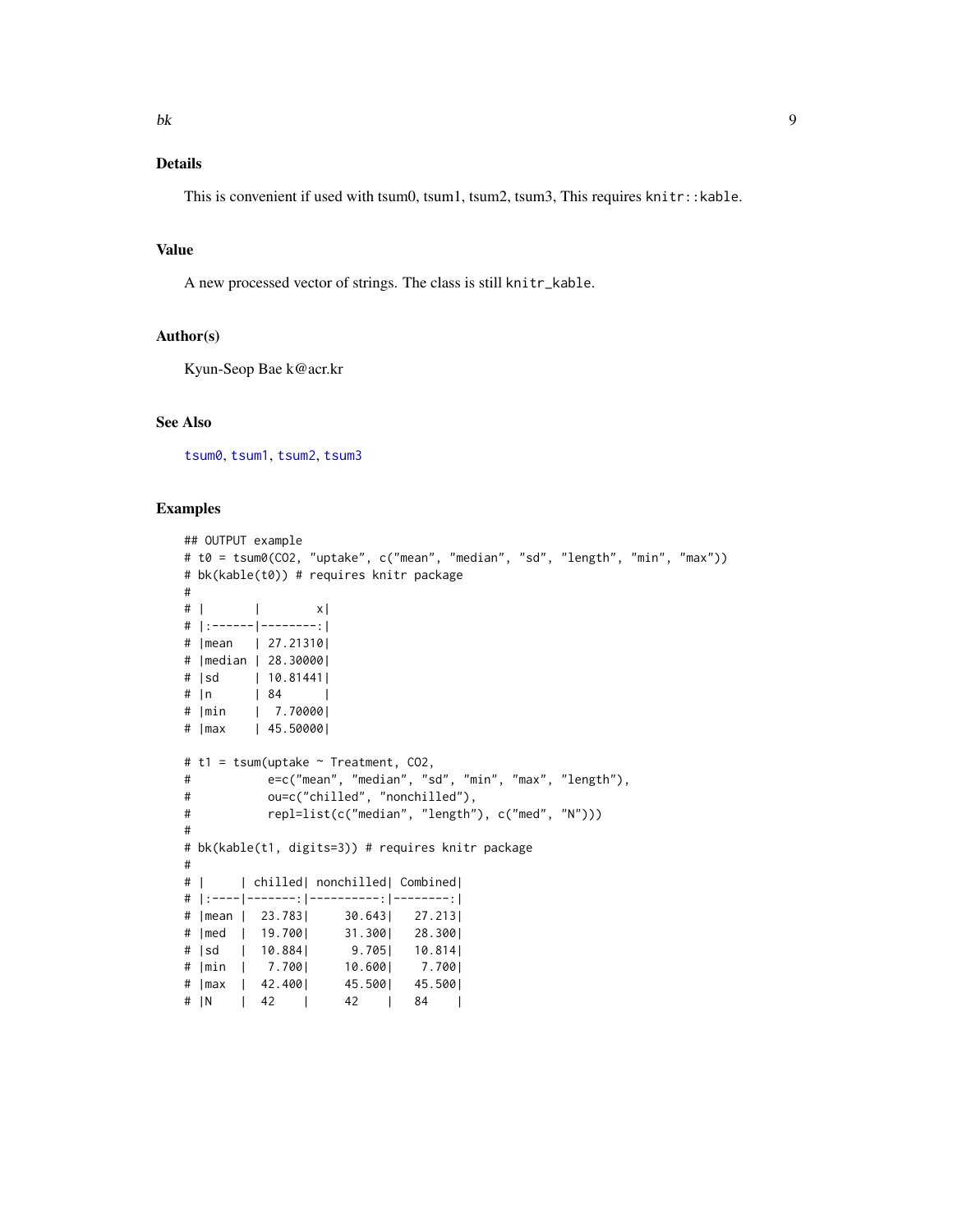GLM, REG, aov1 etc. functions can be run by levels of a variable.

### Usage

BY(FUN, Formula, Data, By, ...)

### Arguments

| <b>FUN</b> | Function name to be called such as GLM, REG |
|------------|---------------------------------------------|
| Formula    | a conventional formula for a linear model.  |
| Data       | a data. frame to be analyzed                |
| By         | a variable name in the Data                 |
|            | arguments to be passed to FUN function      |

### Details

This mimics SAS procedues' BY clause.

### Value

a list of FUN function outputs. The names are after each level.

### Author(s)

Kyun-Seop Bae k@acr.kr

```
BY(GLM, uptake ~ Treatment + as.factor(conc), CO2, By="Type")
BY(REG, uptake ~ conc, CO2, By="Type")
```
<span id="page-9-0"></span>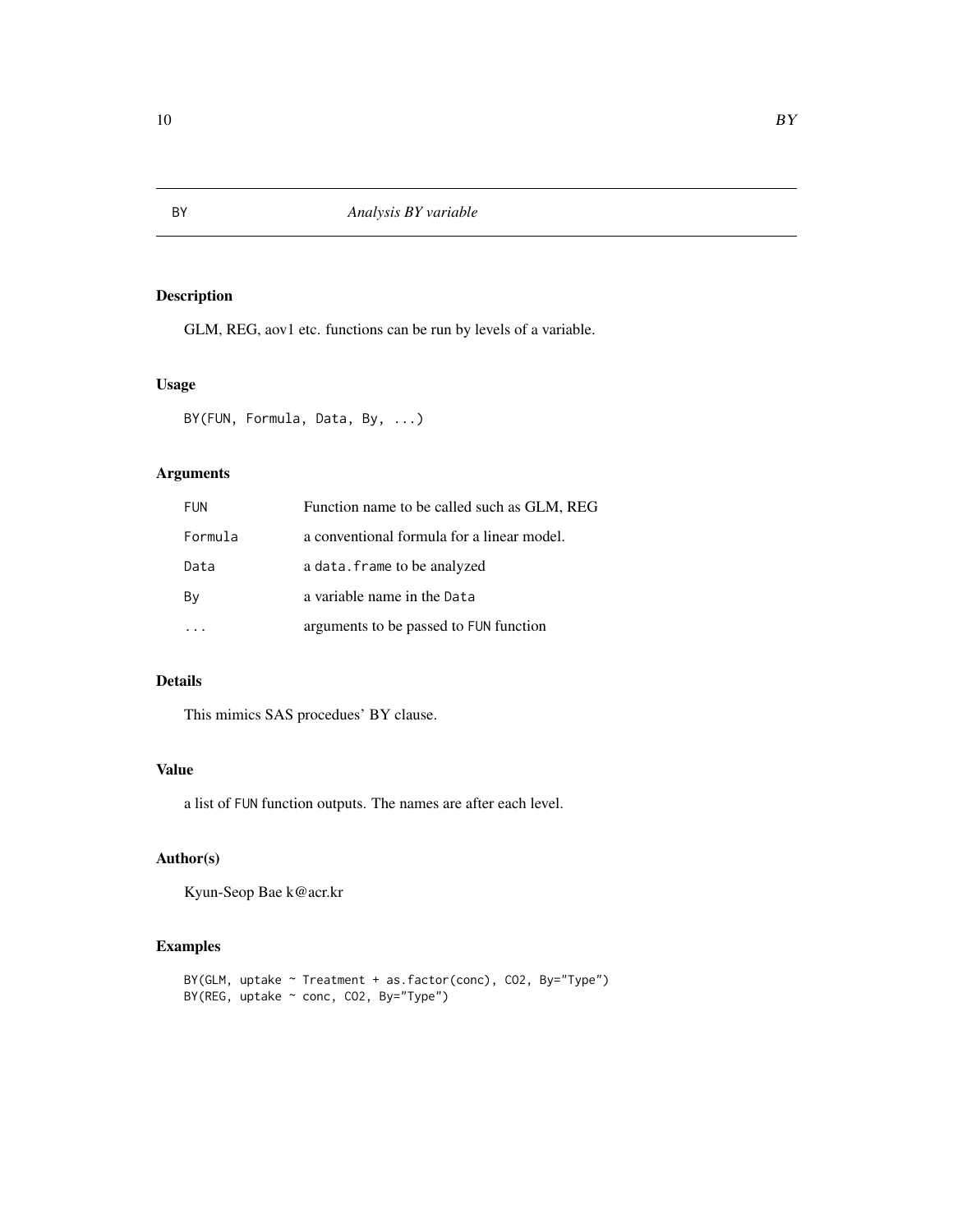Get point estimate and its confidence interval with given contrast and alpha value using t distribution.

### Usage

CIest(Formula, Data, Term, Contrast, conf.level=0.95)

#### Arguments

| Formula    | a conventional formula for a linear model                   |
|------------|-------------------------------------------------------------|
| Data       | a data. frame to be analyzed                                |
| Term       | a factor name to be estimated                               |
| Contrast   | a level vector. Level is alphabetically ordered by default. |
| conf.level | confidence level of confidence interval                     |

### Details

Get point estimate and its confidence interval with given contrast and alpha value using t distribution.

#### Value

| Estimate   | point estimate of the input linear constrast                                                         |
|------------|------------------------------------------------------------------------------------------------------|
| Lower CL   | lower confidence limit                                                                               |
| Upper CL   | upper confidence limit                                                                               |
| Std. Error | standard error of the point estimate                                                                 |
| t value    | value for t distribution                                                                             |
| Df         | degree of freedom                                                                                    |
| Pr(>  t )  | probability of larger than absolute t value from t distribution with residual's<br>degree of freedom |

### Author(s)

Kyun-Seop Bae k@acr.kr

```
CTest(log(CMAX) ~ > SEQ/SUBJ ~ + ~ PRD ~ + ~ TRT, ~ BEdata, ~ "TRT", ~ c(-1, 1), 0.90) ~ # ~ 90% CI
```
<span id="page-10-0"></span>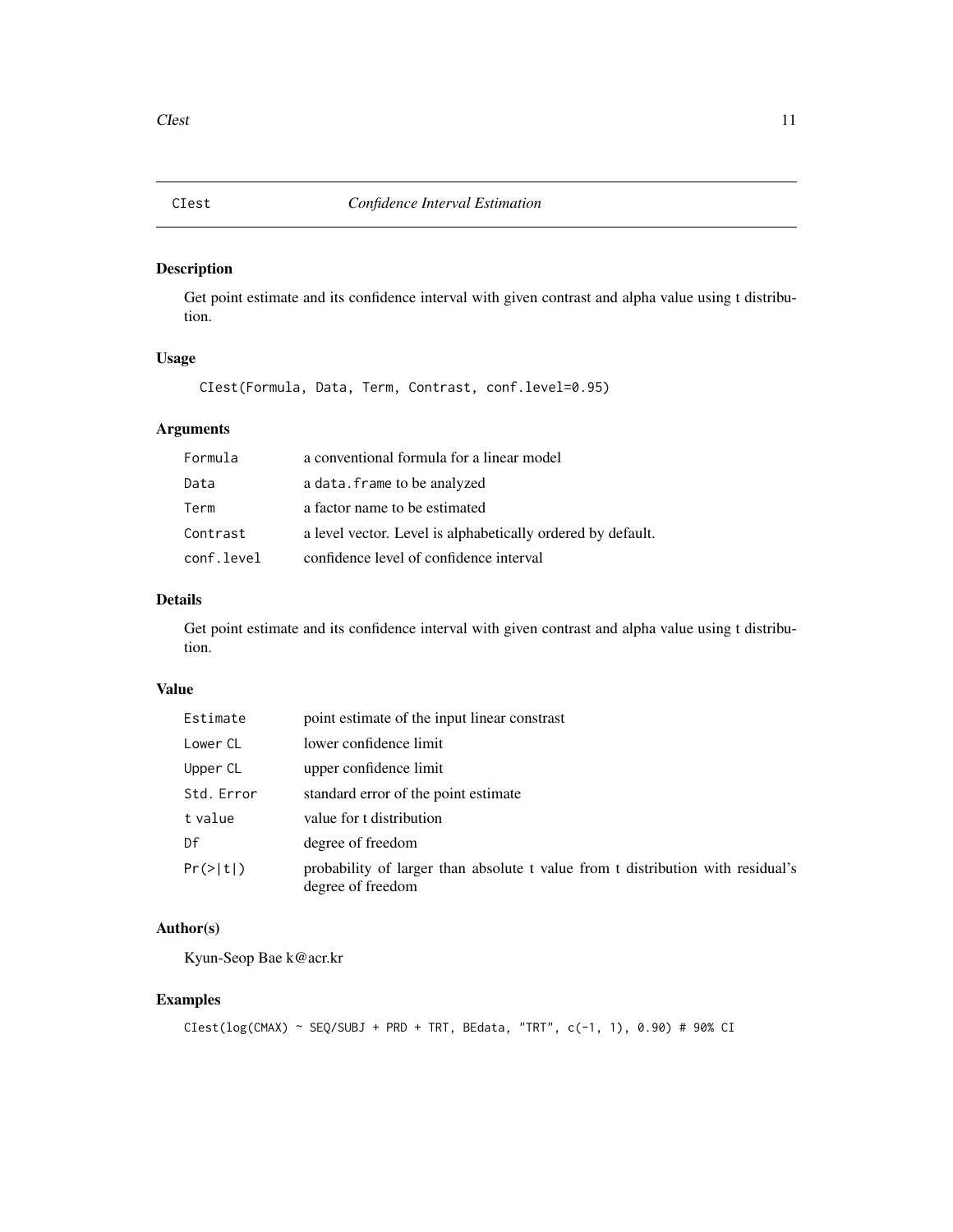<span id="page-11-0"></span>

Collearity digsnotics with tolerance, VIF, eigenvalue, condition index, variance proportions

### Usage

Coll(Formula, Data)

### Arguments

| Formula | fomula of the model                  |
|---------|--------------------------------------|
| Data    | input data as a matrix or data.frame |

#### Details

Sometimes collinearity diagnostics after multiple linear regression are necessary.

#### Value

| Tol                             | tolerance of independent variables                                     |
|---------------------------------|------------------------------------------------------------------------|
| <b>VIF</b>                      | variance inflation factor of independent variables                     |
| Eigenvalue                      | eigenvalue of Z'Z (crossproduct) of standardized independent variables |
| Cond. Index                     | condition index                                                        |
| under the names of coefficients |                                                                        |
|                                 | proportions of variances                                               |

### Author(s)

Kyun-Seop Bae k@acr.kr

## Examples

 $Coll(mpg \sim disp + hp + draft + wt + qsec, mtcars)$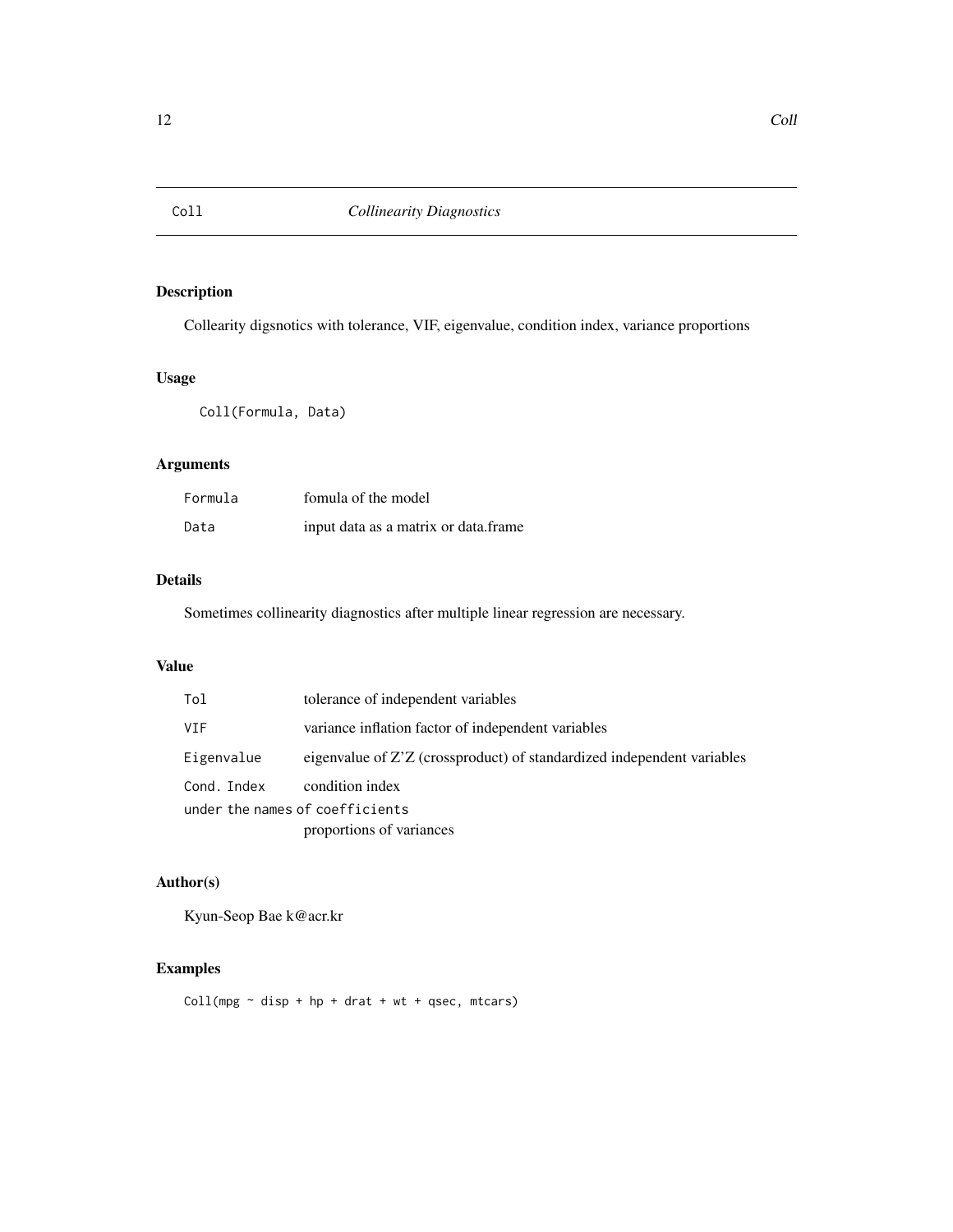<span id="page-12-1"></span><span id="page-12-0"></span>

Do F test with a given set of contrasts.

#### Usage

CONTR(L, Formula, Data, mu=0)

### Arguments

| L.      | contrast matrix. Each row is a contrast.                                                  |
|---------|-------------------------------------------------------------------------------------------|
| Formula | a conventional formula for a linear model                                                 |
| Data    | a data. frame to be analyzed                                                              |
| mu      | a vector of mu for the hypothesis L. The length should be equal to the row count<br>of L. |

### Details

It performs F test with a given set of contrasts (a matrix). It is similar to the CONTRAST clause of SAS PROC GLM. This can test the hypotheis that the linear combination (function)'s mean vector is mu.

#### Value

Returns sum of square and its F value and p-value.

| Df        | degree of freedom                      |
|-----------|----------------------------------------|
| Sum Sq    | sum of square for the set of contrasts |
| Mean Sq   | mean square                            |
| F value   | F value for the F distribution         |
| $Pr(>=F)$ | proability of larger than F value      |

### Author(s)

Kyun-Seop Bae k@acr.kr

#### See Also

[cSS](#page-14-1)

### Examples

CONTR(t(c(0, -1, 1)), uptake  $\sim$  Type, CO2) # sum of square  $GLM$ (uptake  $\sim$  Type, CO2) # compare with the above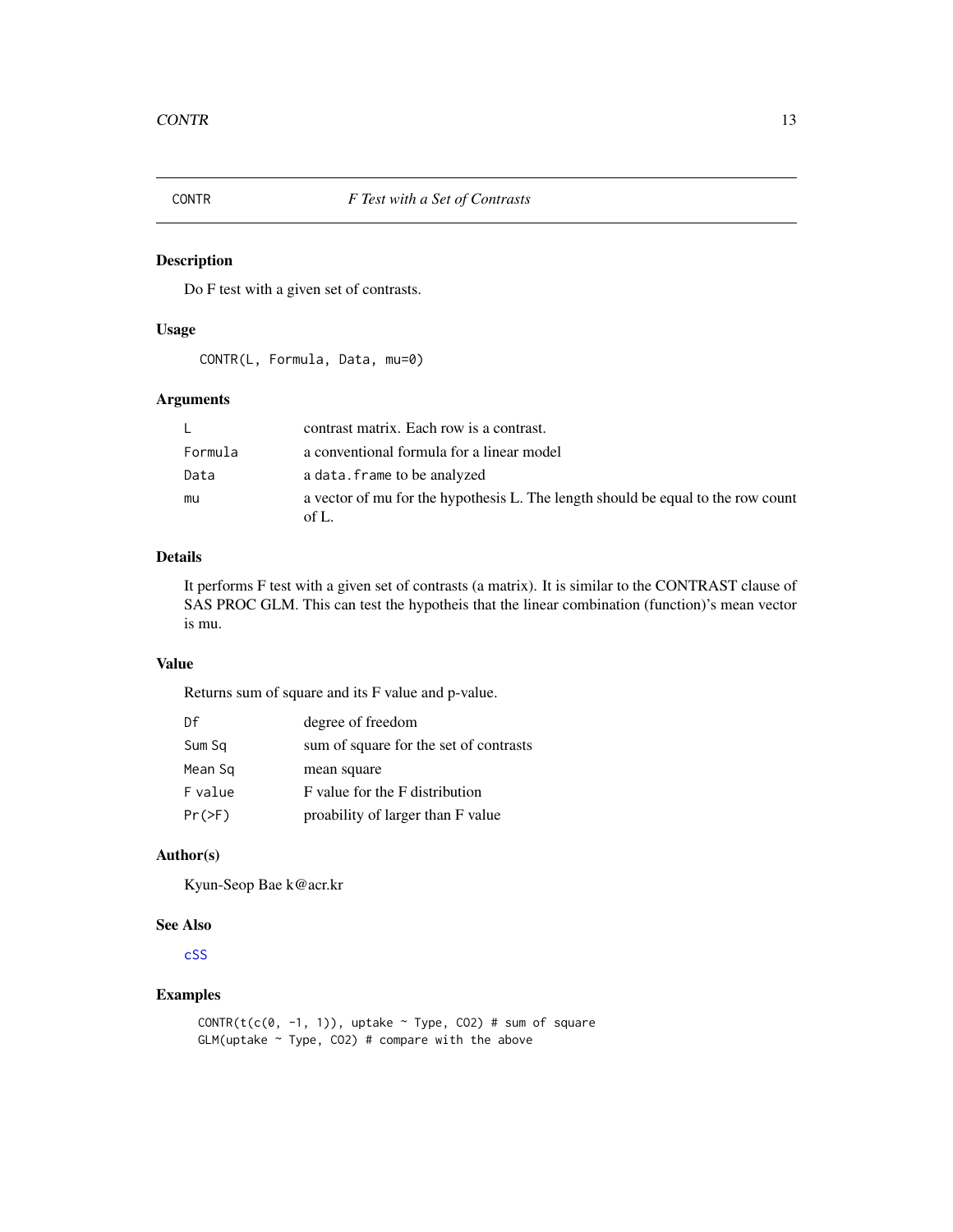<span id="page-13-0"></span>

Testing correlation between numerics columns of data with Pearson method.

### Usage

Cor.test(Data, conf.level=0.95)

### Arguments

| Data       | a matrix or a data frame |
|------------|--------------------------|
| conf.level | confidence level         |

### Details

It uses all numeric columns of input data. It uses "pairwise.complete.obs" rows.

### Value

Row names show which columns are used for the test

| Estimate  | point estimate of correlation       |
|-----------|-------------------------------------|
| Lower CL  | upper confidence limit              |
| Upper CL  | lower condidence limit              |
| t value   | t value of the t distribution       |
| Df        | degree of freedom                   |
| Pr(>  t ) | probability with the t distribution |

### Author(s)

Kyun-Seop Bae k@acr.kr

### Examples

Cor.test(mtcars)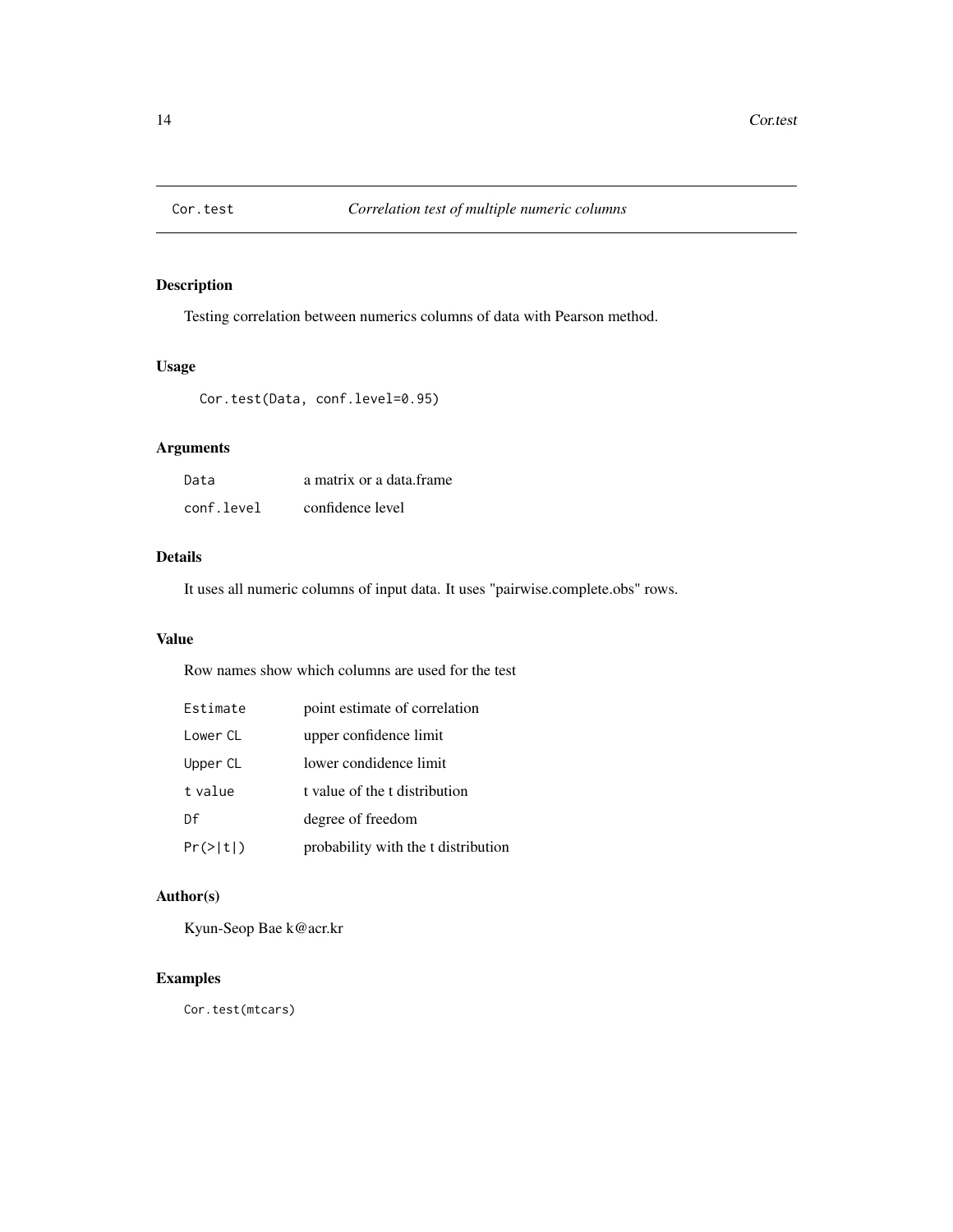<span id="page-14-1"></span><span id="page-14-0"></span>Calculates sum of squares of a contrast from a lfit result.

### Usage

cSS(K, rx, mu=0, eps=1e-8)

### Arguments

| K.  | contrast matrix. Each row is a contrast.                                                     |
|-----|----------------------------------------------------------------------------------------------|
| rx  | a result of 1 f it function                                                                  |
| mu  | a vector of mu for the hypothesis K. The length should be equal to the row count<br>of $K$ . |
| eps | Less than this value is considered as zero.                                                  |

### Details

It calculates sum of squares with given a contrast matrix and a lfit result. It corresponds to SAS PROC GLM CONTRAST. This can test the hypotheis that the linear combination (function)'s mean vector is mu.

### Value

Returns sum of square and its F value and p-value.

| Df       | degree of freedom                      |
|----------|----------------------------------------|
| Sum Sq   | sum of square for the set of contrasts |
| Mean Sq  | mean square                            |
| F value  | F value for the F distribution         |
| $Pr(>=)$ | proability of larger than F value      |

#### Author(s)

Kyun-Seop Bae k@acr.kr

#### See Also

**[CONTR](#page-12-1)** 

```
rx = REG(uptake ~ Type, CO2, summarize=FALSE)
cSS(t(c(0, -1, 1)), rx) # sum of square
GLM(uptake \sim Type, CO2) # compare with the above
```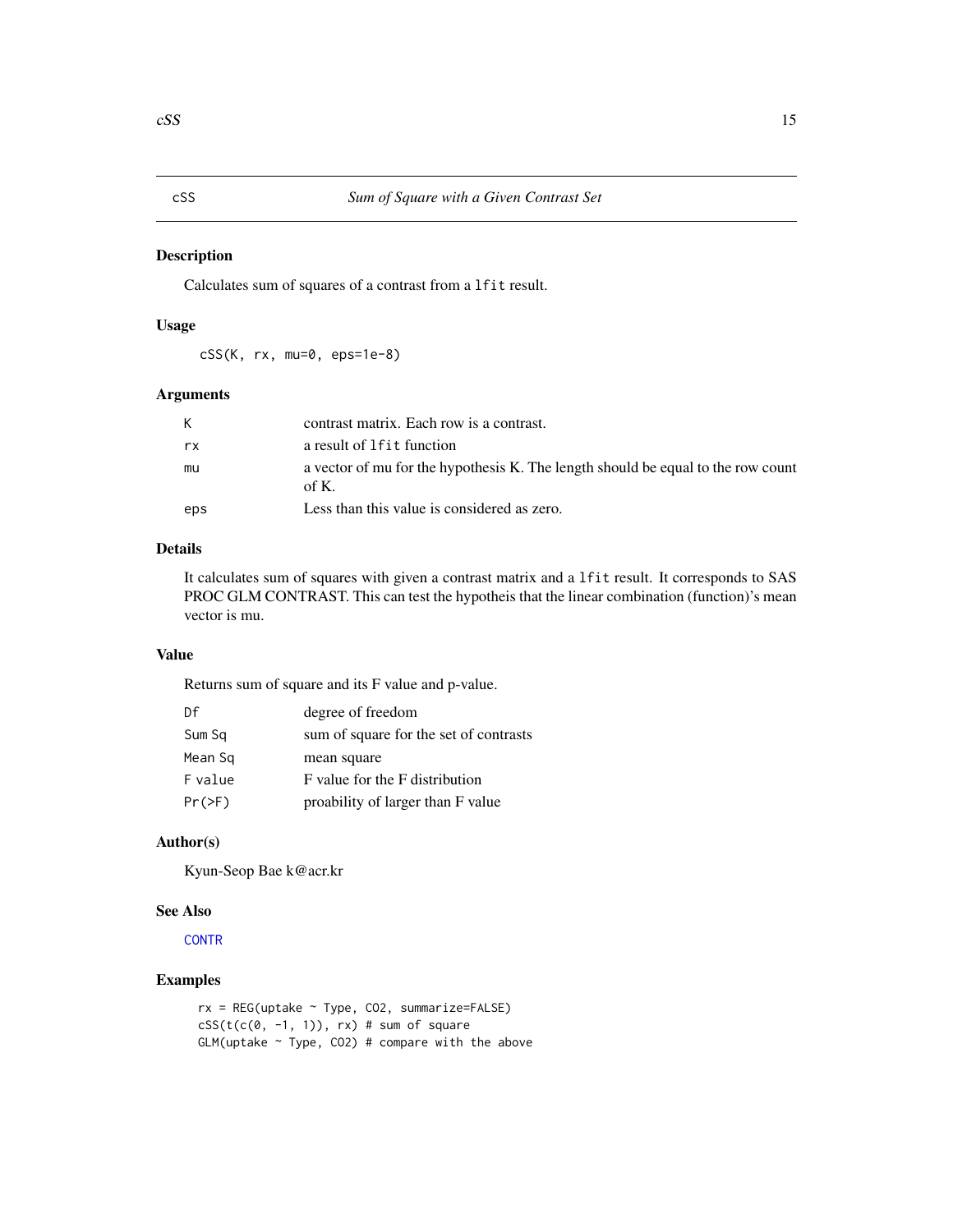Coefficient of variation in percentage.

### Usage

 $CV(x)$ 

### Arguments

x a numeric vector

### Details

It removes NA.

### Value

Coefficient of variation in percentage.

#### Author(s)

Kyun-Seop Bae k@acr.kr

### Examples

CV(mtcars\$mpg)

<span id="page-15-1"></span>Diffogram *Plot Pairwise Differences*

### Description

Plot pairwise differences by a common.

### Usage

Diffogram(Formula, Data, Term, conf.level=0.95, adj="lsd", ...)

<span id="page-15-0"></span>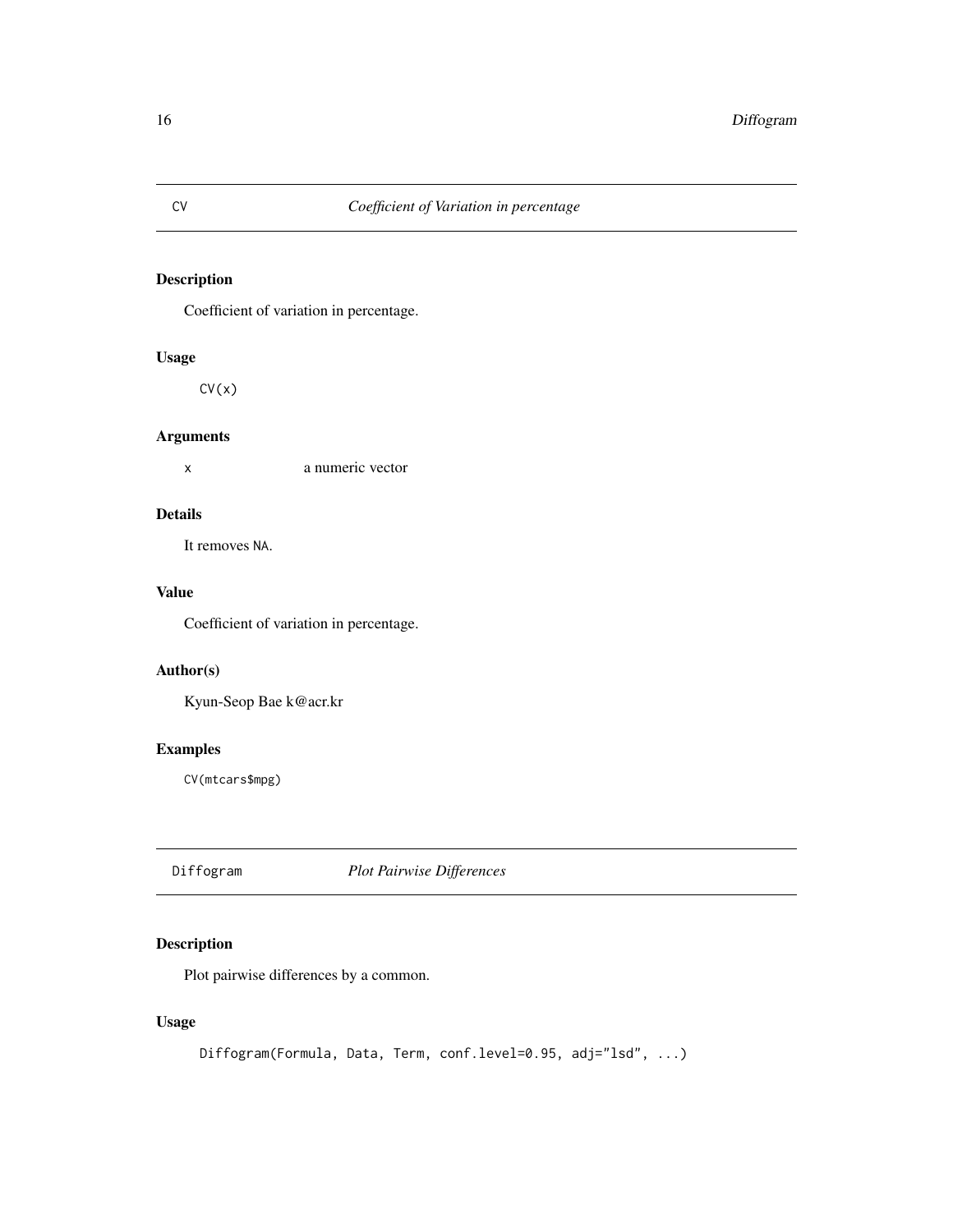### <span id="page-16-0"></span>Arguments

| Formula    | a conventional formula for a linear model                                               |
|------------|-----------------------------------------------------------------------------------------|
| Data       | a data. frame to be analyzed                                                            |
| Term       | a factor name to be estimated                                                           |
| conf.level | confidence level of confidence interval                                                 |
| adi        | "Isd", "tukey", "scheffe", "bon", or "duncan" to adjust p-value and confidence<br>limit |
| $\cdot$    | arguments to be passed to plot                                                          |

### Details

This usually shows the shortest interval. It corresponds to SAS PROC GLM PDIFF. For adjustmethod method "dunnett", see PDIFF function.

### Value

no return value, but a plot on the current device

### Author(s)

Kyun-Seop Bae k@acr.kr

### See Also

[LSM](#page-32-1), [PDIFF](#page-40-1)

### Examples

Diffogram(uptake ~ Type\*Treatment + as.factor(conc), CO2, "as.factor(conc)")

e1 *Get a Contrast Matrix for Type I SS*

### Description

Makes a contrast matrix for type I SS using forward Doolittle method.

#### Usage

e1(Formula, Data, eps=1e-8)

### Arguments

| Formula | a conventional formula for a linear model   |
|---------|---------------------------------------------|
| Data    | a data. frame to be analyzed                |
| eps     | Less than this value is considered as zero. |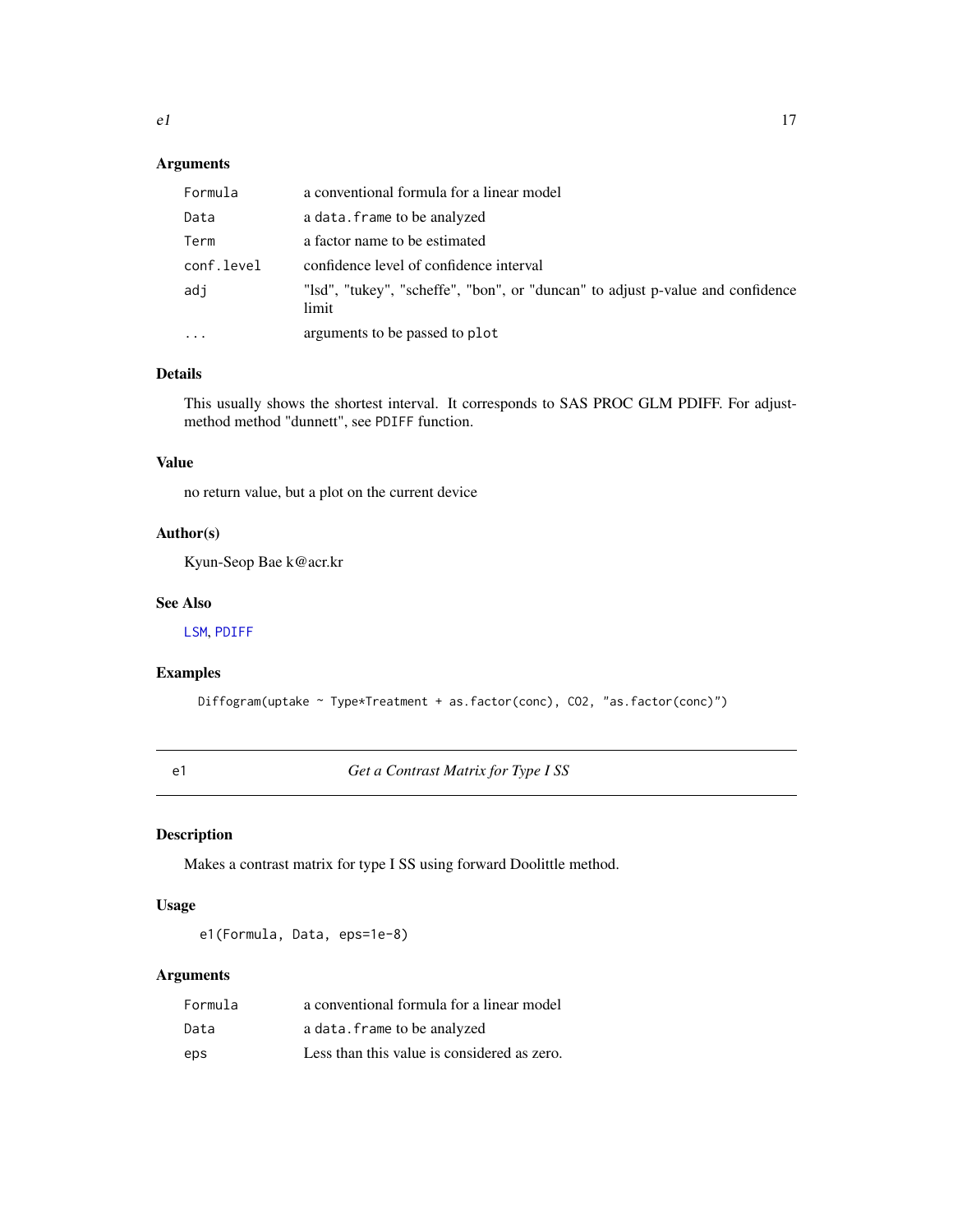### <span id="page-17-0"></span>Details

It makes a contrast matrix for type I SS. If zapsmall is used, the result becomes more inaccurate.

### Value

A contrast matrix for type I SS.

### Author(s)

Kyun-Seop Bae k@acr.kr

#### Examples

```
round(e1(uptake ~ Plant + Type + Treatment + conc, CO2), 12)
```
### e2 *Get a Contrast Matrix for Type II SS*

#### Description

Makes a contrast matrix for type II SS.

#### Usage

e2(Formula, Data, eps=1e-8)

#### Arguments

| Formula | a conventional formula for a linear model   |
|---------|---------------------------------------------|
| Data    | a data. frame to be analyzed                |
| eps     | Less than this value is considered as zero. |

### Details

It makes a contrast matrix for type II SS. If zapsmall is used, the result becomes more inaccurate.

### Value

A contrast matrix for type II SS.

### Author(s)

Kyun-Seop Bae k@acr.kr

```
round(e2(uptake ~ Plant + Type + Treatment + conc, CO2), 12)
round(e2(uptake ~ Type, CO2), 12)
round(e2(uptake \sim Type - 1, CO2), 12)
```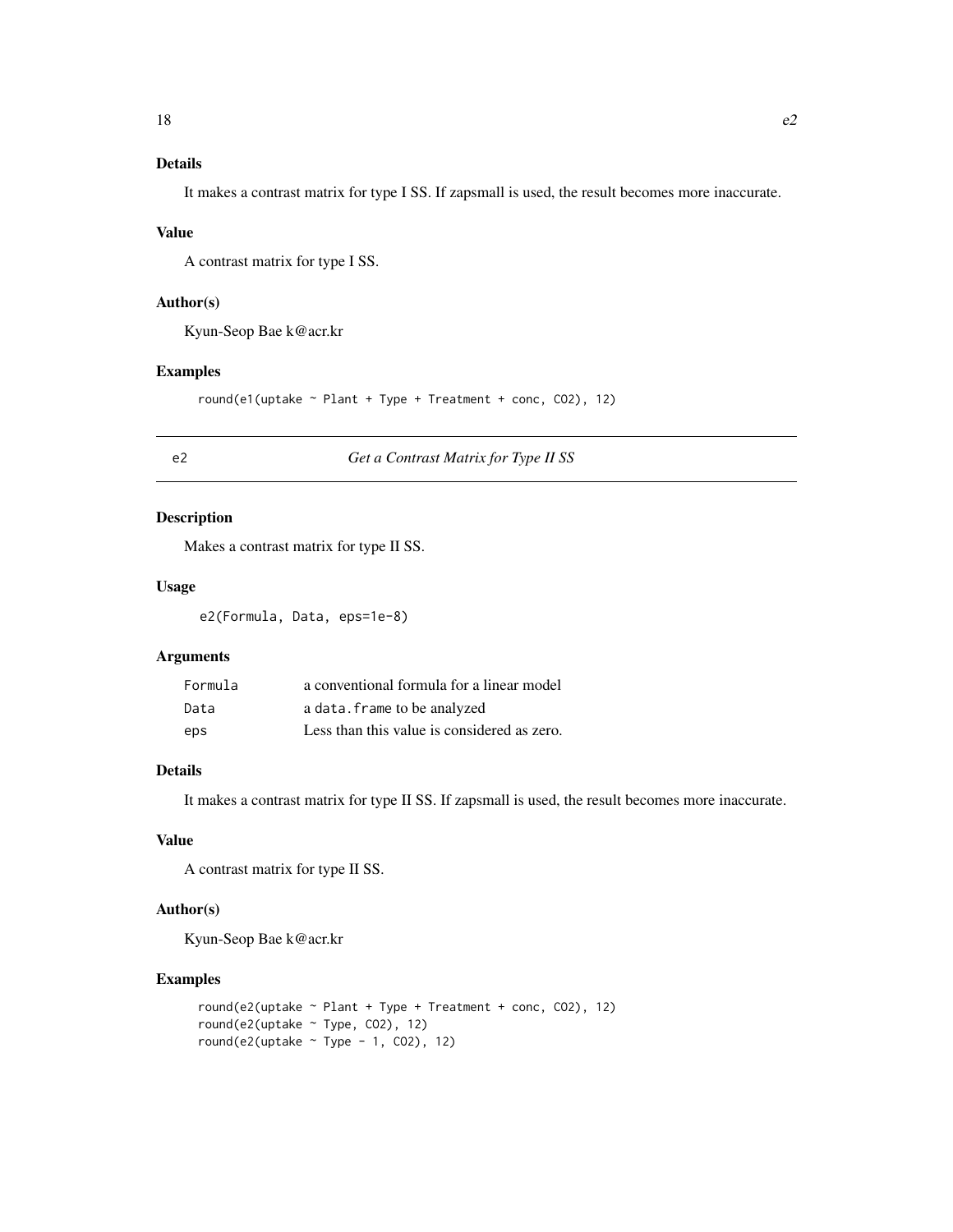<span id="page-18-0"></span>Makes a contrast matrix for type III SS.

### Usage

```
e3(Formula, Data, eps=1e-8)
```
### Arguments

| Formula | a conventional formula for a linear model   |
|---------|---------------------------------------------|
| Data    | a data. frame to be analyzed                |
| eps     | Less than this value is considered as zero. |

### Details

It makes a contrast matrix for type III SS. If zapsmall is used, the result becomes more inaccurate.

#### Value

A contrast matrix for type III SS.

### Author(s)

Kyun-Seop Bae k@acr.kr

### Examples

round(e3(uptake ~ Plant + Type + Treatment + conc, CO2), 12)

EMS *Expected Mean Square Formula*

### Description

Calculates a formula table for expected mean square of the given contrast. The default is for Type III SS.

### Usage

EMS(Formula, Data, Type=3, eps=1e-8)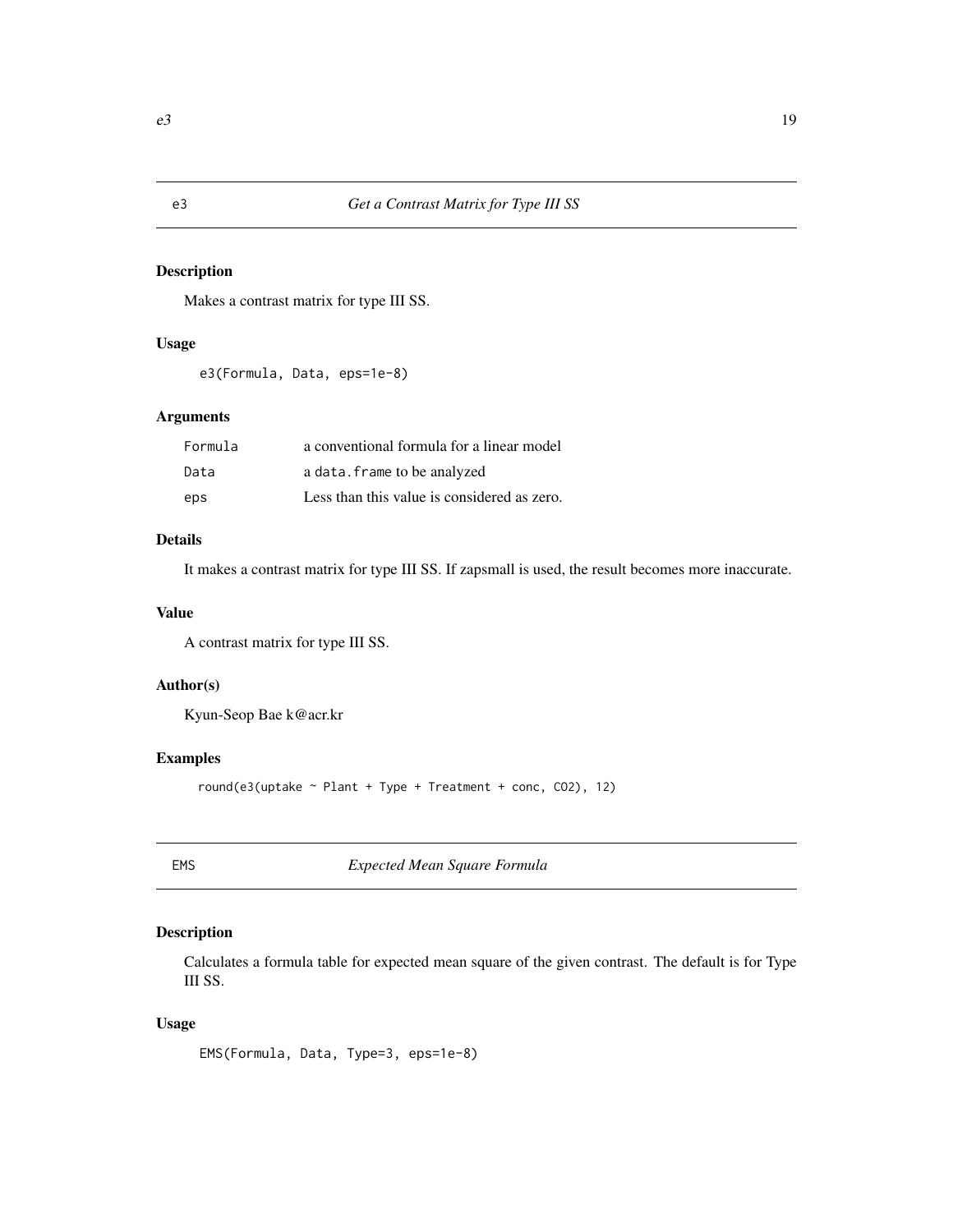### <span id="page-19-0"></span>Arguments

| Formula | a conventional formula for a linear model                              |
|---------|------------------------------------------------------------------------|
| Data    | a data. frame to be analyzed                                           |
| Type    | type of sum of squares. The default is 3. Type 4 is not supported yet. |
| eps     | Less than this value is considered as zero.                            |

### Details

This is necessary for further hypothesis test of nesting factors.

### Value

A coefficient matrix for Type III expected mean square

#### Author(s)

Kyun-Seop Bae k@acr.kr

### Examples

```
f1 = \log(CMAX) \sim SEQ/SUBJ + PRD + TRTEMS(f1, BEdata)
EMS(f1, BEdata, Type=1)
EMS(f1, BEdata, Type=2)
```
#### <span id="page-19-1"></span>est *Estimate Linear Functions*

#### Description

Estimates Linear Functions with a given GLM result.

#### Usage

```
est(L, X, rx, conf.level=0.95, adj="lsd", paired=FALSE)
```
### Arguments

| L.         | a matrix of linear contrast rows to be tested                                                                                                                   |
|------------|-----------------------------------------------------------------------------------------------------------------------------------------------------------------|
| X          | a model (design) matrix from ModelMatrix                                                                                                                        |
| rx         | a result of 1 f it function                                                                                                                                     |
| conf.level | confidence level of confidence limit                                                                                                                            |
| adi        | adjustment method for grouping. This supports "tukey", "bon", "scheffe", "dun-<br>can", and "dunnett". This only affects grouping, not the confidence interval. |
| paired     | If this is TRUE, L matrix is for the pairwise comparison such as PDIFF function.                                                                                |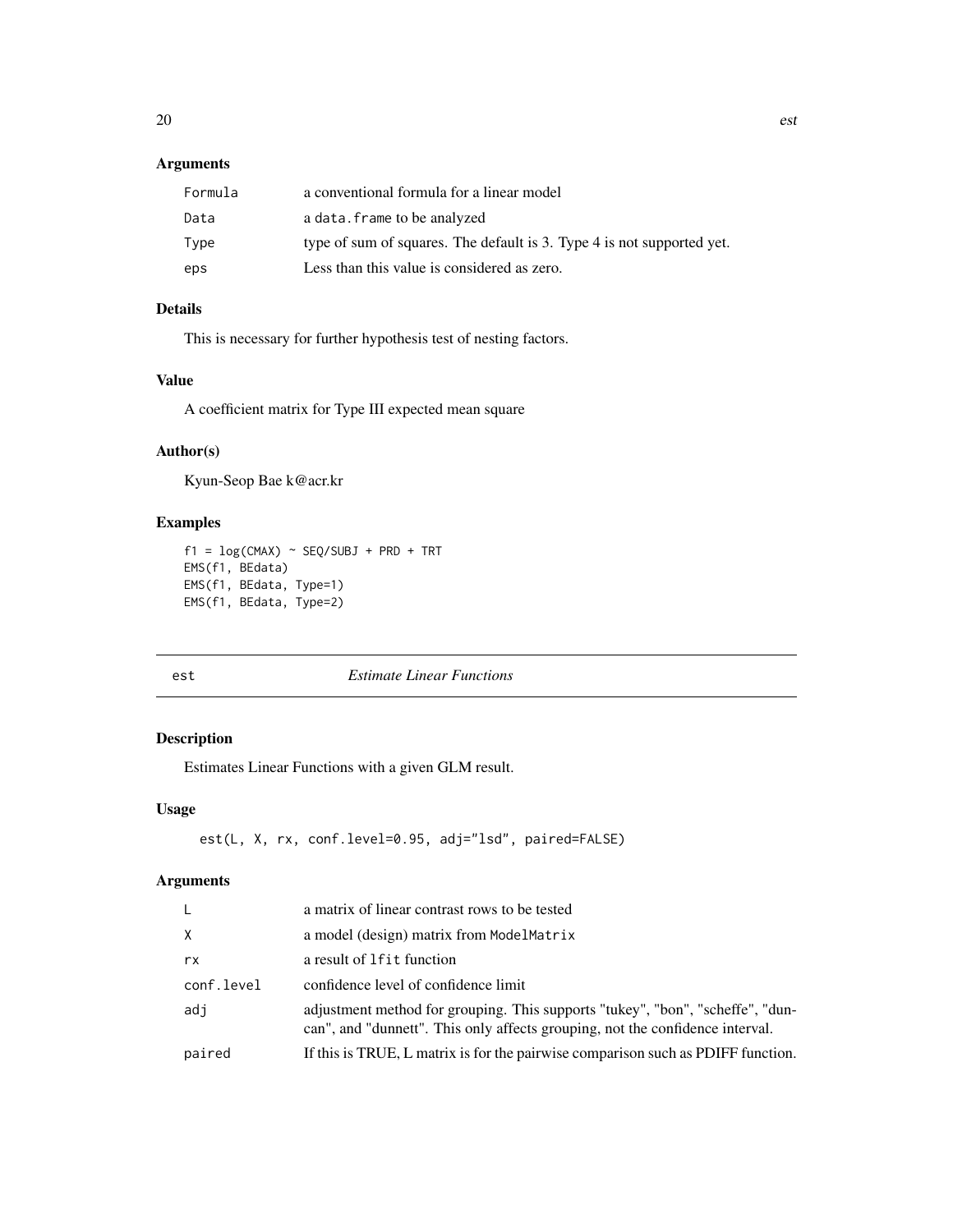#### <span id="page-20-0"></span> $\mathbf{ESTM}$  21

### Details

It tests rows of linear function. Linear function means linear combination of estimated coefficients. It corresponds to SAS PROC GLM ESTIMATE. Same sample size per group is assumed for the Tukey adjustment.

#### Value

| Estimate   | point estimate of the input linear constrast                                                                                          |
|------------|---------------------------------------------------------------------------------------------------------------------------------------|
| Lower CL   | lower confidence limit by "lsd" method                                                                                                |
| Upper CL   | upper confidence limit by "lsd" method                                                                                                |
| Std. Error | standard error of the point estimate                                                                                                  |
| t value    | value for t distribution for other than "scheffe" method                                                                              |
| F value    | value for F distribution for "scheffe" method only                                                                                    |
| Df         | degree of freedom of residuals                                                                                                        |
| Pr(> t )   | probability of larger than absolute t value from t distribution with residual's<br>degree of freedom, for other than "scheffe" method |
| Pr(>F)     | probability of larger than F value from F distribution with residual's degree of<br>freedom, for "scheffe" method only                |

### Author(s)

Kyun-Seop Bae k@acr.kr

### See Also

[ESTM](#page-20-1), [PDIFF](#page-40-1)

#### Examples

```
x = ModelMatrix(uptake ~ Type, CO2)rx = REG(uptake ~ Type, CO2, summarize=FALSE)est(t(c(0, -1, 1)), x$X, rx) # Quevec - Mississippit.test(uptake ~ Type, CO2) # compare with the above
```
<span id="page-20-1"></span>

ESTM *Estimate Linear Function*

### Description

Estimates Linear Function with a formula and a dataset.

### Usage

ESTM(L, Formula, Data, conf.level=0.95)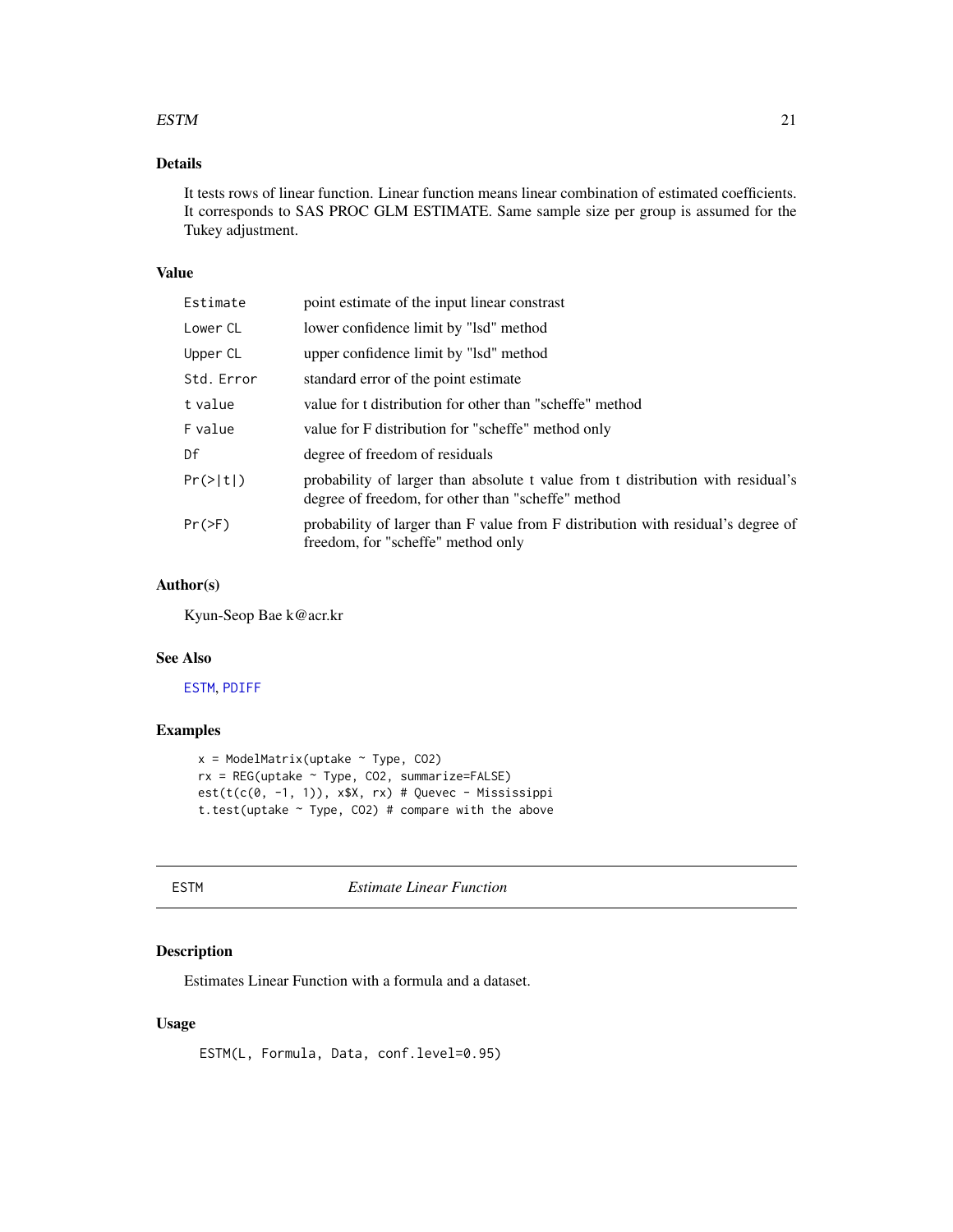<span id="page-21-0"></span>22 estmb

### Arguments

|            | a matrix of linear functions rows to be tested |
|------------|------------------------------------------------|
| Formula    | a conventional formula for a linear model      |
| Data       | a data. frame to be analyzed                   |
| conf.level | confidence level of confidence limit           |

### Details

It tests rows of linear functions. Linear function means linear combination of estimated coefficients. It is similar to SAS PROC GLM ESTIMATE. This is a little convenient version of est function.

#### Value

| Estimate   | point estimate of the input linear constrast                                                         |
|------------|------------------------------------------------------------------------------------------------------|
| Lower CL   | lower confidence limit                                                                               |
| Upper CL   | upper confidence limit                                                                               |
| Std. Error | standard error of the point estimate                                                                 |
| t value    | value for t distribution                                                                             |
| Df         | degree of freedom                                                                                    |
| Pr(>  t )  | probability of larger than absolute t value from t distribution with residual's<br>degree of freedom |

### Author(s)

Kyun-Seop Bae k@acr.kr

### See Also

[est](#page-19-1)

### Examples

ESTM(t(c(0, -1, 1)), uptake  $\sim$  Type, CO2) # Quevec - Mississippi

| estmb | <b>Estimability Check</b> |
|-------|---------------------------|
|-------|---------------------------|

### Description

Check the estimability of row vectors of coefficients.

### Usage

estmb(L, X, g2, eps=1e-8)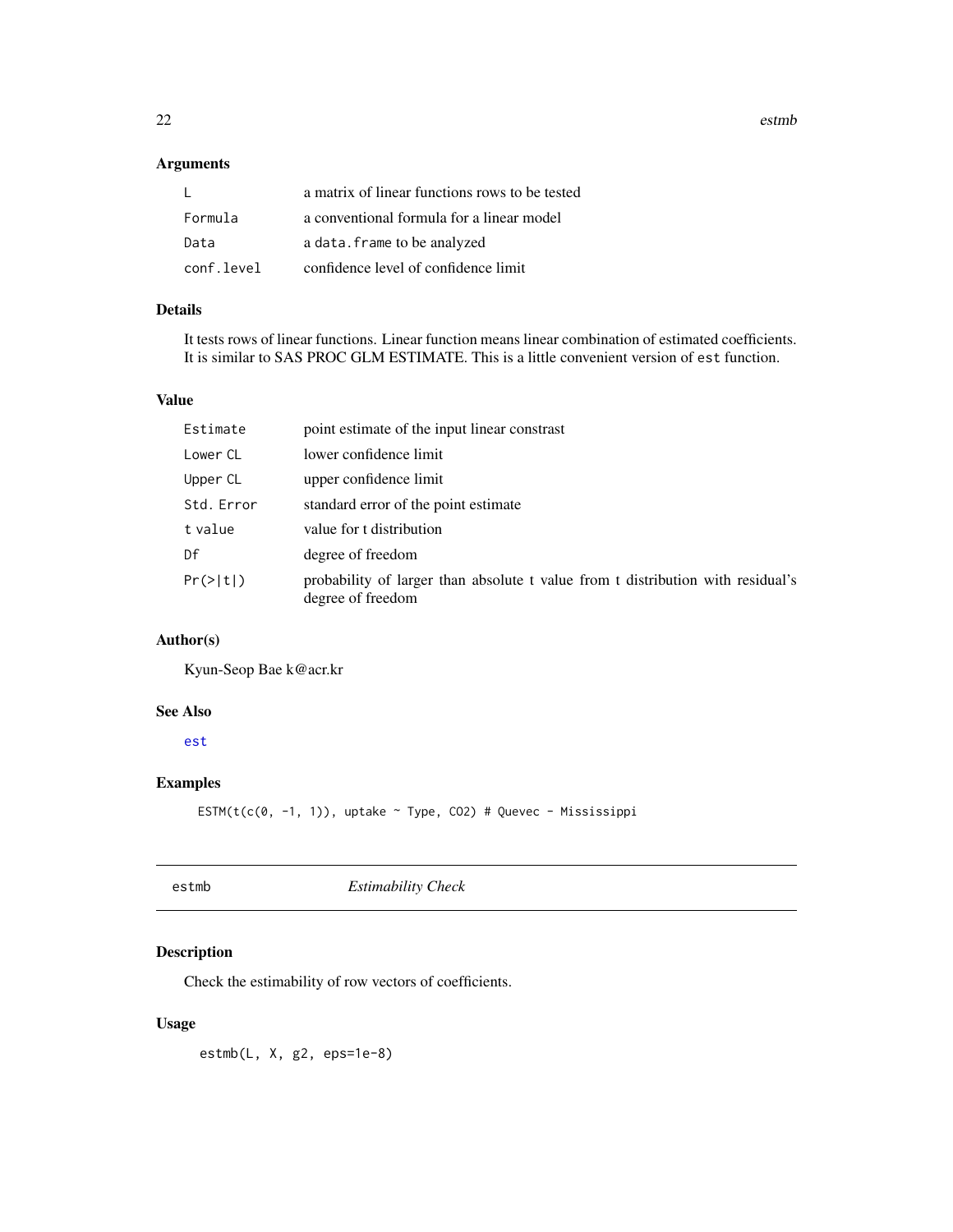#### <span id="page-22-0"></span>G2SWEEP 23

#### Arguments

|     | row vectors of coefficients                             |
|-----|---------------------------------------------------------|
| X   | a model (design) matrix from ModelMatrix                |
| g2  | $g2$ generalized inverse of crossprod $(X)$             |
| eps | absolute value less than this is considered to be zero. |

### Details

It checks estimability of L, row vectors of coefficients. This corresponds to SAS PROC GLM ESTIMATE. See <Kennedy Jr. WJ, Gentle JE. Statistical Computing. 1980> p361 or <Golub GH, Styan GP. Numerical Computations for Univariate Linear Models. 1971>.

### Value

a vector of logical values indicating which row is estimable (as TRUE)

### Author(s)

Kyun-Seop Bae k@acr.kr

#### See Also

[G2SWEEP](#page-22-1)

<span id="page-22-1"></span>G2SWEEP *Generalized inverse matrix of type 2, g2 inverse*

#### Description

Generalized inserve is usually not unique. Some programs use this algorithm to get a uniuqe generalized inverse matrix.

### Usage

```
G2SWEEP(A, Augmented=FALSE, eps=1e-08)
```
#### Arguments

| A         | a matrix to be inverted                                                                                                                                                         |
|-----------|---------------------------------------------------------------------------------------------------------------------------------------------------------------------------------|
| Augmented | If this is TRUE and A is a model (design) matrix X, the last column should be X'y,<br>the last row y'X, and the last cell y'y. See the reference and example for the<br>detail. |
| eps       | Less than this value is considered as zero.                                                                                                                                     |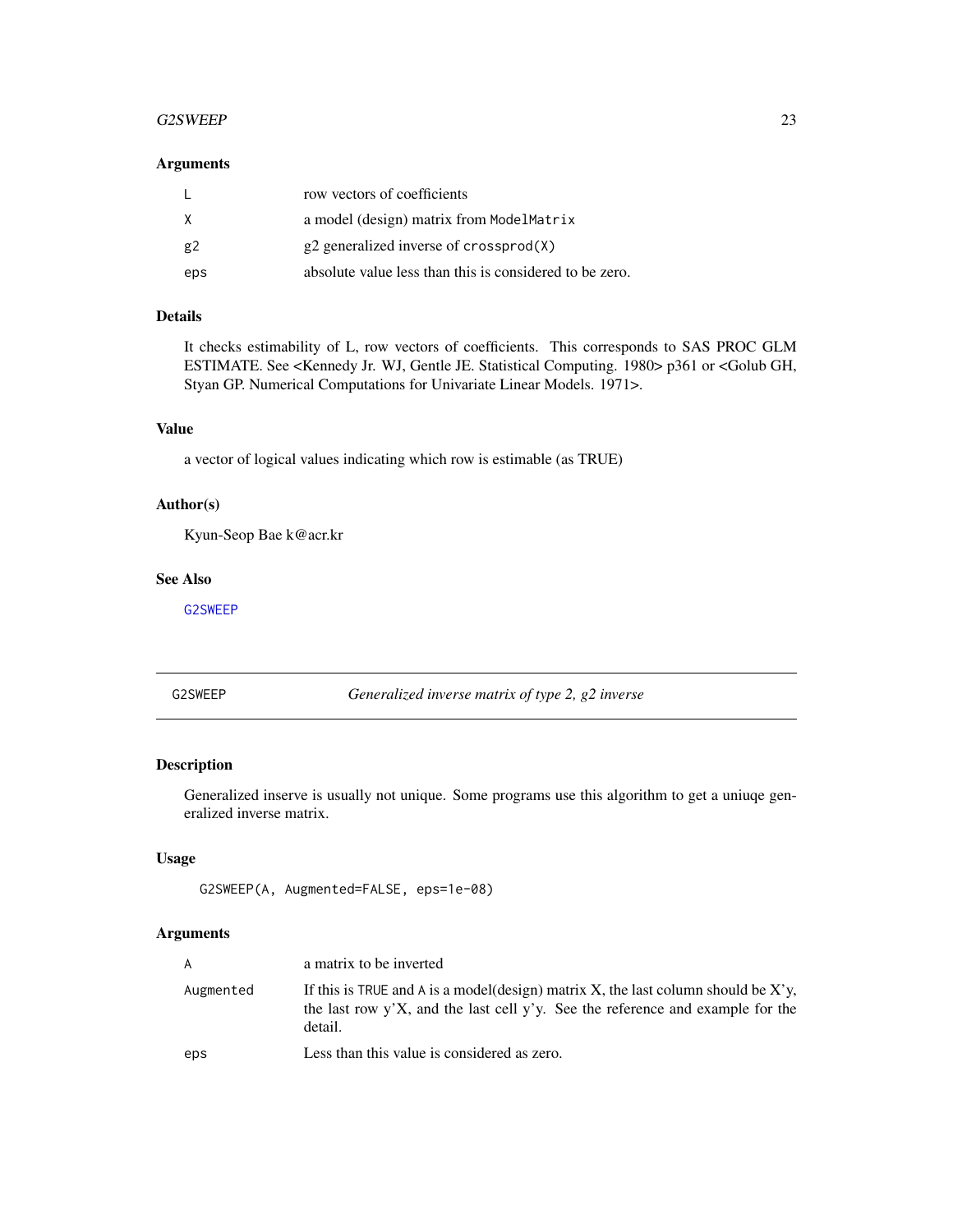### <span id="page-23-0"></span>Details

Generalized inverse of g2-type is used by some softwares to do linear regression. See 'SAS Techinical Report R106, The Sweep Operator: Its importance in Statistical Computing' by J. H. Goodnight for the detail.

#### Value

when Augmented=FALSE

ordinary g2 inverse

when Augmented=TRUE

g2 inverse and beta hats in the last column and the last row, and sum of square error (SSE) in the last cell

attribute "rank"

the rank of input matrix

#### Author(s)

Kyun-Seop Bae k@acr.kr

#### See Also

[lfit](#page-29-1), [ModelMatrix](#page-36-1)

#### Examples

```
f1 = uptake ~ Type + Treatment # formula
x = ModelMatrix(f1, CO2) # Model matrix and relevant information
y = model-frame(f1, CO2)[,1] # observation vectornc = ncol(x$X) # number of columns of model matrix
XpY = crossprod(x $X, y)aXpX = rbind(cbind(crossprod(x$X), XpY), chind(t(XpY), crossprod(y)))ag2 = G2SWEEP(aXpX, Augmented=TRUE)
b = ag2[1:nc, (nc + 1)]; b \# Beta hatiXpX = ag2[1:nc, 1:nc]; iXpX # g2 inverse of X'XSSE = ag2[(nc + 1), (nc + 1)]; SSE # Sum of Square ErrorDFr = nrow(x$X) - attr(ag2, "rank"); DFr # Degree of freedom for the residual# Compare the below with the above
REG(f1, CO2)
aov1(f1, CO2)
```
<span id="page-23-1"></span>geoCV *Geometric Coefficient of Variation in percentage*

#### Description

Geometric coefficient of variation in percentage.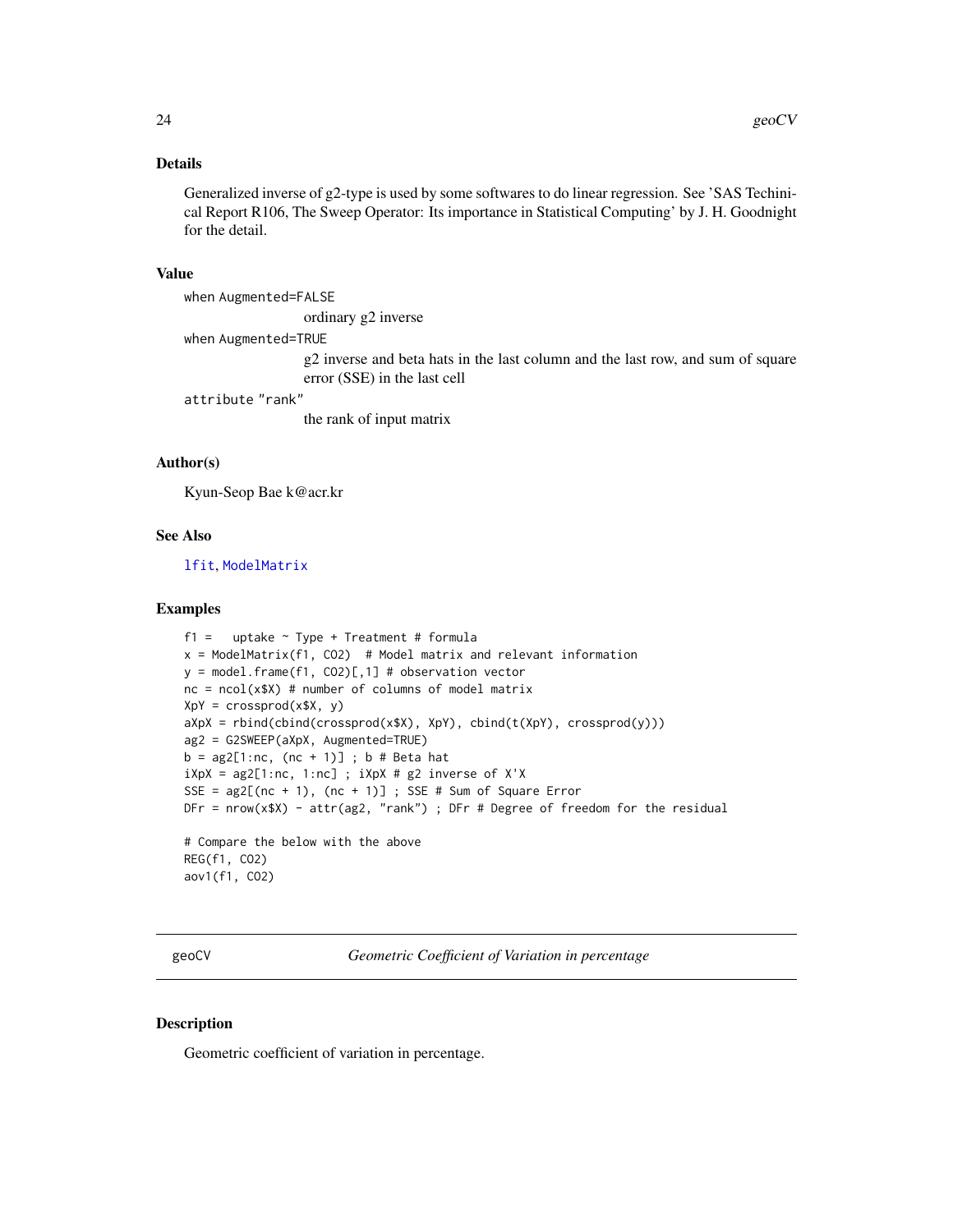#### <span id="page-24-0"></span>geoMean 25

### Usage

geoCV(x)

### Arguments

x a numeric vector

### Details

It removes NA. This is sqrt $(exp(var(log(x))) - 1)*100$ .

### Value

Geometric coefficient of variation in percentage.

## Author(s)

Kyun-Seop Bae k@acr.kr

### Examples

CV(mtcars\$mpg)

geoMean *Geometric Mean without NA*

### Description

mean without NA values.

### Usage

geoMean(x)

#### Arguments

x a vector of numerics

### Details

It removes NA in the input vector.

### Value

geometric mean value

### Author(s)

Kyun-Seop Bae k@acr.kr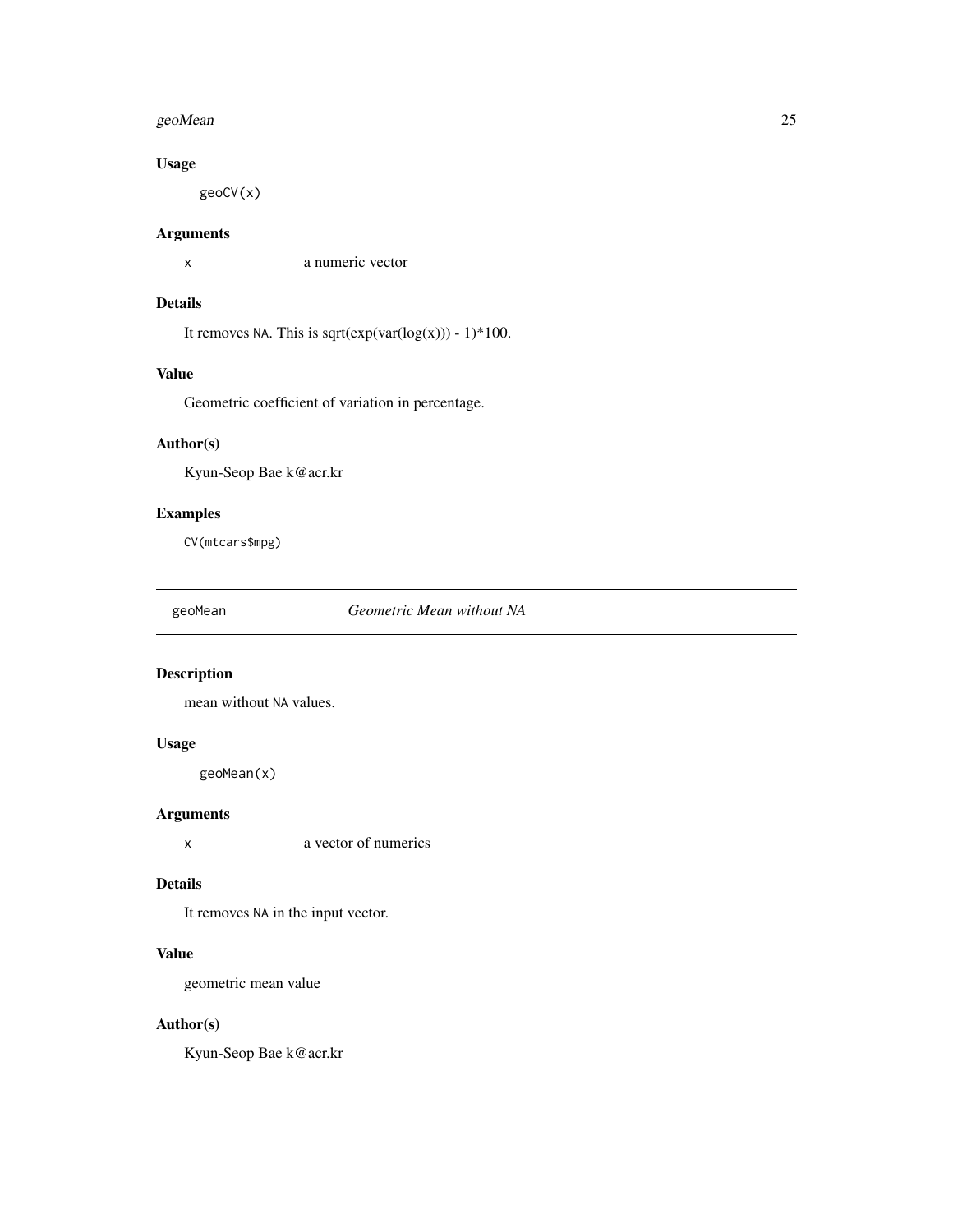### <span id="page-25-0"></span>See Also

[geoCV](#page-23-1)

### GLM *General Linear Model similar to SAS PROC GLM*

### Description

GLM is the main function of this package.

### Usage

```
GLM(Formula, Data, BETA=FALSE, EMEAN=FALSE, conf.level=0.95, eps=1e-8)
```
### Arguments

| Formula     | a conventional formula for a linear model.                                                                                  |
|-------------|-----------------------------------------------------------------------------------------------------------------------------|
| Data        | a data. frame to be analyzed                                                                                                |
| <b>BETA</b> | if TRUE, coefficients (parameters) of REG will be returned. This is equivalent to<br>SOLUTION option of SAS PROC GLM        |
| EMEAN       | if TRUE, least square means (or expected means) will be returned. This is equiv-<br>alent to LSMEANS clause of SAS PROC GLM |
| conf.level  | confidence level for the confidence limit of the least square mean                                                          |
| eps         | Less than this value is considered as zero.                                                                                 |

### Details

It performs the core function of SAS PROC GLM. Least square means for the tnteraction term of three variables is not supported yet.

#### Value

The result is comparable to that of SAS PROC GLM.

| <b>ANOVA</b>  | ANOVA table for the model                                                                                                                                 |
|---------------|-----------------------------------------------------------------------------------------------------------------------------------------------------------|
| Fitness       | Some measures of goodness of fit such as R-square and CV                                                                                                  |
| Type I        | Type I sum of square table                                                                                                                                |
| Type II       | Type II sum of square table                                                                                                                               |
| Type III      | Type III sum of square table                                                                                                                              |
| Parameter     | Parameter table with standard error, t value, p value. TRUE is 1, and FALSE is 0<br>in the Estimable column. This is returned only with BETA=TRUE option. |
| Expected Mean | Least square (or expected) mean table with confindence limit. This is returned<br>only with EMEAN=TRUE option.                                            |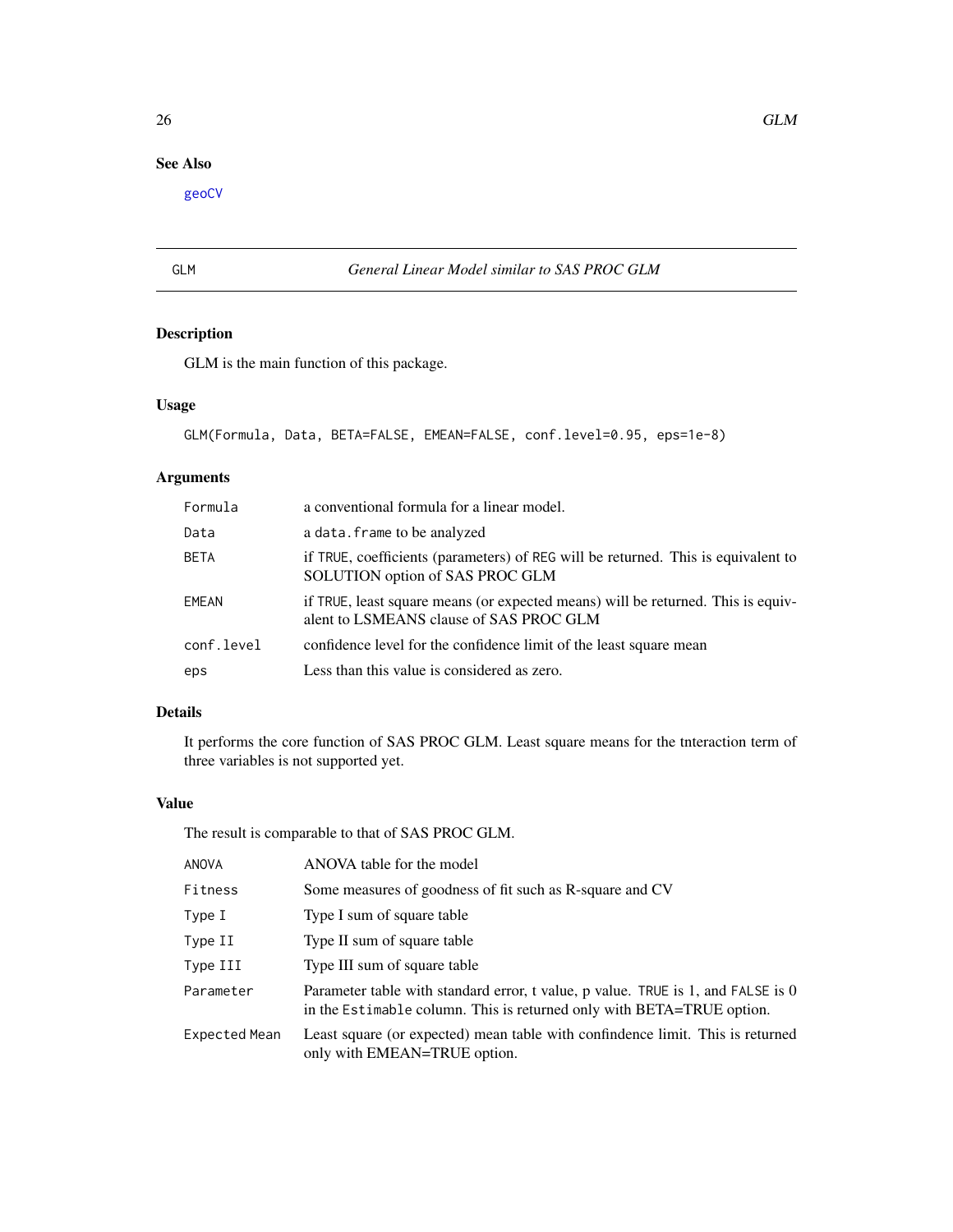<span id="page-26-0"></span>is.cor 27

### Author(s)

Kyun-Seop Bae k@acr.kr

### Examples

```
GLM(uptake ~ Type*Treatment + conc, CO2[-1,]) # Making data unbalanced
GLM(uptake ~ Type*Treatment + conc, CO2[-1,], BETA=TRUE)
GLM(uptake ~ Type*Treatment + conc, CO2[-1,], EMEAN=TRUE)
GLM(uptake ~ Type*Treatment + conc, CO2[-1,], BETA=TRUE, EMEAN=TRUE)
```
is.cor *Is it a corrleation matrix?*

#### Description

Testing if the input matrix is a correlation matrix or not

### Usage

is.cor(m, eps=1e-16)

#### Arguments

|     | a presumed correlation matrix                                       |
|-----|---------------------------------------------------------------------|
| eps | epsilon value. Absolute value less than this is considered as zero. |

### Details

Diagonal component should not be necessarily 1. But it should be close to 1.

#### Value

TRUE or FALSE

### Author(s)

Kyun-Seop Bae k@acr.kr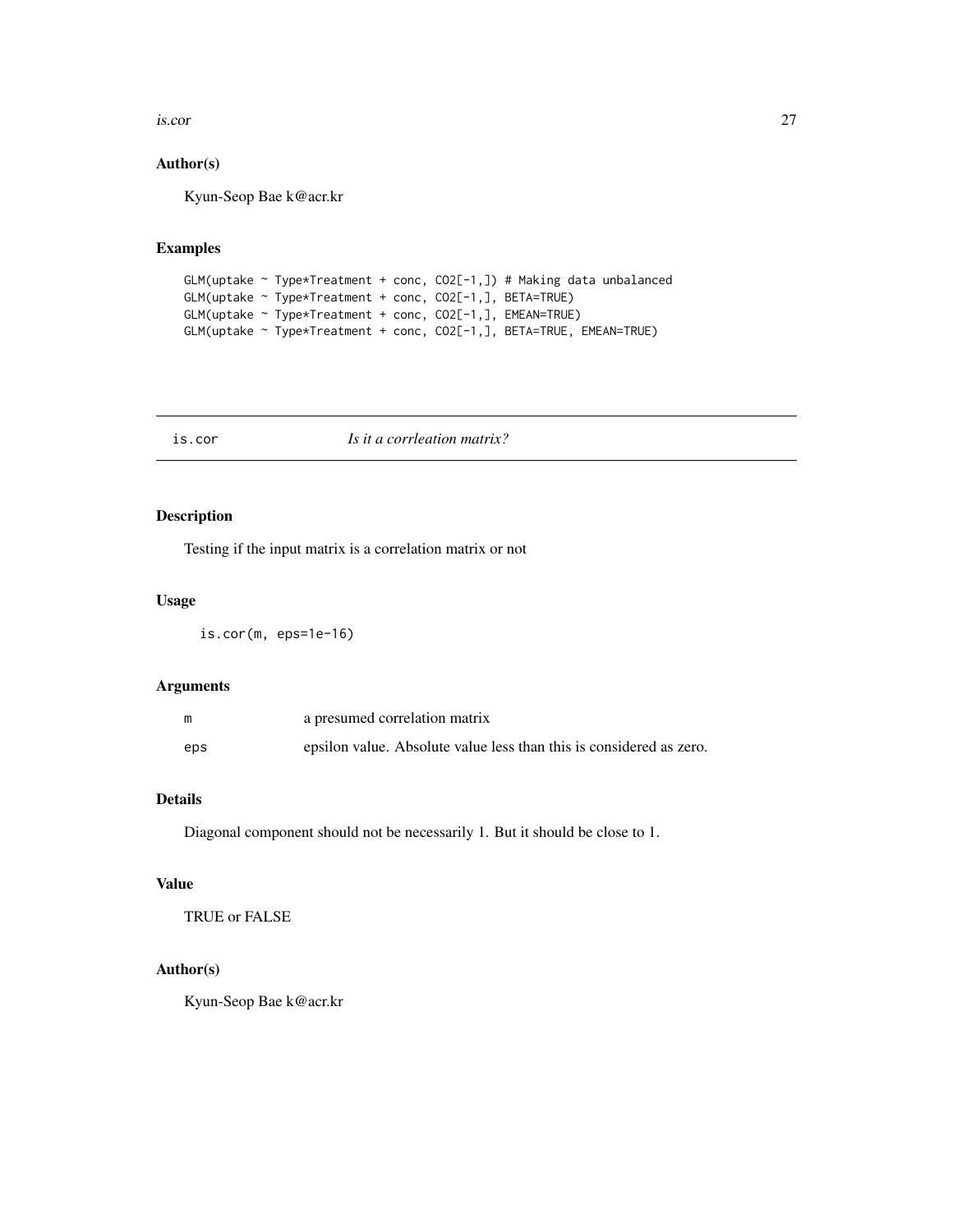<span id="page-27-2"></span><span id="page-27-0"></span>Kurtosis *Kurtosis*

### Description

Kurtosis with a conventional formula.

### Usage

Kurtosis(x)

#### Arguments

x a vector of numerics

#### Details

It removes NA in the input vector.

### Value

Estimate of kurtosis

#### Author(s)

Kyun-Seop Bae k@acr.kr

### See Also

[KurtosisSE](#page-27-1)

<span id="page-27-1"></span>KurtosisSE *Standard Error of Kurtosis*

### Description

Standard error of the estimated kurtosis with a conventional formula.

### Usage

KurtosisSE(x)

### Arguments

x a vector of numerics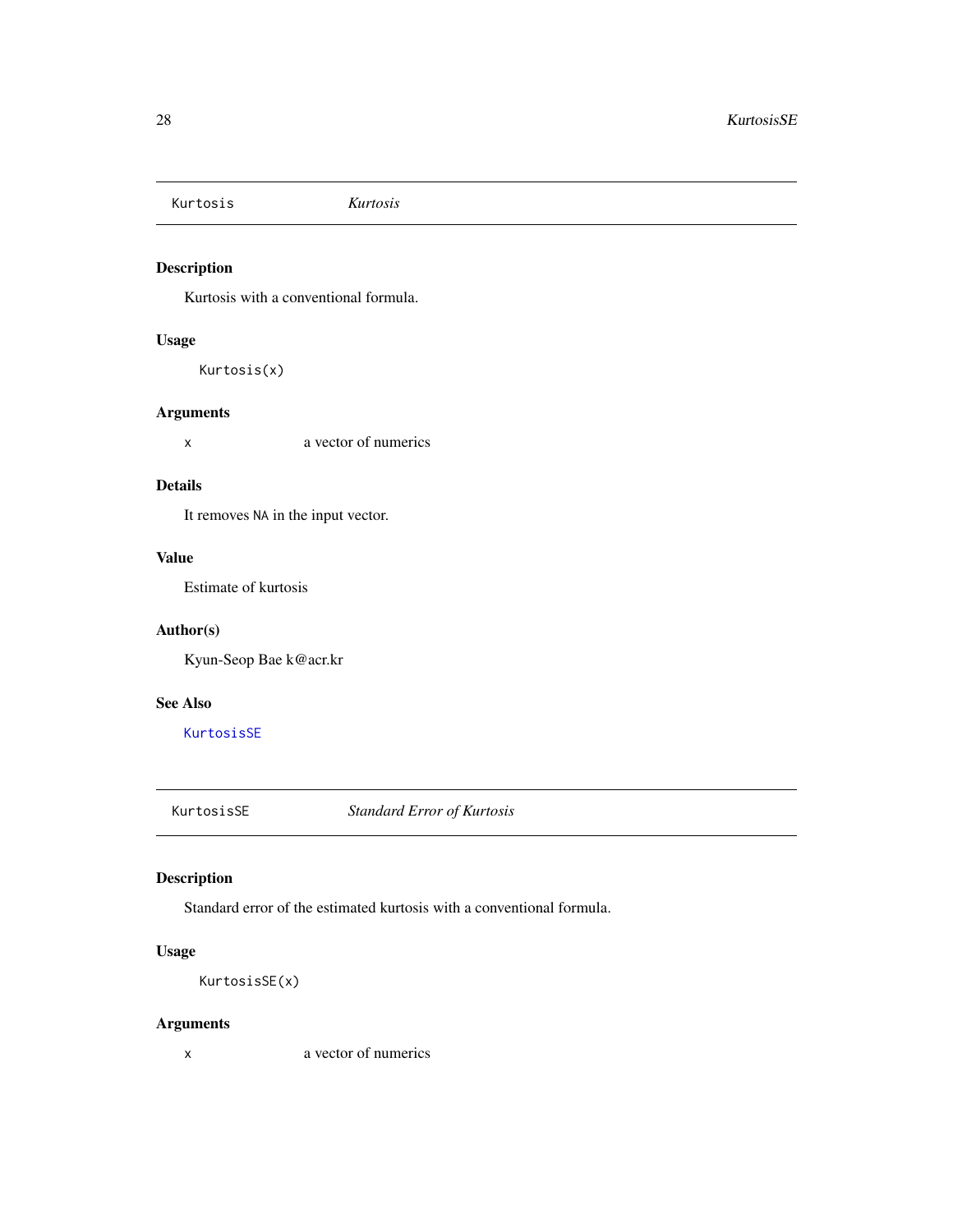#### <span id="page-28-0"></span> $LCL$  29

### Details

It removes NA in the input vector.

### Value

Standard error of the estimated kurtosis

### Author(s)

Kyun-Seop Bae k@acr.kr

### See Also

[Kurtosis](#page-27-2)

### LCL *Lower Confidence Limit*

### Description

The estimate of the lower bound of confidence limit using t-distribution

#### Usage

LCL(x, conf.level=0.95)

### Arguments

| X          | a vector of numerics |
|------------|----------------------|
| conf.level | confidence level     |

#### Details

It removes NA in the input vector.

### Value

The estimate of the lower bound of confidence limit using t-distribution

### Author(s)

Kyun-Seop Bae k@acr.kr

#### See Also

**[UCL](#page-57-1)**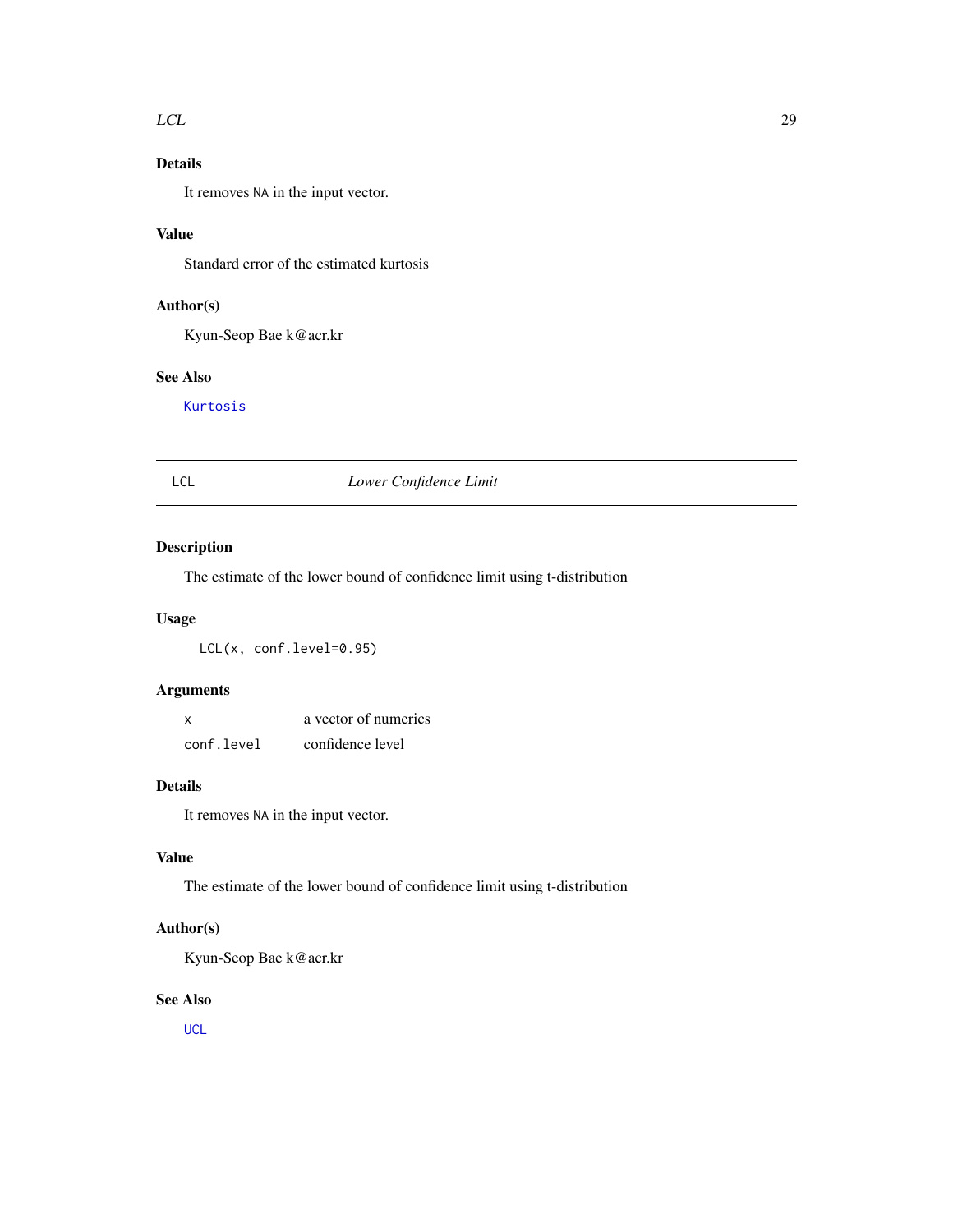<span id="page-29-1"></span><span id="page-29-0"></span>

Fits a least square linear model.

### Usage

lfit(x, y, eps=1e-8)

### Arguments

| X   | a result of ModelMatrix                         |
|-----|-------------------------------------------------|
| - V | a column vector of response, dependent variable |
| eps | Less than this value is considered as zero.     |

### Details

Minimum version of least square fit of a linear model

### Value

| coeffcients        | beta coefficients                  |
|--------------------|------------------------------------|
| g <sub>2</sub>     | g2 inverse                         |
| rank               | rank of the model matrix           |
| <b>DFr</b>         | degree of freedom for the residual |
| <b>SSE</b>         | sum of squares error               |
| <b>SST</b>         | sum of squares total               |
| R <sub>2</sub>     | R-squared                          |
| n                  | count of observations              |
| R <sub>2</sub> ADJ | Adjusted R-squared                 |

#### Author(s)

Kyun-Seop Bae k@acr.kr

### See Also

### [ModelMatrix](#page-36-1)

```
f1 = uptake ~ Type*Treatment + concx = ModelMatrix(f1, CO2)
y = model.Fname(f1, CO2)[,1]lfit(x, y)
```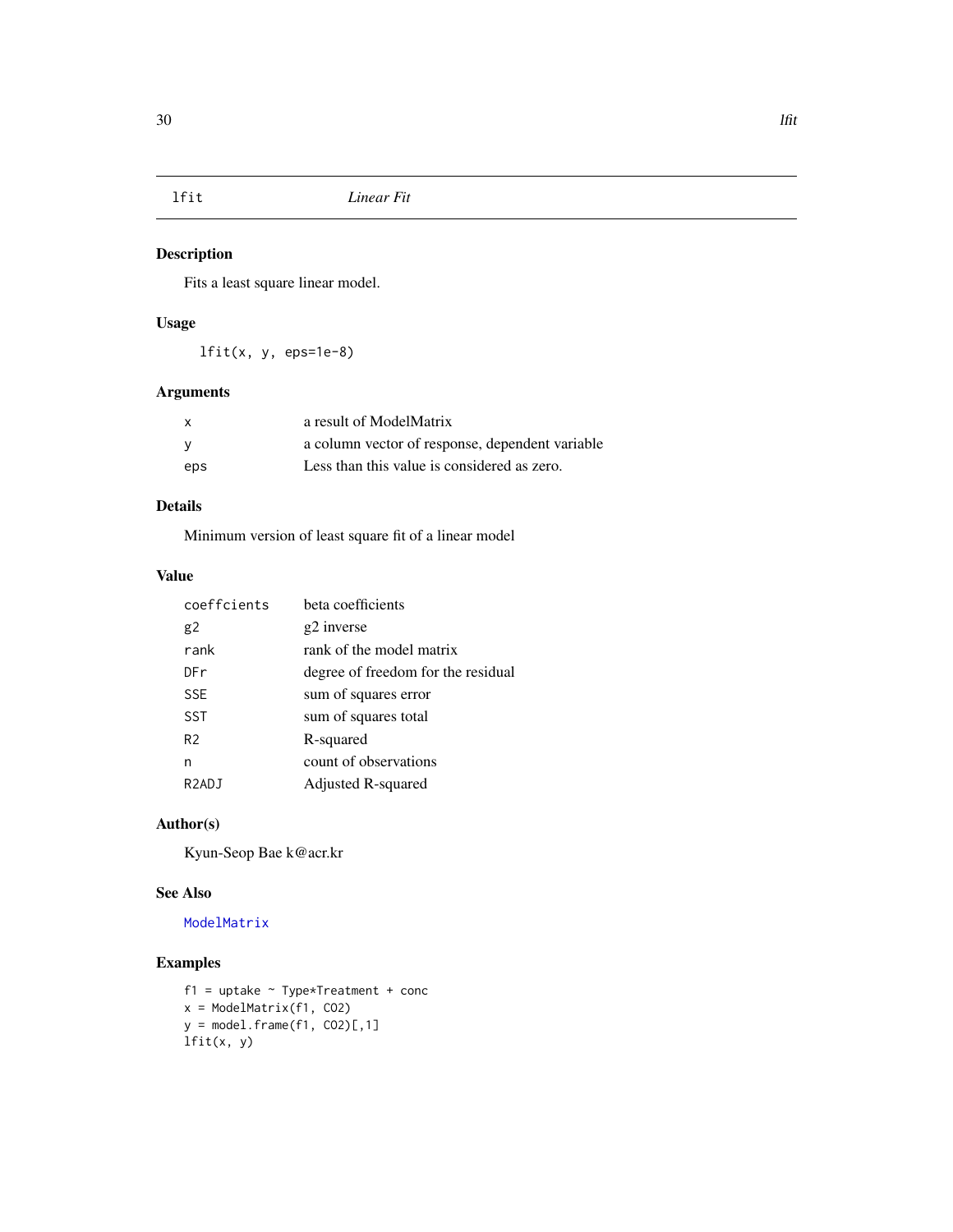Coefficients calculated with g2 inverse. Output is similar to summary(lm()).

#### Usage

lr(Formula, Data, eps=1e-8)

### Arguments

| Formula | a conventional formula for a linear model   |
|---------|---------------------------------------------|
| Data    | a data. frame to be analyzed                |
| eps     | Less than this value is considered as zero. |

### Details

It uses G2SWEEP to get g2 inverse. The result is similar to summary(lm()) without options.

#### Value

The result is comparable to that of SAS PROC REG.

| Estimate   | point estimate of parameters, coefficients                                                           |
|------------|------------------------------------------------------------------------------------------------------|
| Std. Error | standard error of the point estimate                                                                 |
| t value    | value for t distribution                                                                             |
| Pr(>  t )  | probability of larger than absolute t value from t distribution with residual's<br>degree of freedom |

### Author(s)

Kyun-Seop Bae k@acr.kr

```
lr(uptake ~ Plant + Type + Treatment + conc, CO2)
lr(uptake \sim Plant + Type + Treatment + conc - 1, CO2)
lr(uptake ~ Type, CO2)
lr(uptake ~ Type - 1, CO2)
```
<span id="page-30-1"></span><span id="page-30-0"></span>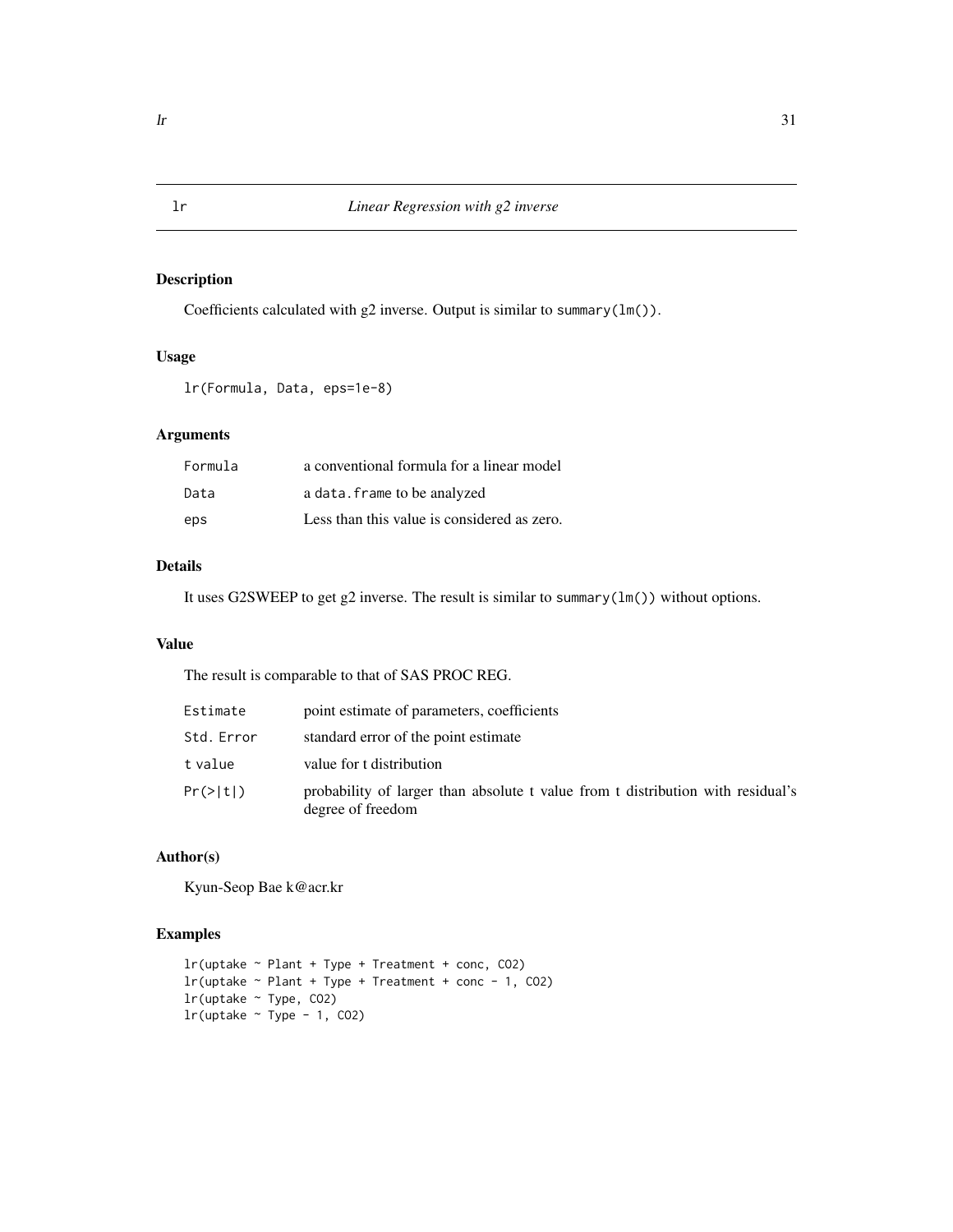<span id="page-31-0"></span>

Usually the first step to mulitple linear regression is the simple linear regressions with single independent variable.

### Usage

lr0(Formula, Data)

### Arguments

| Formula | a conventional formula for a linear model. Intercept will be added always. |
|---------|----------------------------------------------------------------------------|
| Data    | a data.frame to be analyzed                                                |

### Details

It performs .

#### Value

Each row means one simple linear regression with that row name as the only independent variable.

| Intercept     | estimate of the intecept              |
|---------------|---------------------------------------|
| SE(Intercept) | standard error of the intercept       |
| Slope         | estimate of the slope                 |
| SE(Slope)     | standard error of the slope           |
| Rsq           | R-squared for the simple linear model |
| $Pr(>=F)$     | p-value of slope or the model         |

### Author(s)

Kyun-Seop Bae k@acr.kr

### Examples

lr0(uptake ~ Plant + Type + Treatment + conc, CO2)  $lr0(mpg \sim ., mtcars)$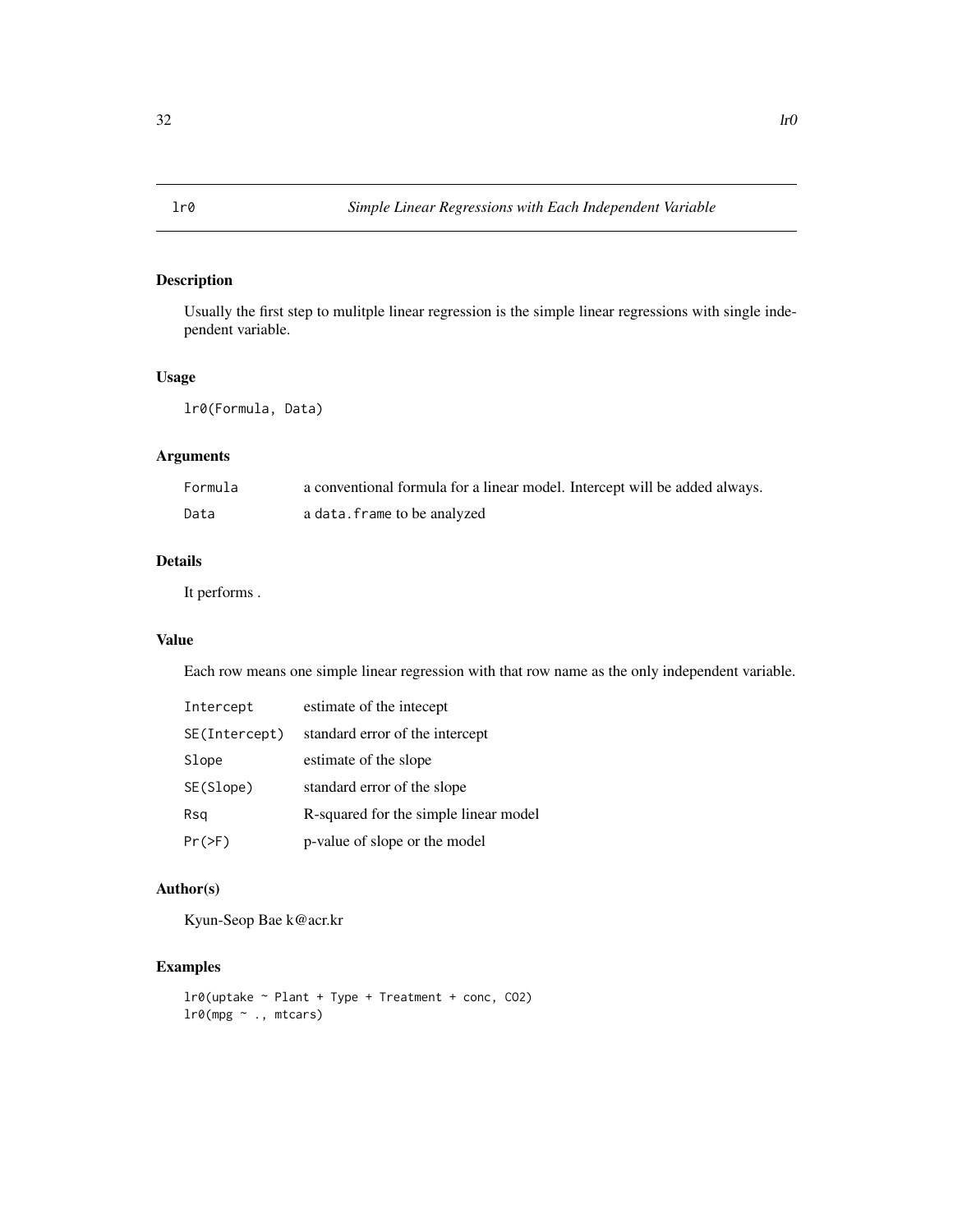Estimates least square means using g2 inverse.

### Usage

```
LSM(Formula, Data, Term, conf.level=0.95, adj="lsd", hideNonEst=TRUE,
    PLOT=FALSE, ...)
```
### Arguments

| Formula     | a conventional formula of model                                                                                                                                         |
|-------------|-------------------------------------------------------------------------------------------------------------------------------------------------------------------------|
| Data        | data.frame                                                                                                                                                              |
| Term        | term name to be returned. If there is only one independent variable, this can be<br>omitted.                                                                            |
| conf.level  | confidence level for the confidence limit                                                                                                                               |
| adi         | adjustment method for grouping, "Isd"(default), "tukey", "bon", "duncan", "scheffe"<br>are available. This does not affects SE, Lower CL, Upper CL of the output table. |
| hideNonEst  | hide non-estimables                                                                                                                                                     |
| <b>PLOT</b> | whether to plot LSMs and their confidence intervals                                                                                                                     |
| $\cdots$    | arguments to be passed to plot                                                                                                                                          |

### Details

It corresponds to SAS PROC GLM LSMEANS. The result of the second example below may be different from emmeans. This is because SAS or this function calculates mean of the transformed continuous variable. However, emmeans calculates the average before the transformation. Interaction of three variables is not supported yet. For adjustmethod method "dunnett", see PDIFF function.

#### Value

Returns a table of expectations, t values and p-values.

| Group     | group character. This appears with one-way ANOVA or Term or adj argument<br>is provided. |
|-----------|------------------------------------------------------------------------------------------|
| LSmean    | point estimate of least square mean                                                      |
| LowerCL   | lower confidence limit with the given confidence level by "lsd" method                   |
| UpperCL   | upper confidence limit with the given confidence level by "lsd" method                   |
| <b>SE</b> | standard error of the point estimate                                                     |
| Df        | degree of freedom of point estimate                                                      |

<span id="page-32-1"></span><span id="page-32-0"></span>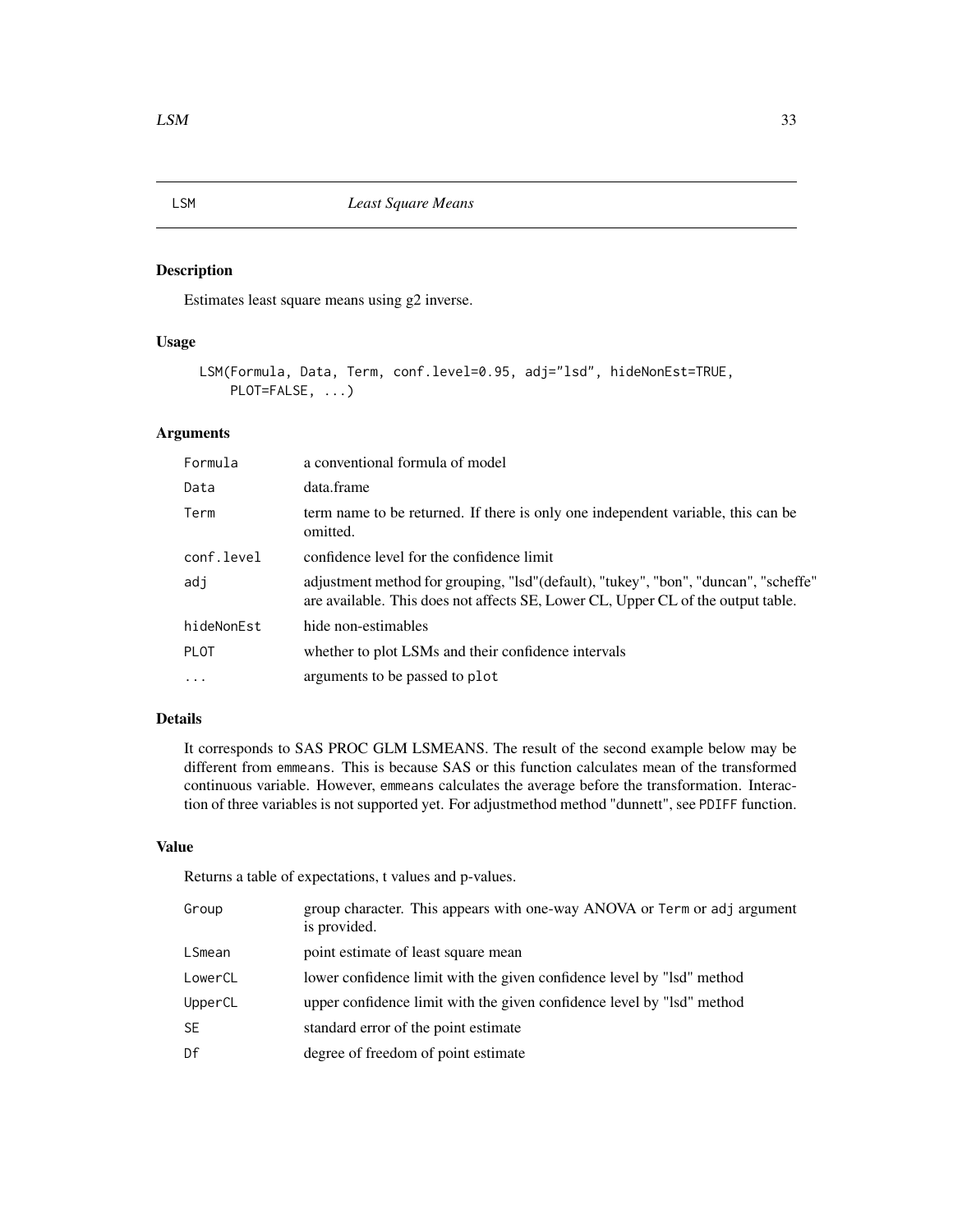#### Author(s)

Kyun-Seop Bae k@acr.kr

### See Also

[PDIFF](#page-40-1), [Diffogram](#page-15-1)

### Examples

```
LSM(uptake ~ Type, CO2[-1,])
LSM(uptake ~ Type - 1, CO2[-1,])
LSM(uptake ~ Type*Treatment + conc, CO2[-1,])
LSM(uptake \sim Type*Treatment + conc - 1, CO2[-1,])
LSM(log(uptake) ~ Type*Treatment + log(conc), CO2[-1,])
LSM(log(uptake) ~ Type*Treatment + log(conc) - 1, CO2[-1,])
LSM(log(uptake) ~ Type*Treatment + as.factor(conc), CO2[-1,])
LSM(log(uptake) ~ Type*Treatment + as.factor(conc) - 1, CO2[-1,])
LSM(log(CMAX) ~ SEQ/SUBJ + PRD + TRT, BEdata)
LSM(log(CMAX) ~ > SEQ/SUBJ + PRD + TRT - 1, BEdata)
```
#### Max *Max without NA*

#### Description

maximum without NA values.

#### Usage

Max(x)

#### Arguments

x a vector of numerics

#### Details

It removes NA in the input vector.

#### Value

maximum value

#### Author(s)

Kyun-Seop Bae k@acr.kr

<span id="page-33-0"></span>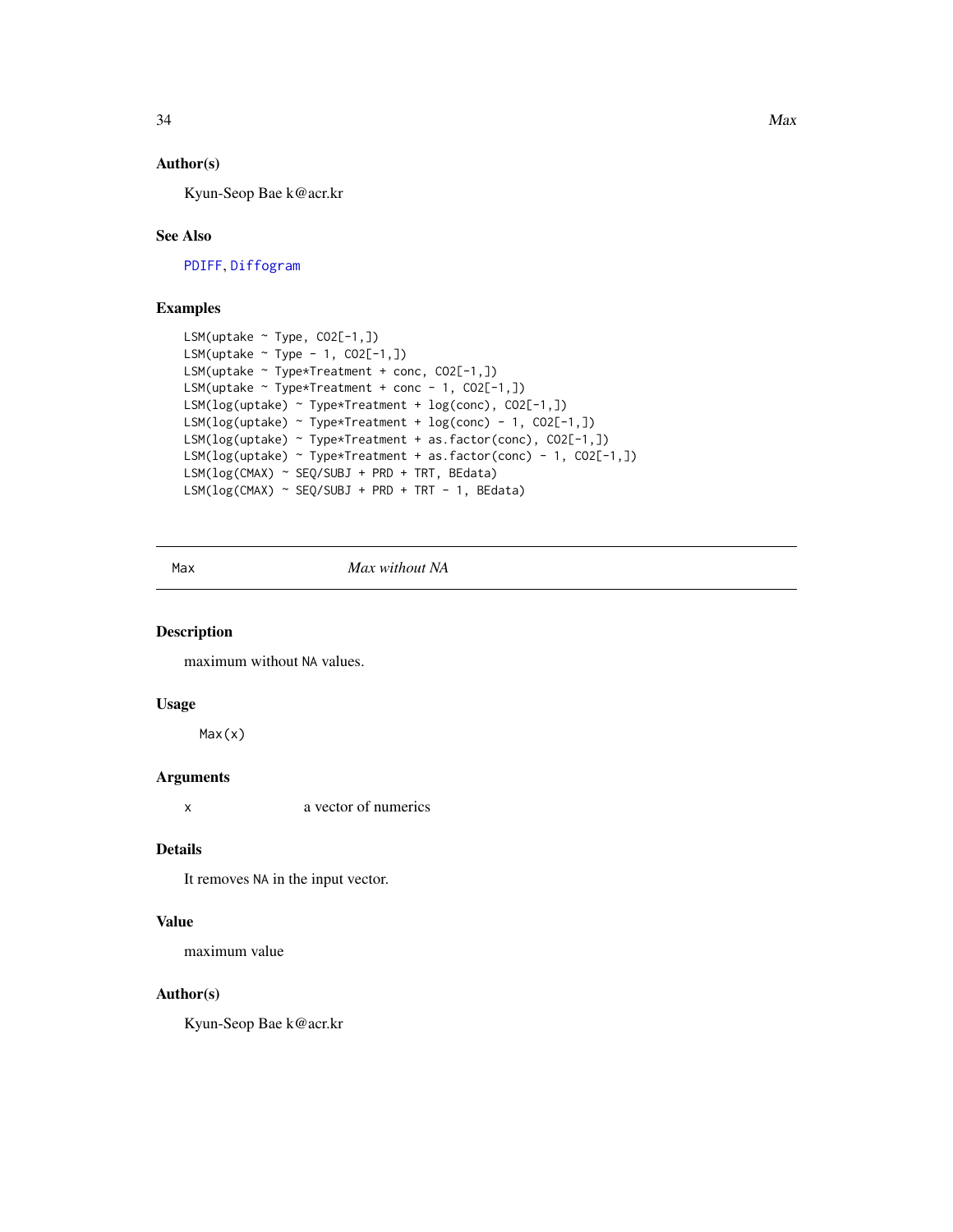<span id="page-34-0"></span>

mean without NA values.

### Usage

Mean(x)

### Arguments

x a vector of numerics

#### Details

It removes NA in the input vector.

### Value

mean value

### Author(s)

Kyun-Seop Bae k@acr.kr

Median *Median without NA*

### Description

median without NA values.

#### Usage

Median(x)

### Arguments

x a vector of numerics

#### Details

It removes NA in the input vector.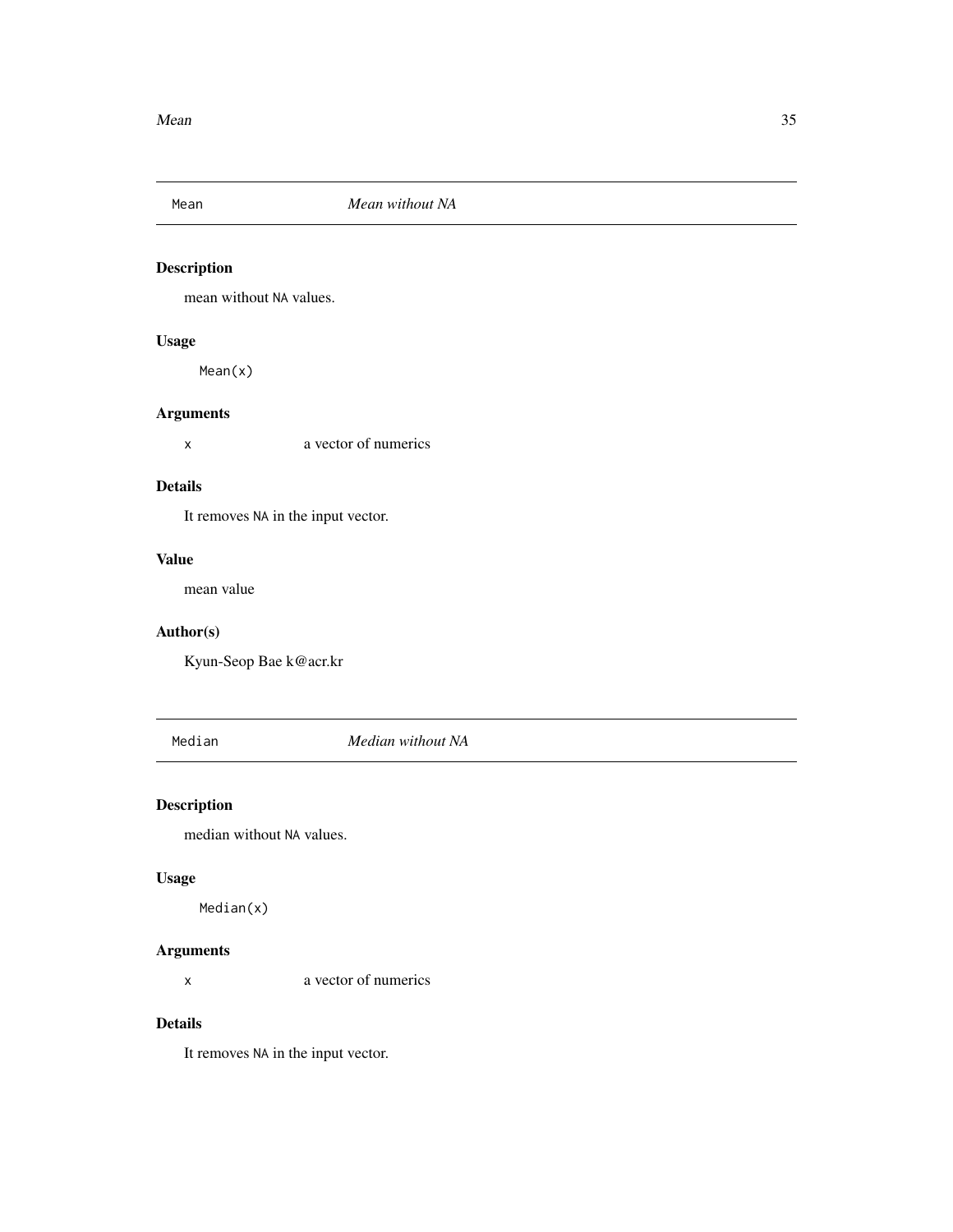### <span id="page-35-0"></span>Value

median value

### Author(s)

Kyun-Seop Bae k@acr.kr

#### Min *Min without NA*

### Description

minimum without NA values.

### Usage

Min(x)

### Arguments

x a vector of numerics

### Details

It removes NA in the input vector.

### Value

minimum value

### Author(s)

Kyun-Seop Bae k@acr.kr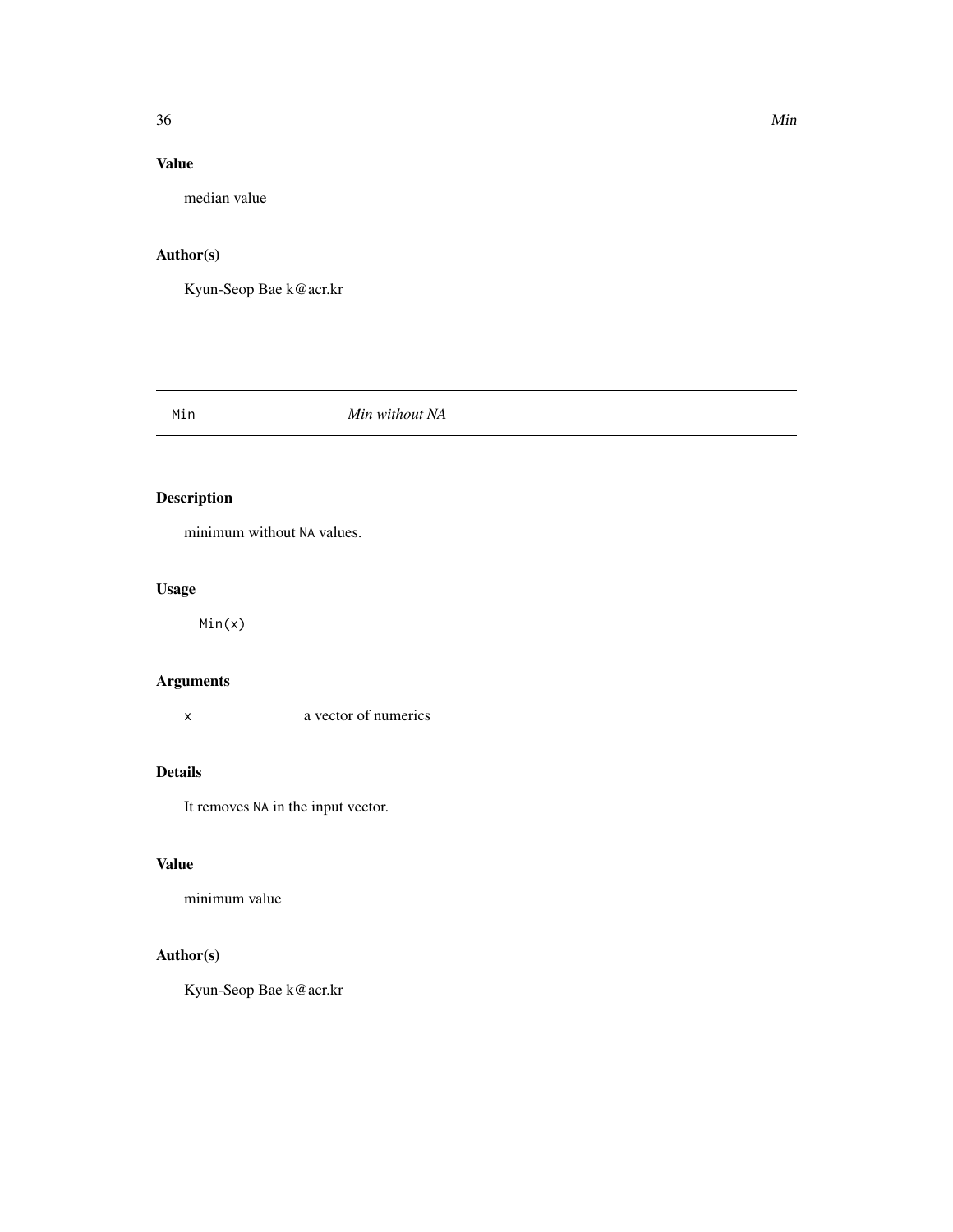<span id="page-36-1"></span><span id="page-36-0"></span>ModelMatrix *Model Matrix*

### Description

This model matrix is similar to model.matrix. But it does not omit unnecessary columns.

#### Usage

ModelMatrix(Formula, Data, KeepOrder=FALSE)

### Arguments

| Formula   | a conventional formula for a linear model                                   |
|-----------|-----------------------------------------------------------------------------|
| Data      | a data. frame to be analyzed                                                |
| KeepOrder | If KeepOrder is TRUE, terms in Formula will be kept. This is for Type I SS. |

### Details

It makes the model(design) matrix for GLM.

### Value

Model matrix and attributes similar to the output of model.matrix.

| X            | design matrix, <i>i.e.</i> model matrix                                                    |
|--------------|--------------------------------------------------------------------------------------------|
| terms        | detailed information about terms such as formula and labels                                |
| termsIndices | term indices                                                                               |
| assign       | assignemnt of columns for each terms in order, different way of expressing term<br>indices |

### Author(s)

Kyun-Seop Bae k@acr.kr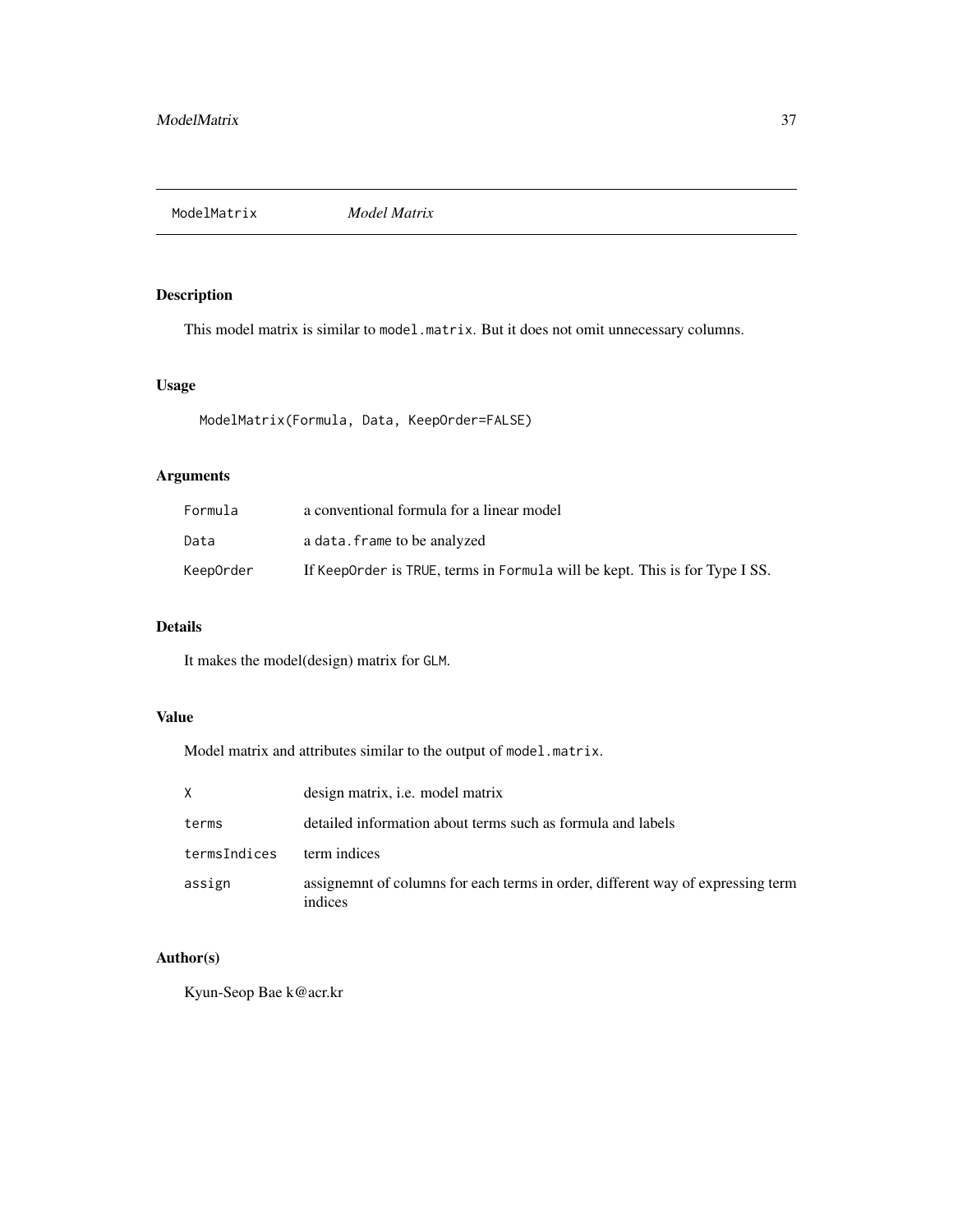<span id="page-37-0"></span>

Number of observations excluding NA values

### Usage

 $N(x)$ 

### Arguments

x a vector of numerics

#### Details

It removes NA in the input vector.

### Value

Count of the observation

#### Author(s)

Kyun-Seop Bae k@acr.kr

pB *Plot Confidence and Prediction Bands for Simple Linear Regression*

### Description

It plots bands of confidence interval and prediction interval for simple linear regression.

### Usage

```
pB(Formula, Data, Resol=300, conf.level=0.95, lx, ly, ...)
```
### Arguments

| Formula    | a formula                      |
|------------|--------------------------------|
| Data       | a data.frame                   |
| Resol      | resolution for the output      |
| conf.level | confidence level               |
| 1x         | x position of legend           |
| lν         | y position of legend           |
|            | arguments to be passed to plot |
|            |                                |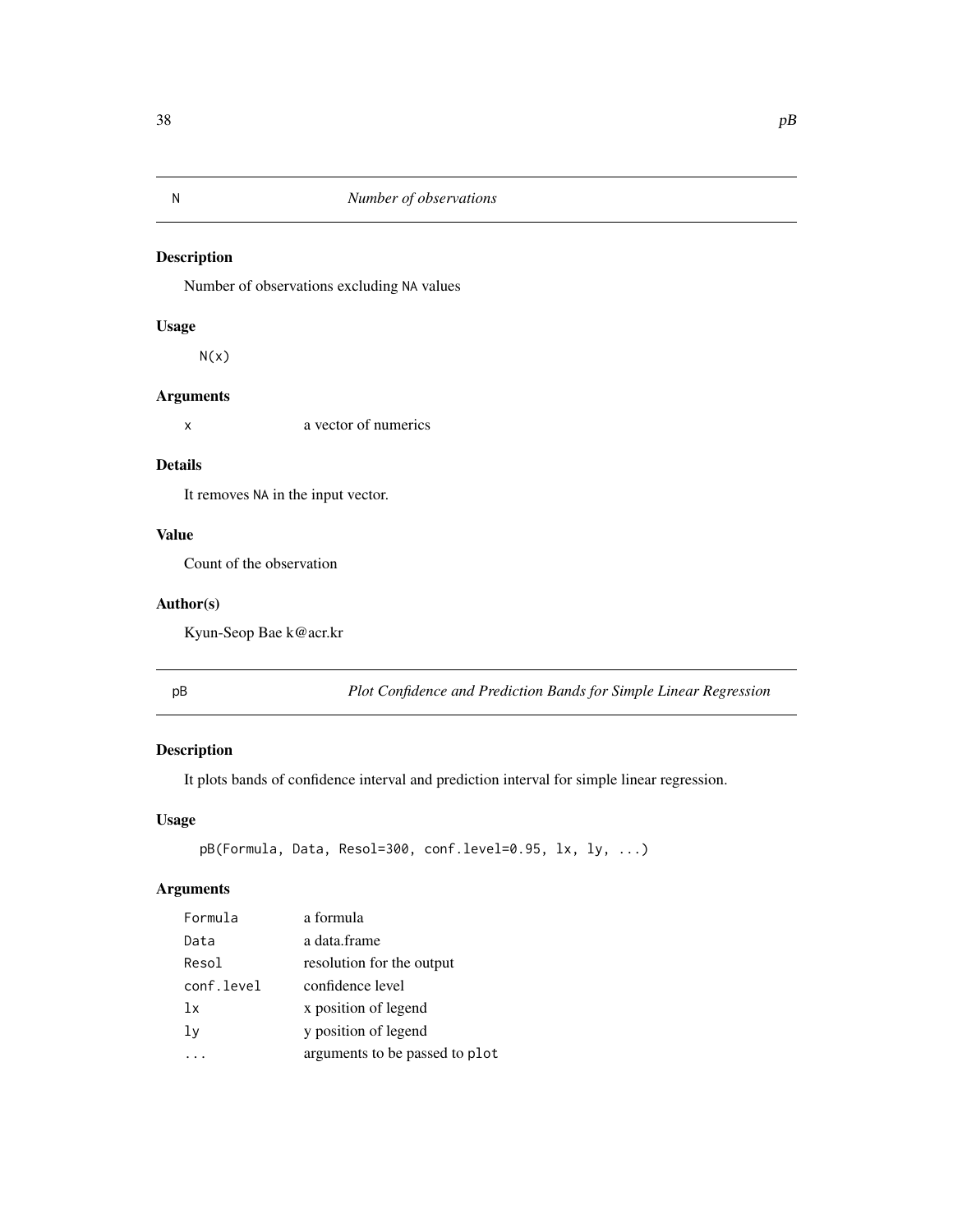#### <span id="page-38-0"></span>Pcor.test 39

### Details

It plots. Discard return values. If lx or ly is missing, legend position is calculated automatically.

### Value

Ignore return values.

### Author(s)

Kyun-Seop Bae k@acr.kr

#### Examples

pB(hp ~ disp, mtcars) pB(mpg ~ disp, mtcars)

#### Pcor.test *Partial Correlation test of multiple columns*

### Description

Testing partial correlation between many columns of data with Pearson method.

#### Usage

Pcor.test(Data, x, y)

### Arguments

| Data | a numeric matrix or data frame |
|------|--------------------------------|
| X    | names of to be tested columns  |
| - V  | names of control columns       |

#### Details

It performs multiple partial correlation test. It uses "complete.obs" rows of x and y columns.

#### Value

Row names show which columns are used for the test

| Estimate  | point estimate of correlation       |
|-----------|-------------------------------------|
| Df        | degree of freedom                   |
| t value   | t value of the t distribution       |
| Pr(>  t ) | probability with the t distribution |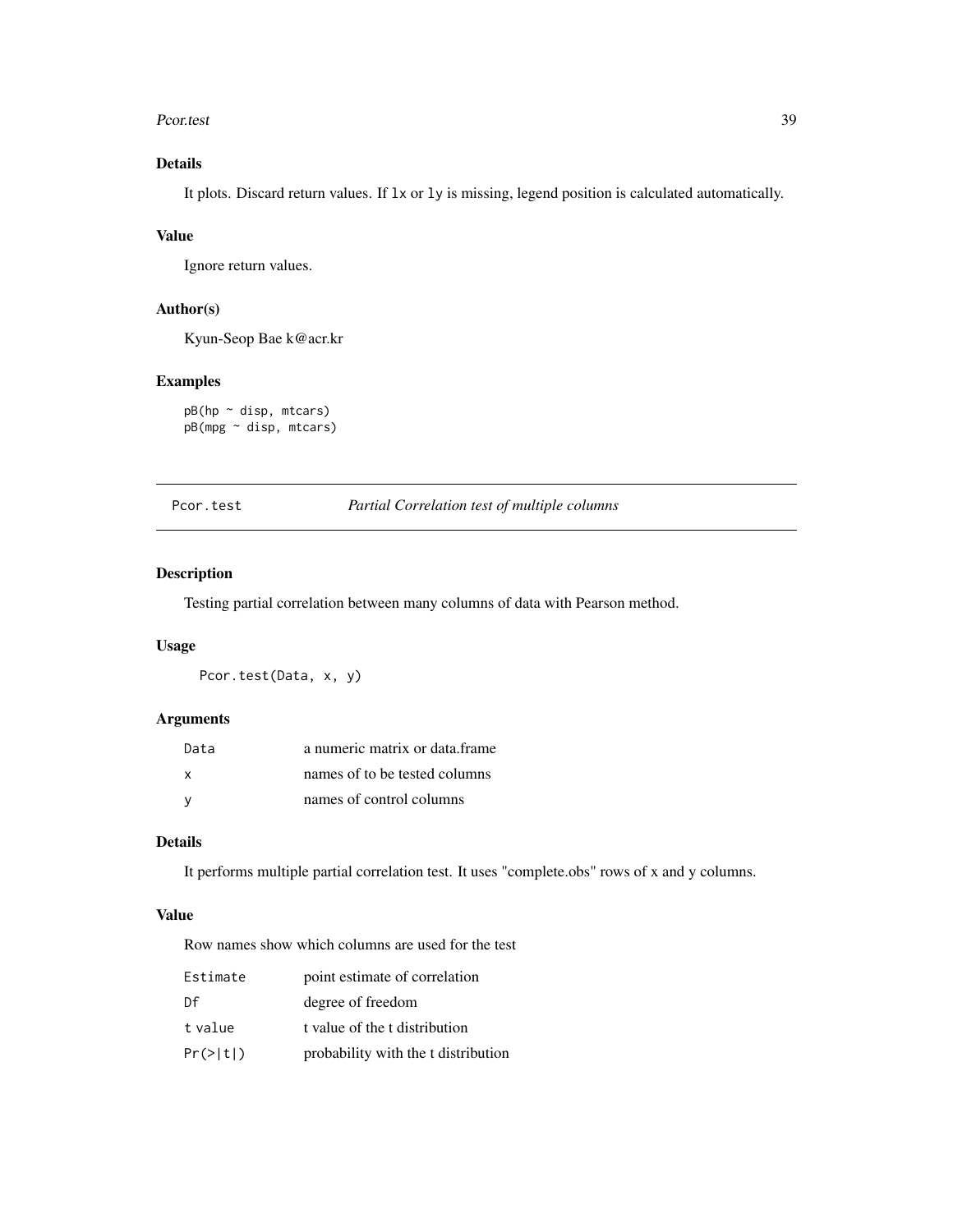### <span id="page-39-0"></span>Author(s)

Kyun-Seop Bae k@acr.kr

#### Examples

```
Pcor.test(mtcars, c("mpg", "hp", "qsec"), c("drat", "wt"))
```
#### pD *Diagnostic Plot for Regression*

### Description

Four standard diagnostic plots for regression.

### Usage

pD(rx, Title=NULL)

#### Arguments

| rx    | a result of lm, which can give fitted, residuals, and rstandard. |
|-------|------------------------------------------------------------------|
| Title | title to be printed on the plot                                  |

#### Details

Most frequently used diagnostic plots are 'observed vs. fitted', 'standarized residual vs. fitted', 'distribution plot of standard residuals', and 'Q-Q plot of standardized residuals'.

### Value

Four diagnostic plots in a page.

### Author(s)

Kyun-Seop Bae k@acr.kr

```
pD(lm(uptake ~ Plant + Type + Treatment + conc, CO2), "Diagnostic Plot")
```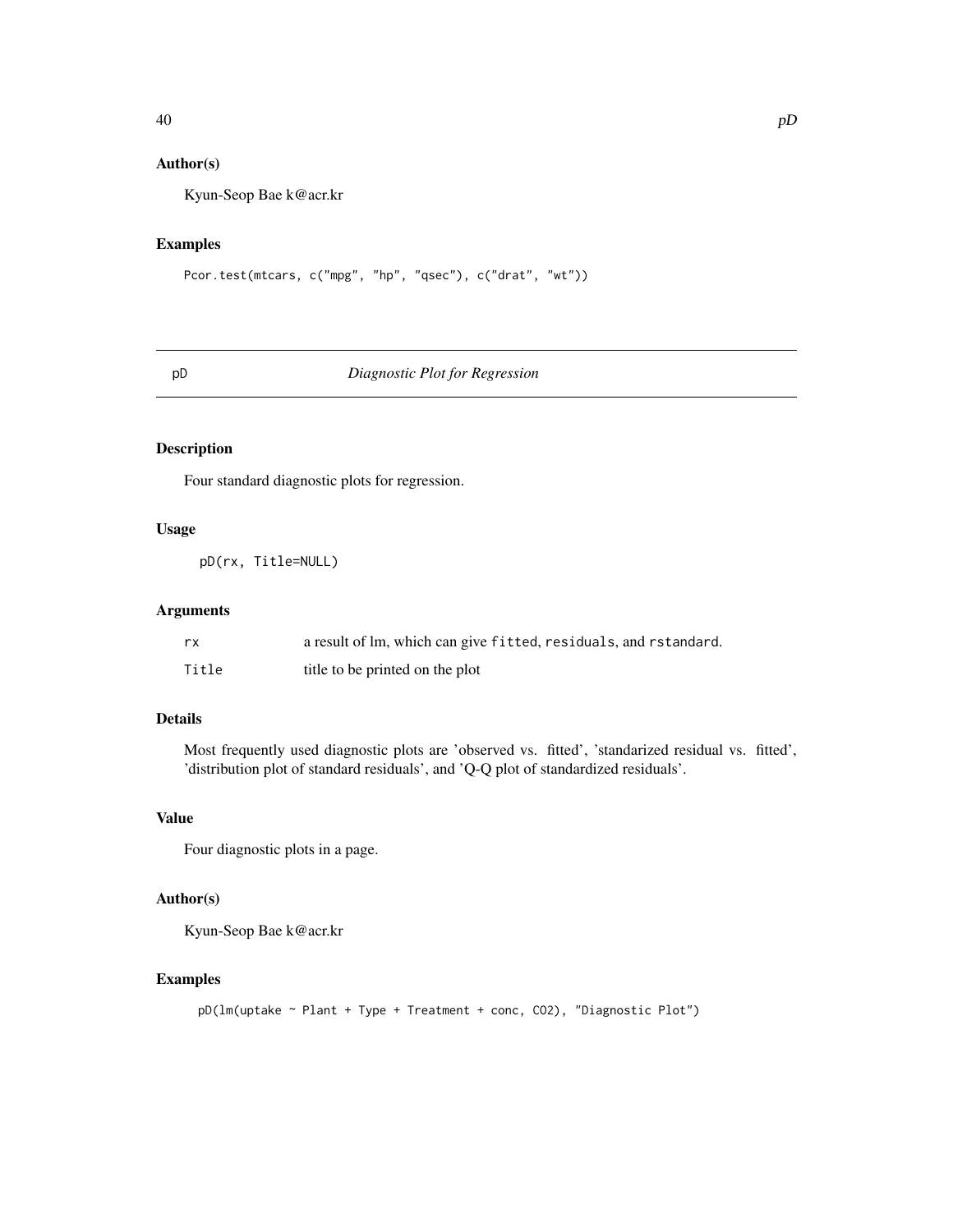<span id="page-40-1"></span><span id="page-40-0"></span>

Estimates pairwise difference by a common method.

### Usage

```
PDIFF(Formula, Data, Term, conf.level=0.95, adj="lsd", ref, PLOT=FALSE,
      reverse=FALSE, ...)
```
### Arguments

| Formula     | a conventional formula for a linear model                                                          |
|-------------|----------------------------------------------------------------------------------------------------|
| Data        | a data. frame to be analyzed                                                                       |
| Term        | a factor name to be estimated                                                                      |
| conf.level  | confidence level of confidence interval                                                            |
| adj         | "Isd", "tukey", "scheffe", "bon", "duncan", or "dunnett" to adjust p-value and<br>confidence limit |
| ref         | reference or control level for Dunnett test                                                        |
| <b>PLOT</b> | whether to plot or not the diffogram                                                               |
| reverse     | reverse $A - B$ to $B - A$                                                                         |
| $\cdot$     | arguments to be passed to plot                                                                     |

### Details

It corresponds to PDIFF option of SAS PROC GLM.

#### Value

Returns a table of expectations, t values and p-values. Outpuc columns may vary according to the adjustment option.

| Estimate   | point estimate of the input linear constrast                                                         |
|------------|------------------------------------------------------------------------------------------------------|
| Lower CL   | lower confidence limit                                                                               |
| Upper CL   | upper confidence limit                                                                               |
| Std. Error | standard error of the point estimate                                                                 |
| t value    | value for t distribution                                                                             |
| Df         | degree of freedom                                                                                    |
| Pr(> t )   | probability of larger than absolute t value from t distribution with residual's<br>degree of freedom |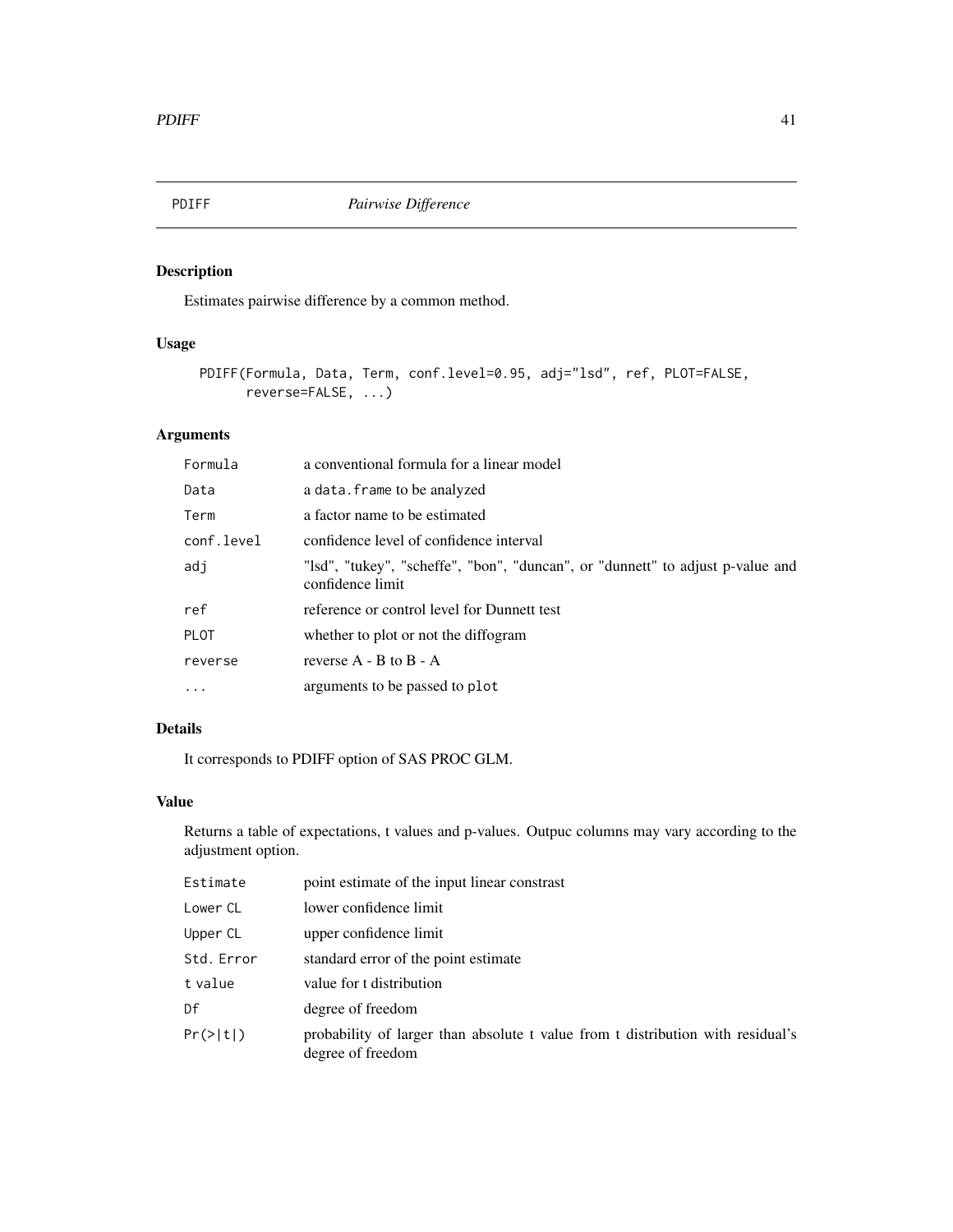### <span id="page-41-0"></span>Author(s)

Kyun-Seop Bae k@acr.kr

### See Also

[LSM](#page-32-1), [Diffogram](#page-15-1)

### Examples

```
PDIFF(uptake ~ Type*Treatment + as.factor(conc), CO2, "as.factor(conc)")
PDIFF(uptake ~ Type*Treatment + as.factor(conc), CO2, "as.factor(conc)", adj="tukey")
```
QuartileRange *Inter-Quartile Range*

#### Description

Interquartile range (Q3 - Q1) with a conventional formula.

#### Usage

QuartileRange(x, Type=6)

### Arguments

|      | a vector of numerics                          |
|------|-----------------------------------------------|
| Type | a type specifier to be passed to IQR function |

### Details

It removes NA in the input vector.

#### Value

The value of interquartile range

#### Author(s)

Kyun-Seop Bae k@acr.kr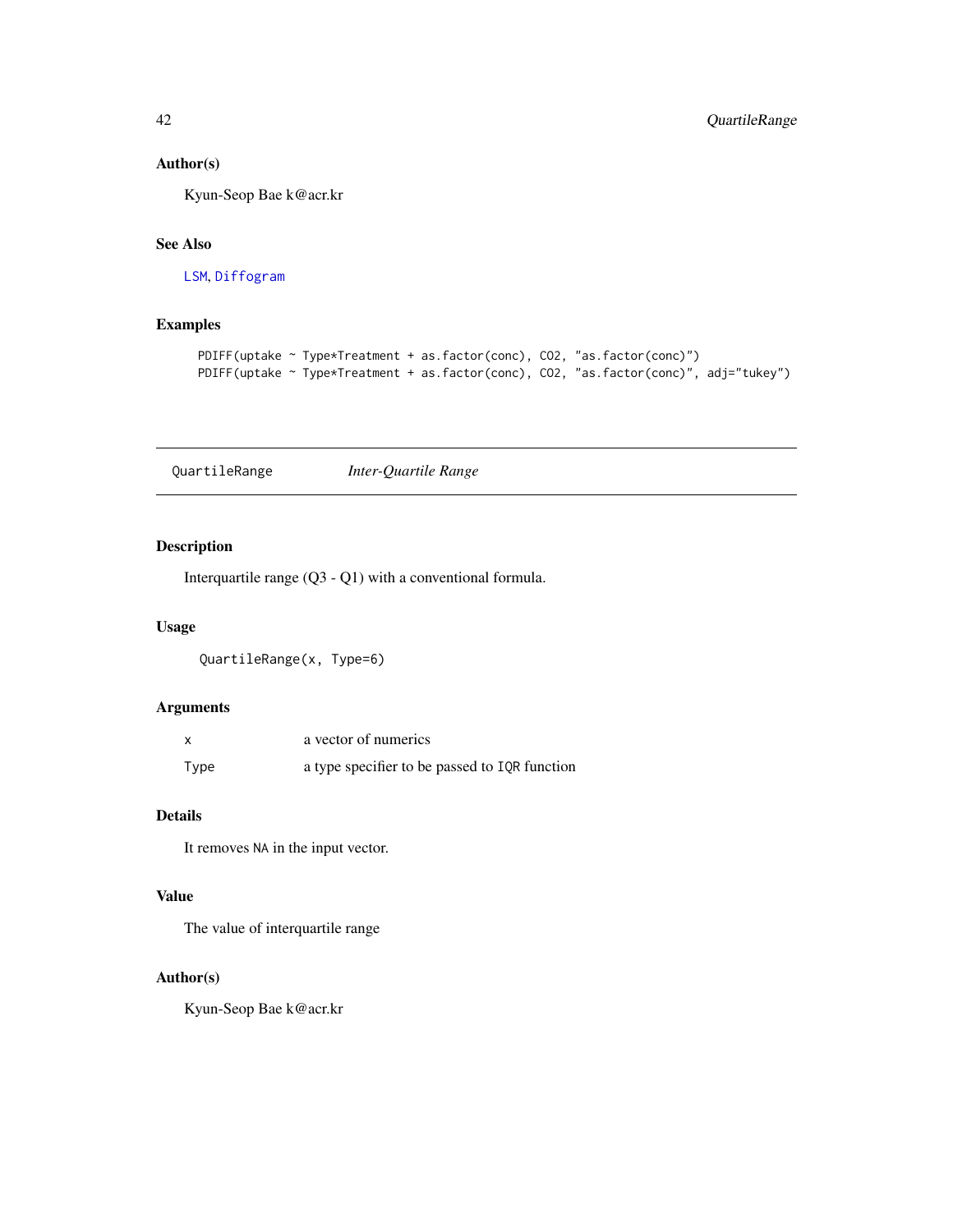<span id="page-42-0"></span>Range *Range*

### Description

The range, maximum - minimum, as a scalar value.

### Usage

Range(x)

### Arguments

x a vector of numerics

#### Details

It removes NA in the input vector.

### Value

A scalar value of range

### Author(s)

Kyun-Seop Bae k@acr.kr

REG *Regression of Linear Least Square, similar to SAS PROC REG*

### Description

REG is similar to SAS PROC REG.

### Usage

```
REG(Formula, Data, eps=1e-8, summarize=TRUE)
```
### Arguments

| Formula   | a conventional formula for a linear model       |
|-----------|-------------------------------------------------|
| Data      | a data. frame to be analyzed                    |
| eps       | Less than this value is considered as zero.     |
| summarize | If this is FALSE, REG returns just lfit result. |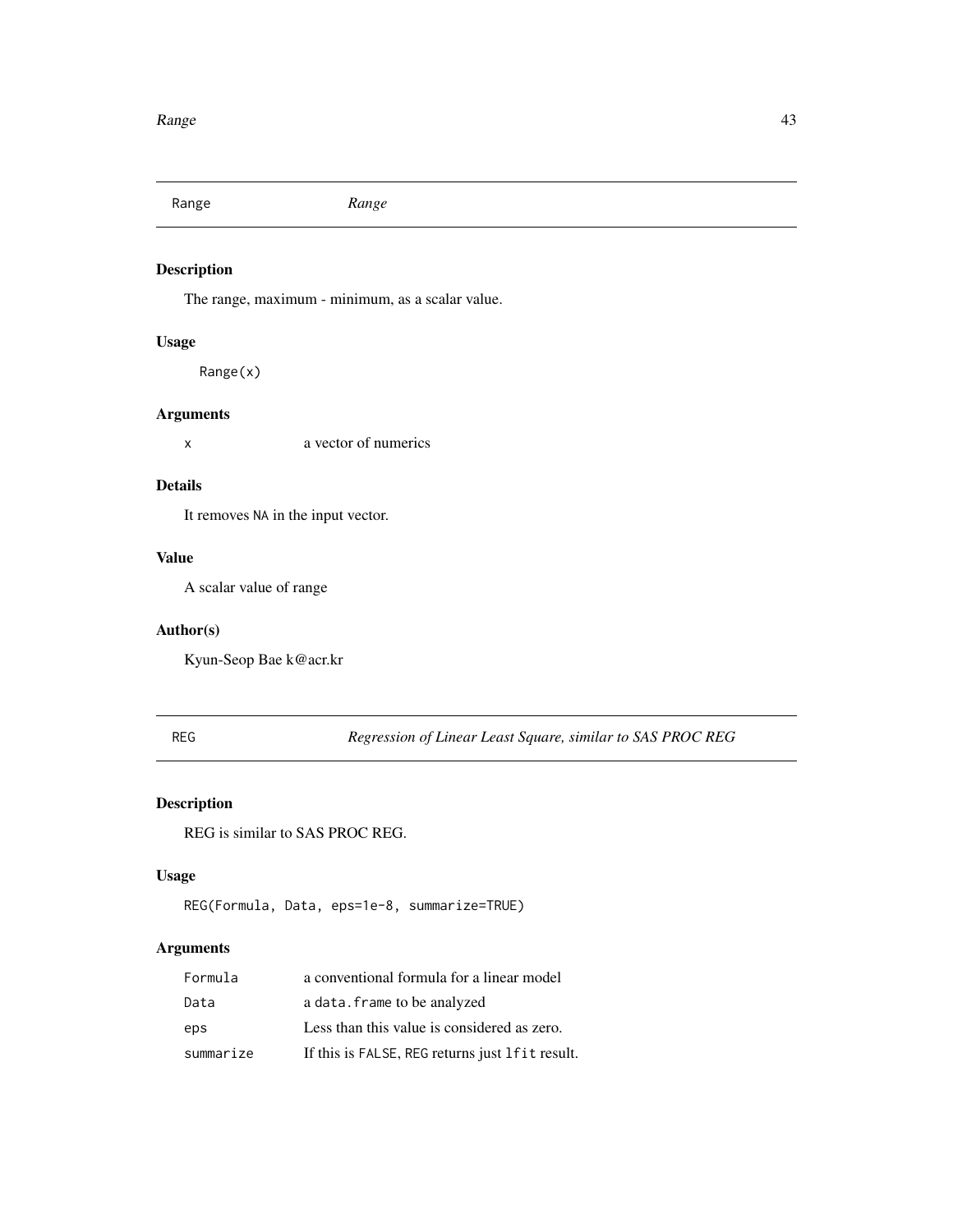### <span id="page-43-0"></span>Details

It performs the core function of SAS PROC REG.

#### Value

The result is comparable to that of SAS PROC REG.

| Estimate   | point estimate of parameters, coefficients                                                           |
|------------|------------------------------------------------------------------------------------------------------|
| Estimable  | estimability: 1=TRUE, 0=FALSE. This appears only when at least one inestima-<br>bility occurs.       |
| Std. Error | standard error of the point estimate                                                                 |
| t value    | value for t distribution                                                                             |
| Pr(>  t )  | probability of larger than absolute t value from t distribution with residual's<br>degree of freedom |

### If summarize=FALSE, REG returns;

| coeffcients | beta coefficients                  |
|-------------|------------------------------------|
| g2          | g2 inverse                         |
| rank        | rank of the model matrix           |
| DFr         | degree of freedom for the residual |
| <b>SSF</b>  | sum of square error                |

### Author(s)

Kyun-Seop Bae k@acr.kr

### See Also

### [lr](#page-30-1)

```
REG(uptake ~ Plant + Type + Treatment + conc, CO2)
REG(uptake ~ conc, CO2, summarize=FALSE)
```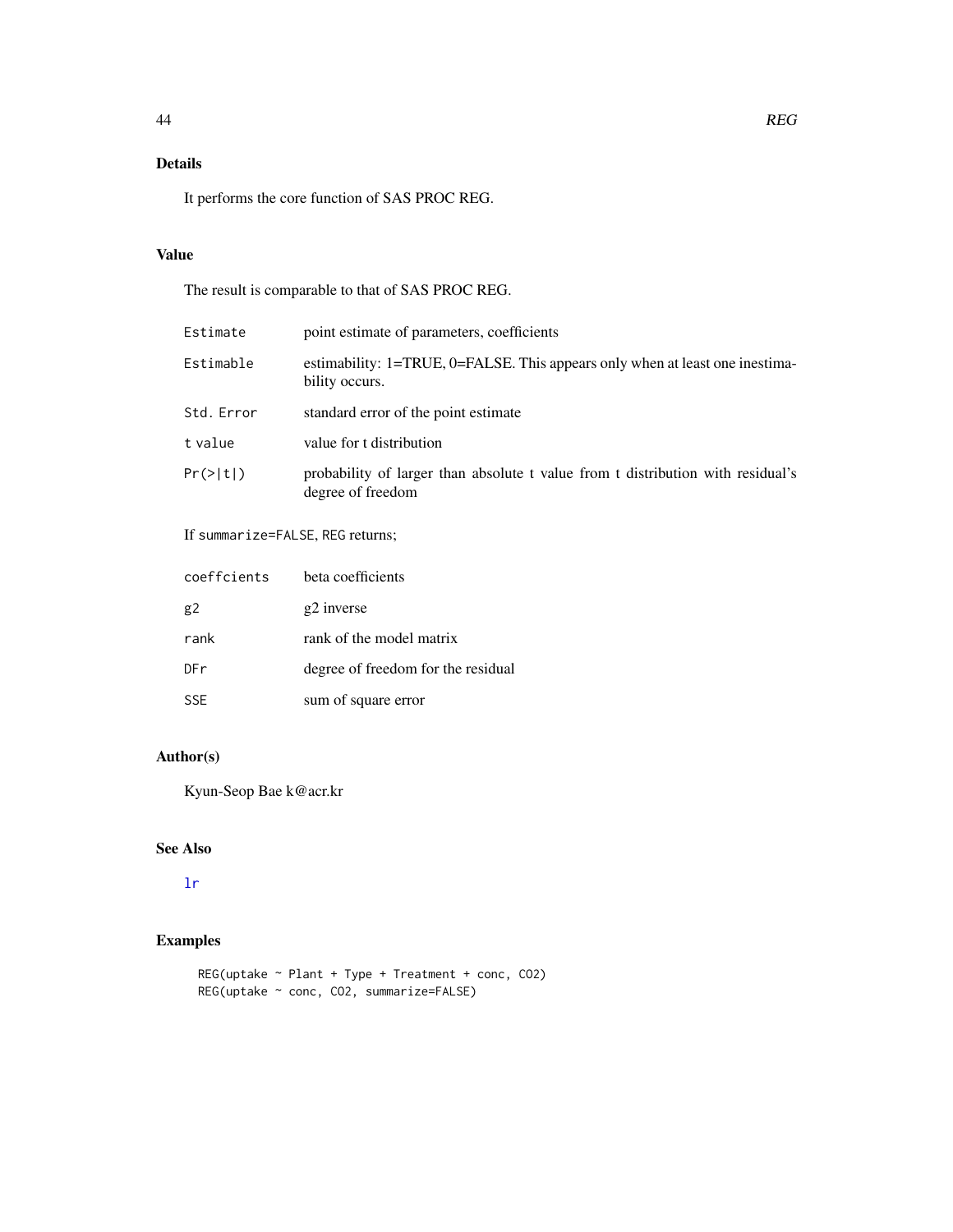<span id="page-44-0"></span>

regD provides rich diagnostics such as student residual, leverage(hat), Cook's D, studentized deleted residual, DFFITS, and DFBETAS.

#### Usage

regD(Formula, Data)

### Arguments

| Formula | a conventional formula for a linear model |
|---------|-------------------------------------------|
| Data    | a data. frame to be analyzed              |

#### Details

It performs the conventional regression analysis. This does not use g2 inverse, therefore it cannot handle singular matrix. If the model(design) matrix is not full rank, use REG or less parameters.

#### Value

| Coefficients   | conventional coefficients summary with Wald statistics                                                                                                                                                                                                                                                   |
|----------------|----------------------------------------------------------------------------------------------------------------------------------------------------------------------------------------------------------------------------------------------------------------------------------------------------------|
| Diagnostics    | Diagnostics table for detecting outlier or influential/leverage points. This in-<br>cludes fitted (Predicted), residual (Residual), standard error of residual (se_resid),<br>studentized residual(RStudent), hat(Leverage), Cook's D, studentized deleted<br>residual (sdResid), DIFFITS, and COVRATIO. |
| <b>DFBETAS</b> | Column names are the names of coefficients. Each row shows how much each<br>coefficient is affected by deleting the coressponding row of observation.                                                                                                                                                    |

#### Author(s)

Kyun-Seop Bae k@acr.kr

### Examples

regD(uptake ~ conc, CO2)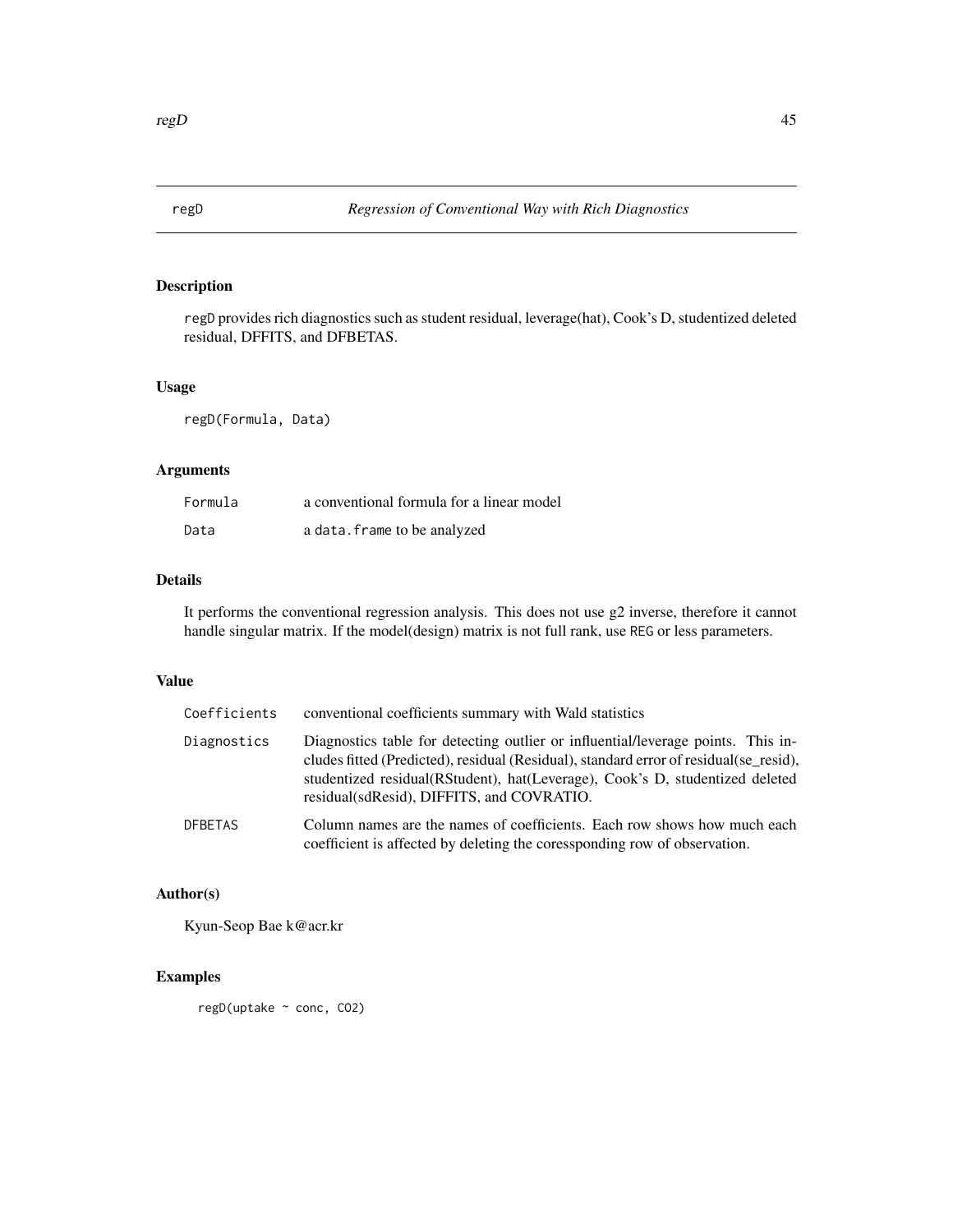<span id="page-45-0"></span>

Calculates pooled variance and degree of freedom using Satterthwaite equation.

### Usage

```
satt(vars, dfs, ws=c(1, 1))
```
### Arguments

| vars | a vector of variances          |
|------|--------------------------------|
| dfs  | a vector of degree of freedoms |
| WS   | a vector of weights            |

### Details

The input can be more than two variances.

### Value

| Variance | approximated variance |
|----------|-----------------------|
| Df       | degree of freedom     |

### Author(s)

Kyun-Seop Bae k@acr.kr

SD *Standard Deviation*

### Description

Standard deviation of sample.

### Usage

 $SD(x)$ 

### Arguments

x a vector of numerics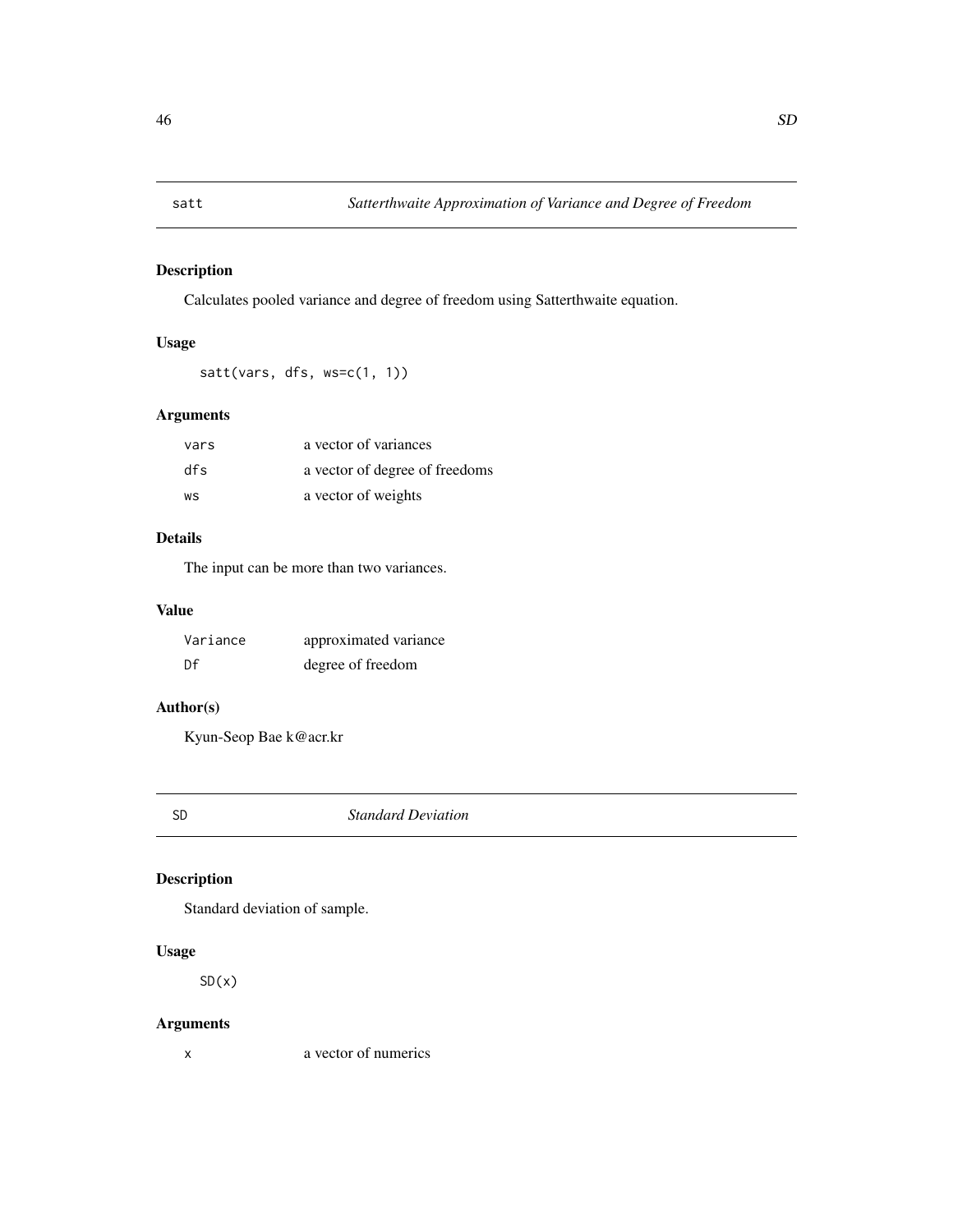#### <span id="page-46-0"></span> $SEM$  and the set of the set of the set of the set of the set of the set of the set of the set of the set of the set of the set of the set of the set of the set of the set of the set of the set of the set of the set of the

### Details

It removes NA in the input vector. The length of the vector should be larger than 1.

### Value

Sample standard deviation

#### Author(s)

Kyun-Seop Bae k@acr.kr

### SEM *Standard Error of the Sample Mean*

### Description

The estimate of the standard error of the sample mean

### Usage

SEM(x)

### Arguments

x a vector of numerics

#### Details

It removes NA in the input vector.

#### Value

The estimate of the standard error of the sample mean

#### Author(s)

Kyun-Seop Bae k@acr.kr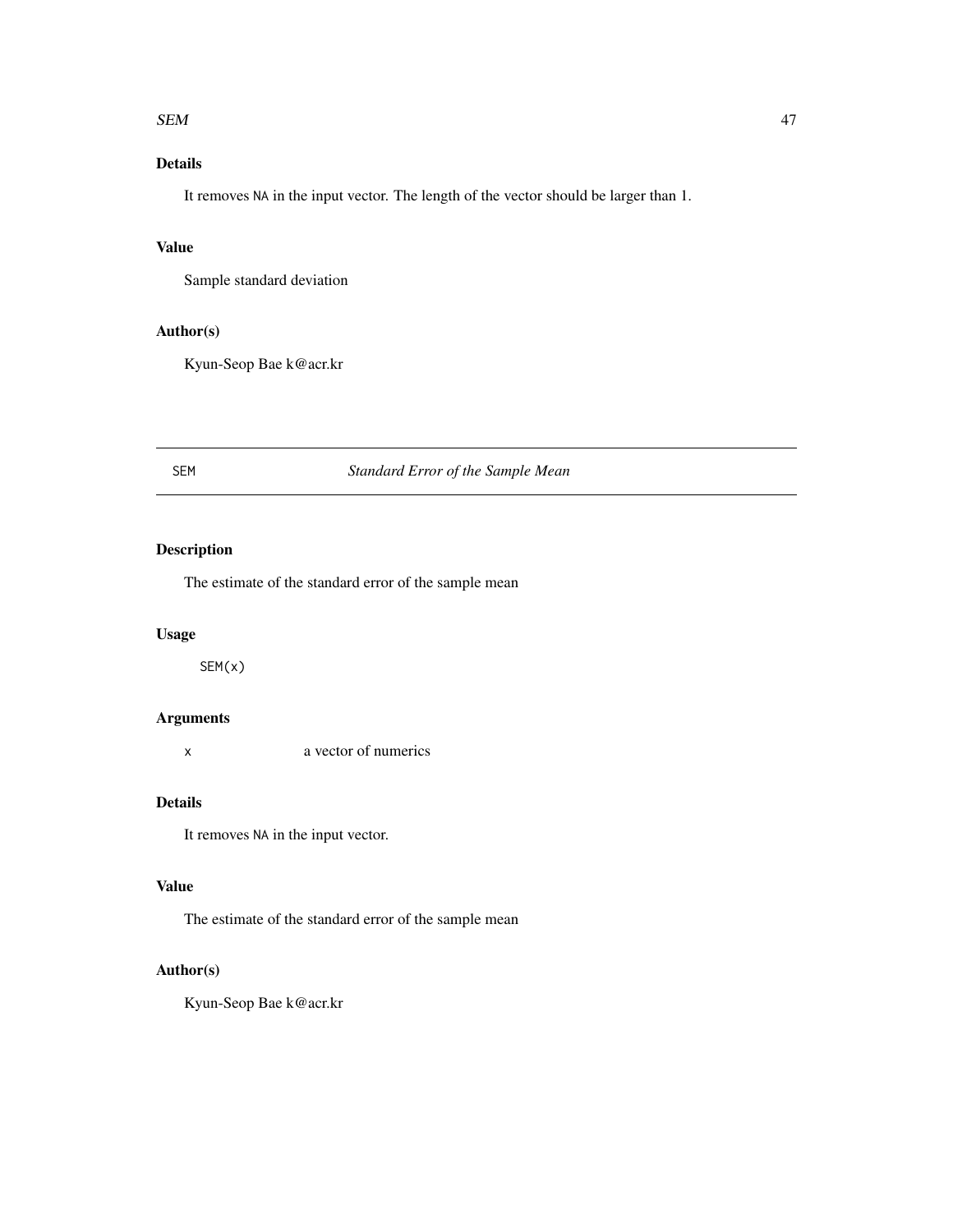<span id="page-47-2"></span><span id="page-47-0"></span>Skewness *Skewness*

### Description

Skewness with a conventional formula.

### Usage

Skewness(x)

#### Arguments

x a vector of numerics

#### Details

It removes NA in the input vector.

#### Value

Estimate of skewness

#### Author(s)

Kyun-Seop Bae k@acr.kr

### See Also

**[SkewnessSE](#page-47-1)** 

<span id="page-47-1"></span>SkewnessSE *Standard Error of Skewness*

### Description

Standard errof of the skewness with a conventional formula.

### Usage

SkewnessSE(x)

### Arguments

x a vector of numerics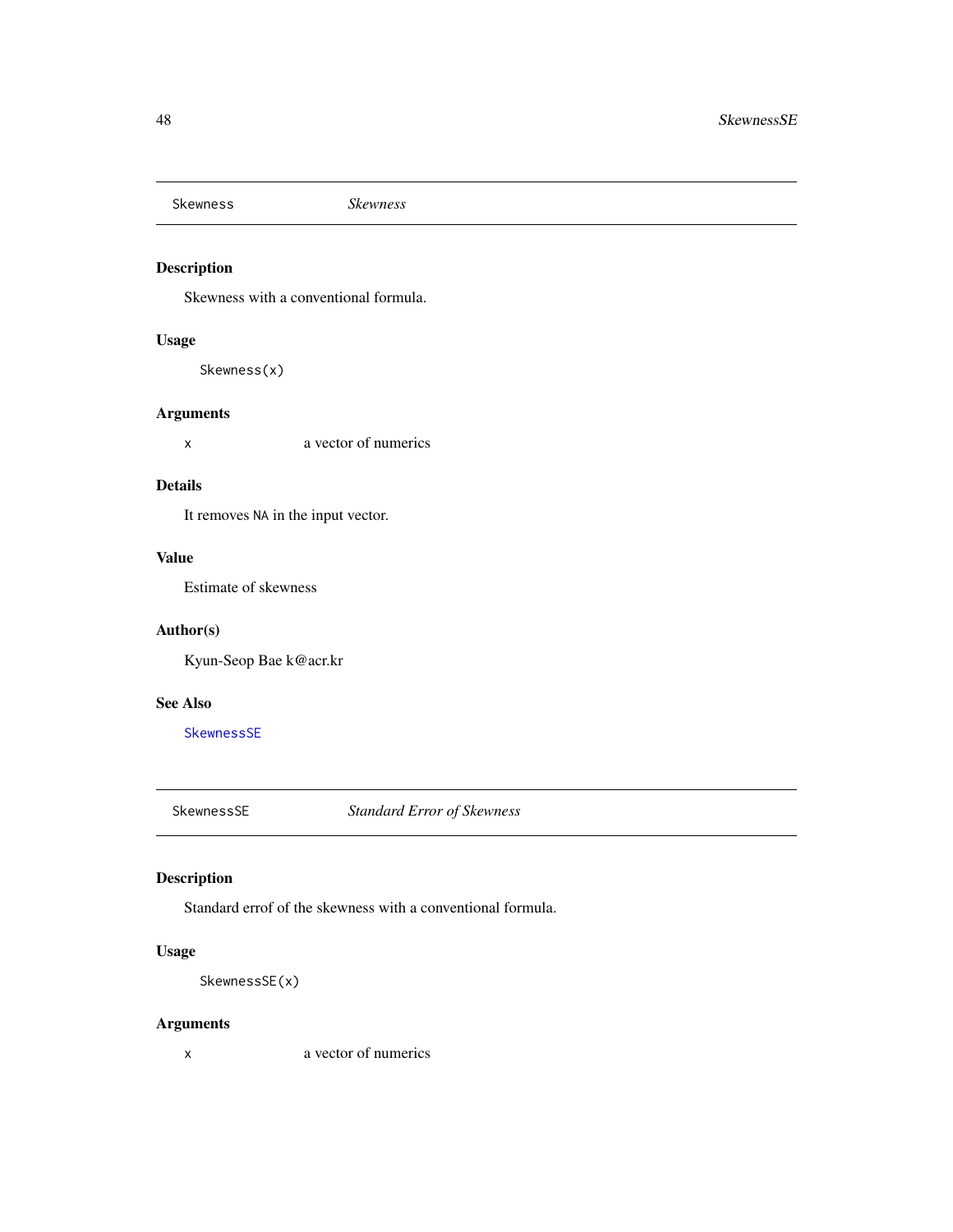#### <span id="page-48-0"></span>SLICE 49

### Details

It removes NA in the input vector.

### Value

Standard error of the estimated skewness

### Author(s)

Kyun-Seop Bae k@acr.kr

### See Also

[Skewness](#page-47-2)

SLICE *F Test with Slice*

### Description

Do F test with a given slice term.

### Usage

SLICE(Formula, Data, mTerm, sTerm)

### Arguments

| Formula | a conventional formula for a linear model                                                           |
|---------|-----------------------------------------------------------------------------------------------------|
| Data    | a data. frame to be analyzed                                                                        |
| mTerm   | a factor name (not interaction) to calculate sum of square and do F test with least<br>square means |
| sTerm   | a factor name to be used for slice                                                                  |

### Details

It performs F test with a given slice term. It is similar to the SLICE option SAS PROC GLM.

### Value

Returns sum of square and its F value and p-value.

| Df       | degree of freedom                      |
|----------|----------------------------------------|
| Sum Sq   | sum of square for the set of contrasts |
| Mean Sq  | mean square                            |
| F value  | F value for the F distribution         |
| $Pr(>=)$ | proability of larger than F value      |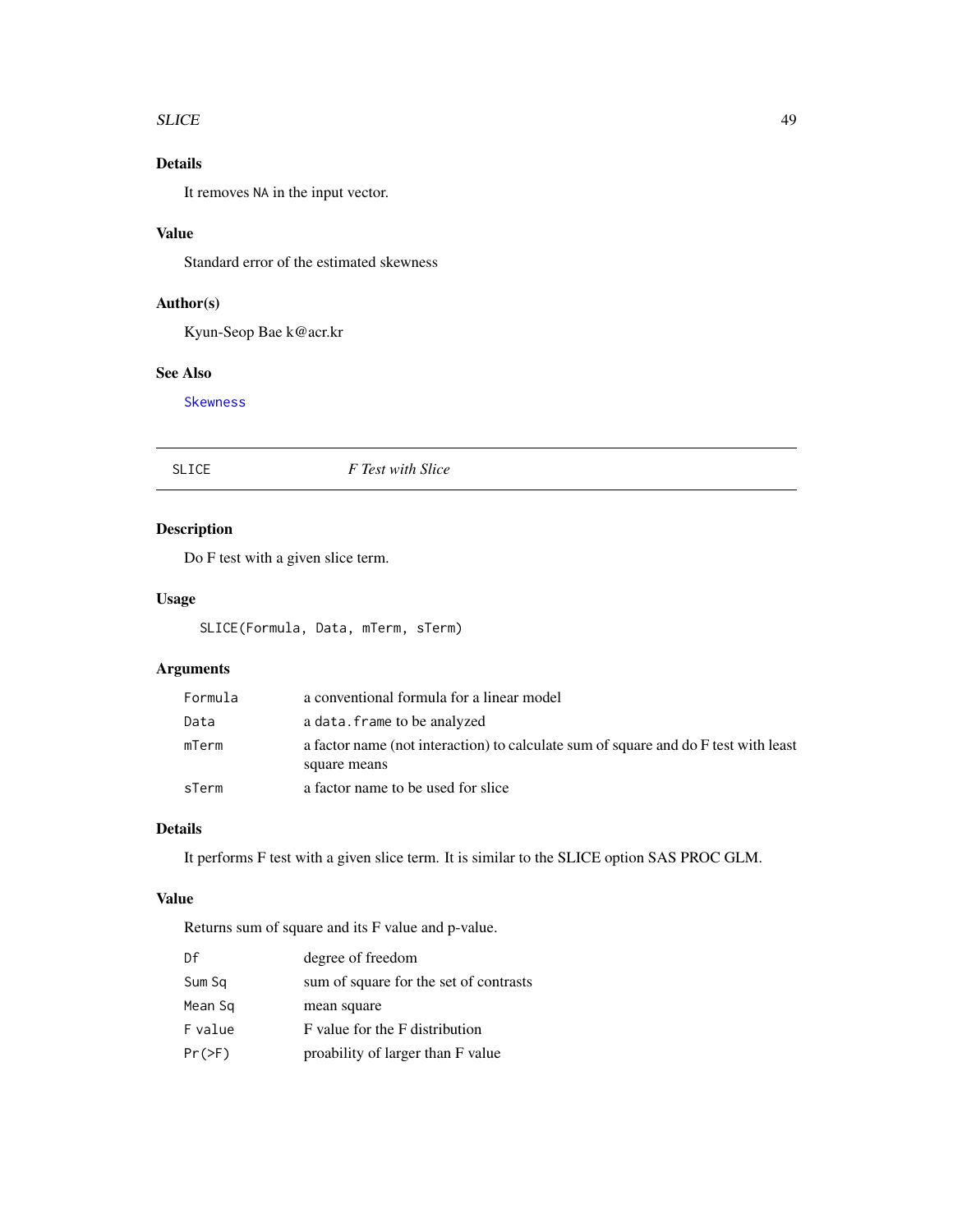### <span id="page-49-0"></span>Author(s)

Kyun-Seop Bae k@acr.kr

### Examples

SLICE(uptake ~ Type\*Treatment, CO2, "Type", "Treatment") SLICE(uptake ~ Type\*Treatment, CO2, "Treatment", "Type")

### SS *Sum of Square*

### Description

Sum of squares with ANOVA.

### Usage

SS(x, rx, L, eps=1e-8)

### Arguments

| x   | a result of ModelMatrix containing design information          |
|-----|----------------------------------------------------------------|
| rx  | a result of 1fit                                               |
|     | linear hypothesis, a full matrix matching the information in x |
| eps | Less than this value is considered as zero.                    |

### Details

It calculates sum of squares and completes the ANOVA table.

### Value

ANOVA table a classical ANOVA table without the residual(Error) part.

### Author(s)

Kyun-Seop Bae k@acr.kr

#### See Also

[ModelMatrix](#page-36-1), [lfit](#page-29-1)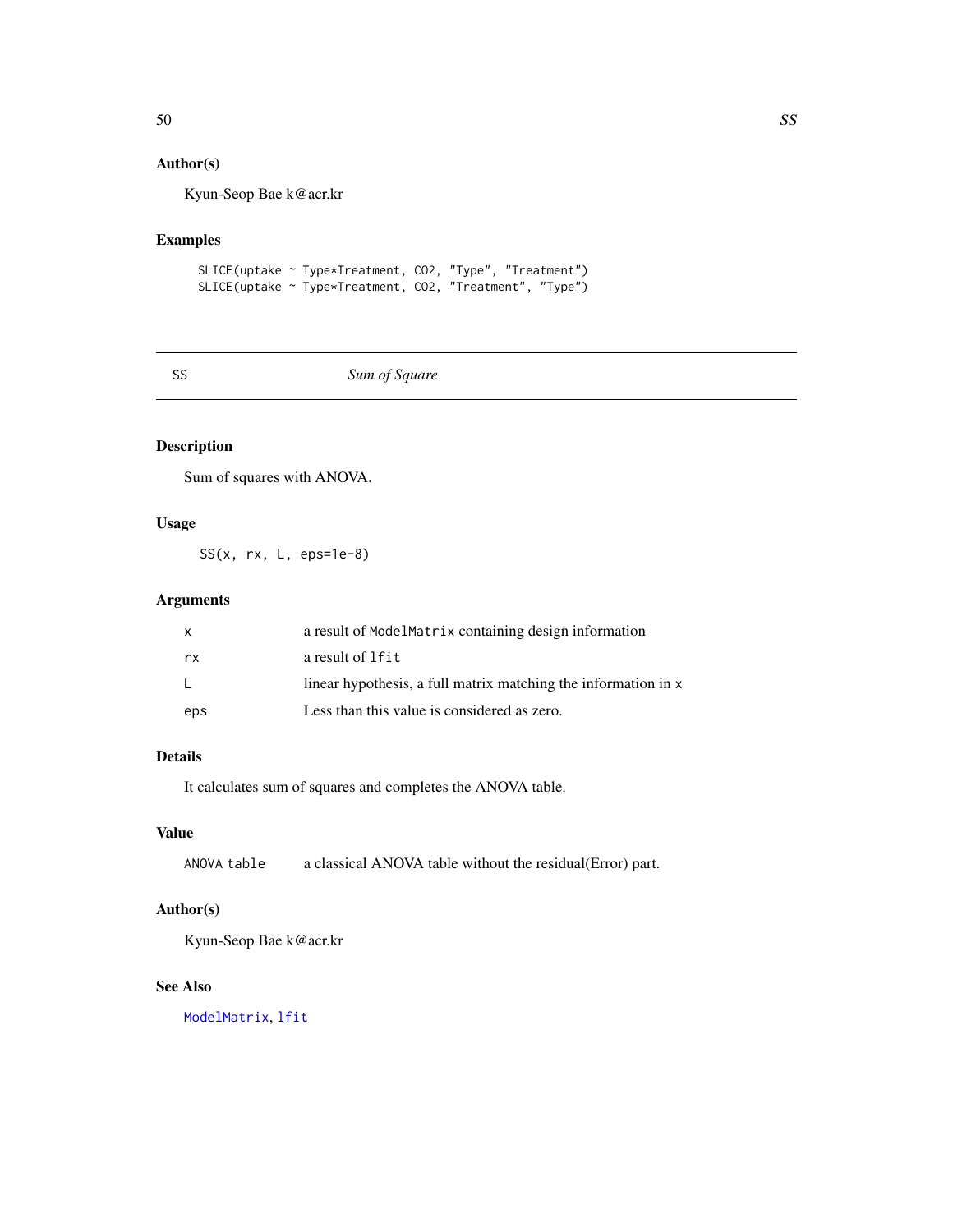<span id="page-50-0"></span>Calculates a formula table for expected mean square of Type III SS.

### Usage

```
T3MS(Formula, Data, L0, eps=1e-8)
```
### Arguments

| Formula | a conventional formula for a linear model               |
|---------|---------------------------------------------------------|
| Data    | a data. frame to be analyzed                            |
| 10      | a matrix of row linear contrasts, if missed, e3 is used |
| eps     | Less than this value is considered as zero.             |

#### Details

This is necessary for further hypothesis test of nesting factors.

### Value

A coefficient matrix for Type III expected mean square

### Author(s)

Kyun-Seop Bae k@acr.kr

### Examples

T3MS(log(CMAX) ~ SEQ/SUBJ + PRD + TRT, BEdata)

T3test *Test Type III SS using error term other than MSE*

### Description

Hypothesis test of Type III SS using an error term other than MSE. This corresponds to SAS PROC GLM's RANDOM /TEST clause.

#### Usage

T3test(Formula, Data, Error="", eps=1e-8)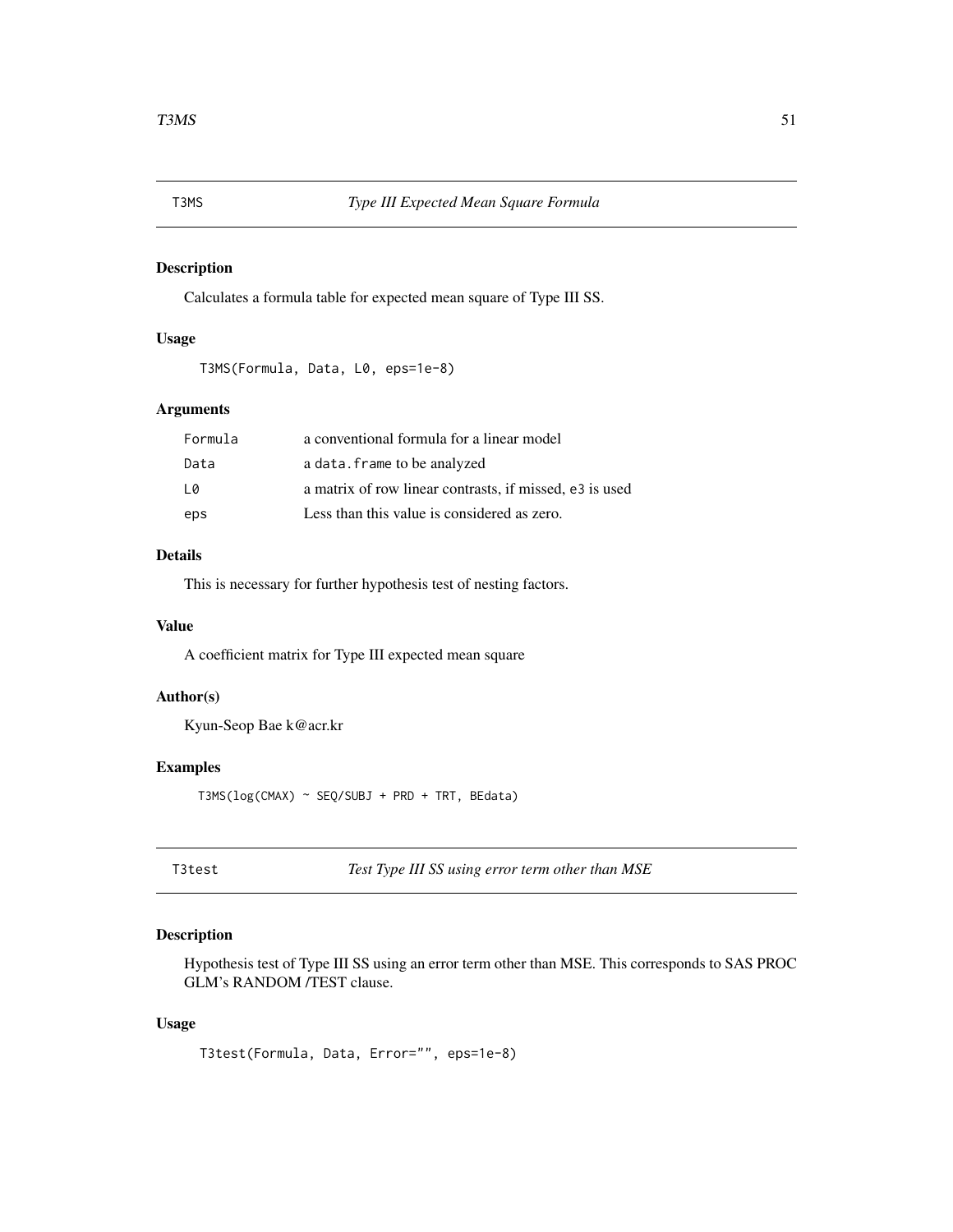### <span id="page-51-0"></span>Arguments

| Formula | a conventional formula for a linear model                                    |
|---------|------------------------------------------------------------------------------|
| Data    | a data. frame to be analyzed                                                 |
| Error   | an error term. Term name should be exactly same one listed the ANOVA output. |
| eps     | Less than this value is considered as zero.                                  |

### Details

It tests a factor of type III SS using some other term as an error term. Here the error term should not be MSE.

#### Value

Returns one or more ANOVA table(s) of type III SS.

### Author(s)

Kyun-Seop Bae k@acr.kr

### Examples

T3test(log(CMAX) ~ SEQ/SUBJ + PRD + TRT, BEdata, "SEQ:SUBJ")

trimmedMean *Trimmed Mean*

### Description

Trimmed mean wrapping mean function .

#### Usage

trimmedMean(x, Trim=0.05)

### Arguments

|      | a vector of numerics                 |
|------|--------------------------------------|
| Trim | trimming proportion. Default is 0.05 |

### Details

It removes NA in the input vector.

#### Value

The value of trimmed mean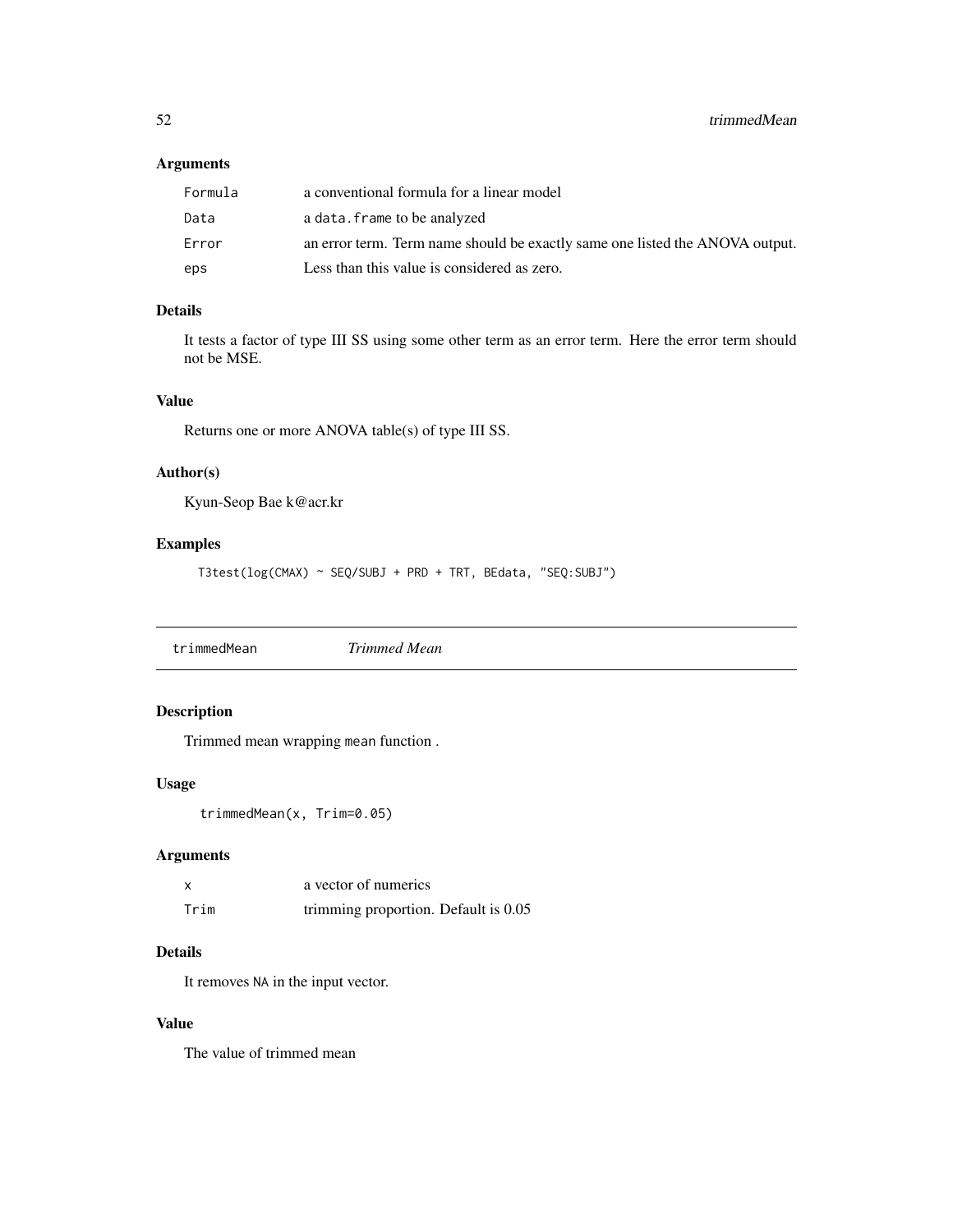#### <span id="page-52-0"></span> $tsum$  53

#### Author(s)

Kyun-Seop Bae k@acr.kr

<span id="page-52-1"></span>tsum *Table Summary*

#### Description

Summarize a continuous dependent variable with or without independent variables.

#### Usage

```
tsum(Formula=NULL, Data=NULL, ColNames=NULL, MaxLevel=30, ...)
```
#### Arguments

| Formula  | a conventional formula                                  |
|----------|---------------------------------------------------------|
| Data     | a data frame or a matrix                                |
| ColNames | If there is no Formula, this will be used.              |
| MaxLevel | More than this will not be handled.                     |
|          | arguments to be passed to tsum0, tsum1, tsum2, or tsum3 |

### Details

A convenient summarization function for a continuous variable. This is a wrapper function to tsum0, tsum1, tsum2, or tsum3.

### Value

A data.frame of descriptive summarization values.

### Author(s)

Kyun-Seop Bae k@acr.kr

### See Also

[tsum0](#page-53-1), [tsum1](#page-54-1), [tsum2](#page-55-1), [tsum3](#page-56-1)

```
tsum(lh)
t(tsum(CO2))
t(tsum(uptake ~ Treatment, CO2))
tsum(uptake ~ Type + Treatment, CO2)
print(tsum(uptake ~ cone + Type + Treatment, CO2), digits=3)
```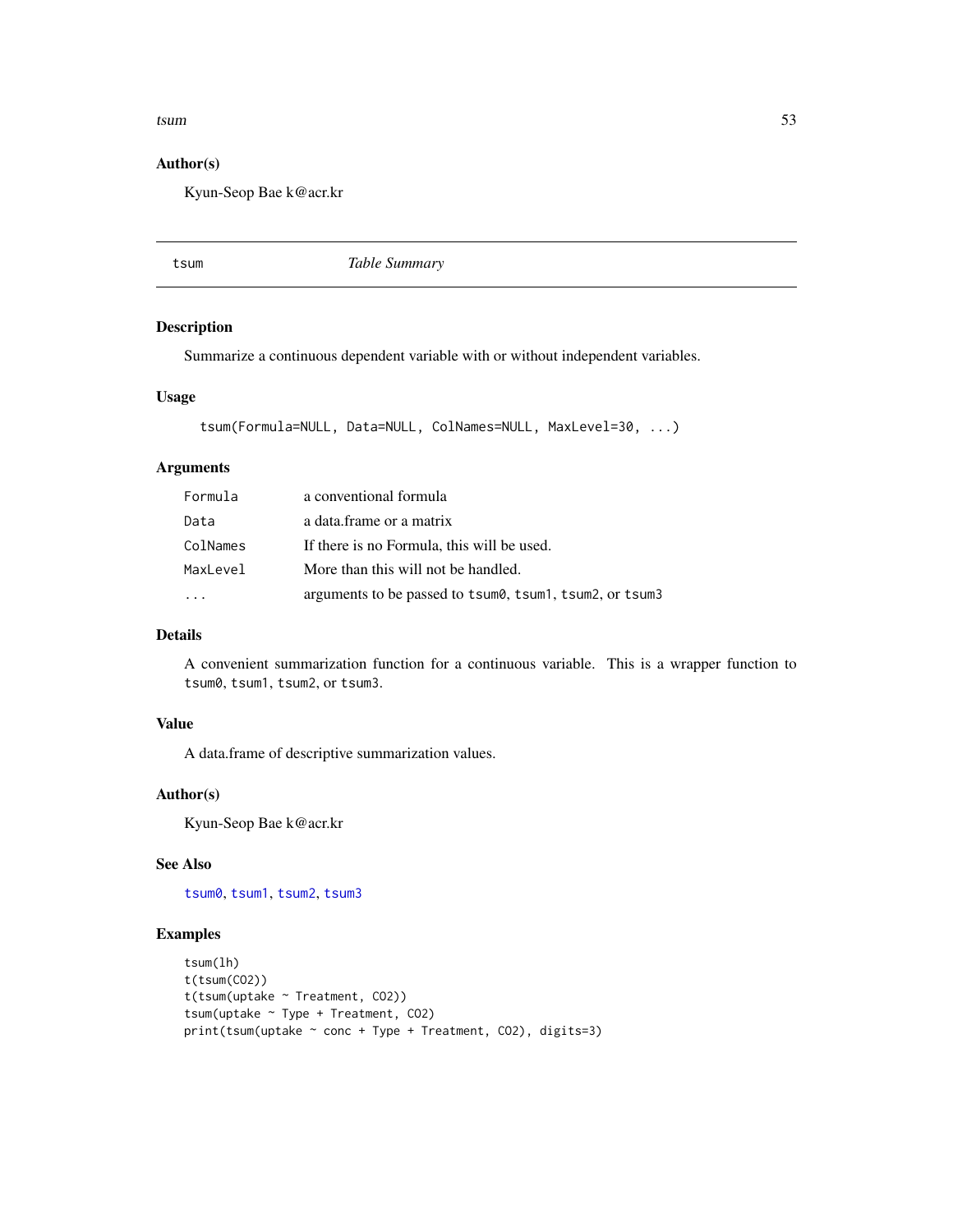<span id="page-53-1"></span><span id="page-53-0"></span>

Summarize a continuous dependent(y) variable without any independent(x) variable.

### Usage

```
tsum0(d, y, e=c("Mean", "SD", "N"), repl=list(c("length"), c("n")))
```
### Arguments

| d    | a data. frame or matrix with colnames                                                                            |
|------|------------------------------------------------------------------------------------------------------------------|
| V    | y variable name, a continuous variable                                                                           |
| e    | a vector of summarize function names                                                                             |
| repl | list of strings to replace after summarize. Length of list should be 2, and both<br>should have the same length. |

### Details

A convenient summarization function for a continuous variable.

### Value

A vector of summarized values

#### Author(s)

Kyun-Seop Bae k@acr.kr

#### See Also

[tsum](#page-52-1), [tsum1](#page-54-1), [tsum2](#page-55-1), [tsum3](#page-56-1)

```
tsum0(CO2, "uptake")
tsum0(CO2, "uptake", repl=list(c("mean", "length"), c("Mean", "n")))
```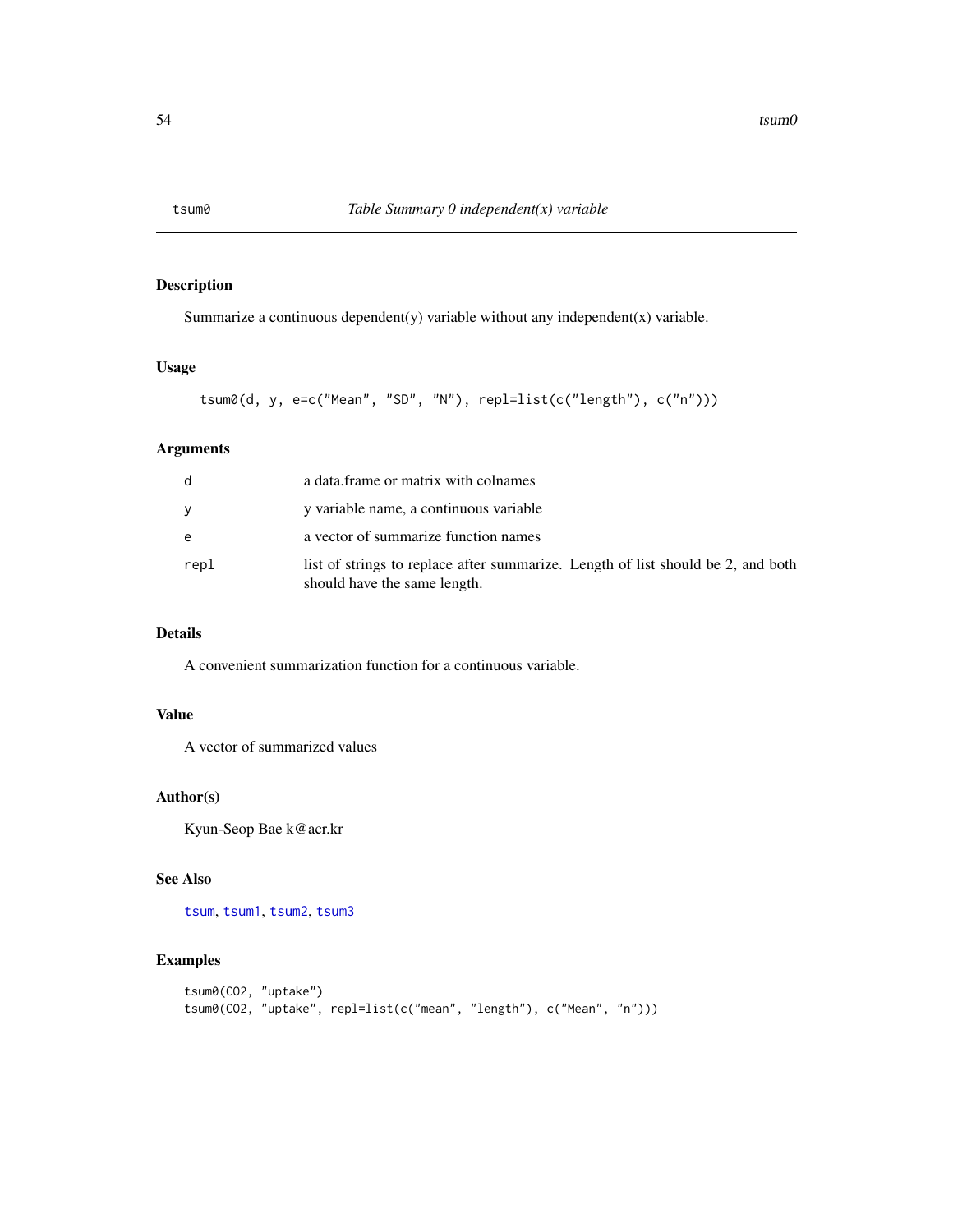<span id="page-54-1"></span><span id="page-54-0"></span>Summarize a continuous dependent(y) variable with one independent(x) variable.

#### Usage

tsum1(d, y, u, e=c("Mean", "SD", "N"), ou="", repl=list(c("length"), ("n")))

#### Arguments

| d    | a data.frame or matrix with colnames                                                                             |
|------|------------------------------------------------------------------------------------------------------------------|
| У    | y variable name, a continuous variable                                                                           |
| u    | x variable name, upper side variable                                                                             |
| e    | a vector of summarize function names                                                                             |
| ou   | order of levels of upper side x variable                                                                         |
| repl | list of strings to replace after summarize. Length of list should be 2, and both<br>should have the same length. |

### Details

A convenient summarization function for a continuous variable with one x varaible.

#### Value

A data.frame of summarized values. Row names are from e names. Column names are from the levels of x variable.

### Author(s)

Kyun-Seop Bae k@acr.kr

### See Also

[tsum](#page-52-1), [tsum0](#page-53-1), [tsum2](#page-55-1), [tsum3](#page-56-1)

```
tsum1(CO2, "uptake", "Treatment")
tsum1(CO2, "uptake", "Treatment",
     e=c("mean", "median", "sd", "min", "max", "length"),
     ou=c("chilled", "nonchilled"),
     repl=list(c("median", "length"), c("med", "n")))
```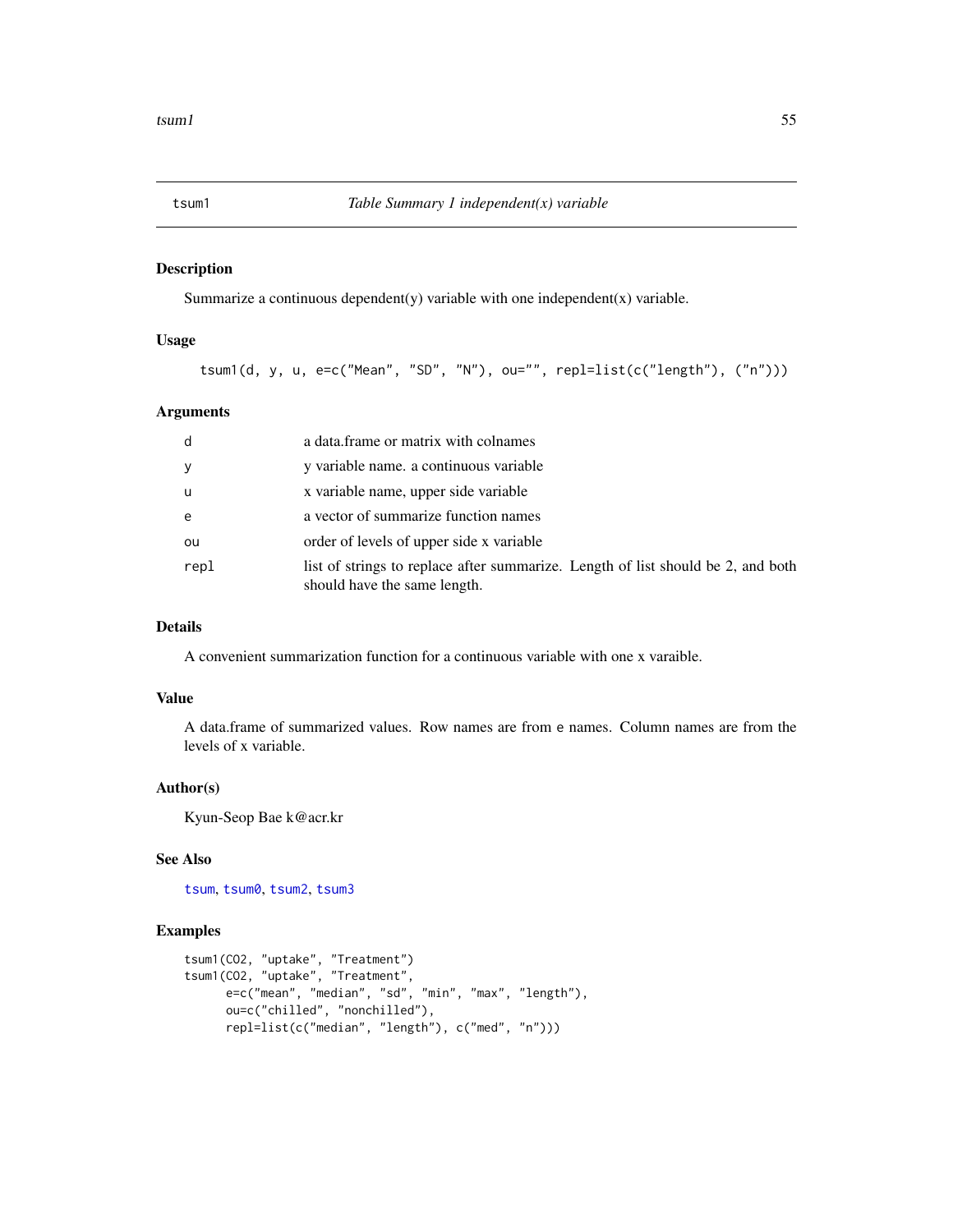<span id="page-55-1"></span><span id="page-55-0"></span>Summarize a continuous dependent(y) variable with two independent(x) variables.

### Usage

```
tsum2(d, y, l, u, e=c("Mean", "SD", "N"), h=NULL, ol="", ou="", rm.dup=TRUE,
     repl=list(c("length"), c("n")))
```
#### Arguments

| d        | a data. frame or matrix with colnames                                                                            |
|----------|------------------------------------------------------------------------------------------------------------------|
| y        | y variable name, a continuous variable                                                                           |
|          | x variable name to be shown on the left side                                                                     |
| <b>u</b> | x variable name to be shown on the upper side                                                                    |
| e        | a vector of summarize function names                                                                             |
| h        | a vector of summarize function names for the horizontal subgroup. If NULL, it<br>becomes same to e argument.     |
| οl       | order of levels of left side x variable                                                                          |
| ou       | order of levels of upper side x variable                                                                         |
| rm.dup   | if TRUE, duplicated name of levels are specified on the first occurrence only.                                   |
| repl     | list of strings to replace after summarize. Length of list should be 2, and both<br>should have the same length. |

### Details

A convenient summarization function for a continuous variable with two x varaibles; one on the left side, the other on the upper side.

### Value

A data.frame of summarized values. Column names are from the levels of u. Row names are basically from the levels of l.

#### Author(s)

Kyun-Seop Bae k@acr.kr

### See Also

[tsum](#page-52-1), [tsum0](#page-53-1), [tsum1](#page-54-1), [tsum3](#page-56-1)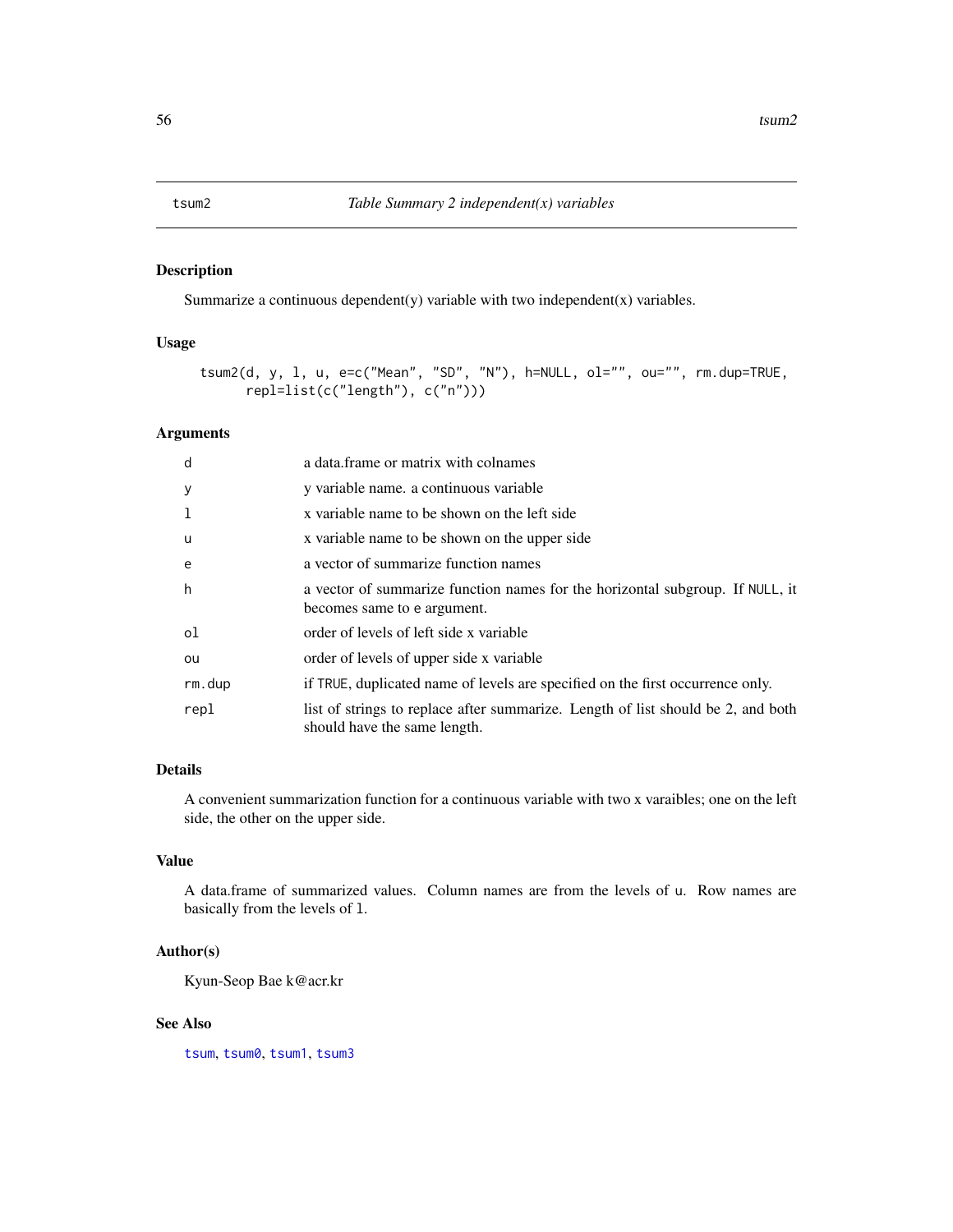#### <span id="page-56-0"></span> $tsum3$  57

#### Examples

```
tsum2(CO2, "uptake", "Type", "Treatment")
tsum2(CO2, "uptake", "Type", "conc")
tsum2(CO2, "uptake", "Type", "Treatment",
     e=c("mean", "median", "sd", "min", "max", "length"),
     ou=c("chilled", "nonchilled"),
     repl=list(c("median", "length"), c("med", "n")))
```
<span id="page-56-1"></span>tsum3 *Table Summary 3 independent(x) variables*

### Description

Summarize a continuous dependent $(y)$  variable with three independent $(x)$  variables.

#### Usage

```
tsum3(d, y, l, u, e=c("Mean", "SD", "N"), h=NULL, ol1="", ol2="", ou="",
     rm.dup=TRUE, repl=list(c("length"), c("n")))
```
### Arguments

| d               | a data frame or matrix with colnames                                                                             |
|-----------------|------------------------------------------------------------------------------------------------------------------|
| y               | y variable name, a continuous variable                                                                           |
| 1               | a vector of two x variable name to be shown on the left side. The length should                                  |
|                 | be 2.                                                                                                            |
| <b>u</b>        | x variable name to be shown on the upper side                                                                    |
| e               | a vector of summarize function names                                                                             |
| h               | a list of two vectors of summarize function names for the first and second hori-                                 |
|                 | zontal subgroups. If NULL, it becomes same to e argument.                                                        |
| ol1             | order of levels of 1st left side x variable                                                                      |
| 0 <sup>12</sup> | order of levels of 2nd left side x variable                                                                      |
| ou              | order of levels of upper side x variable                                                                         |
| rm.dup          | if TRUE, duplicated name of levels are specified on the first occurrence only.                                   |
| repl            | list of strings to replace after summarize. Length of list should be 2, and both<br>should have the same length. |

### Details

A convenient summarization function for a continuous variable with three x varaibles; two on the left side, the other on the upper side.

#### Value

A data.frame of summarized values. Column names are from the levels of u. Row names are basically from the levels of l.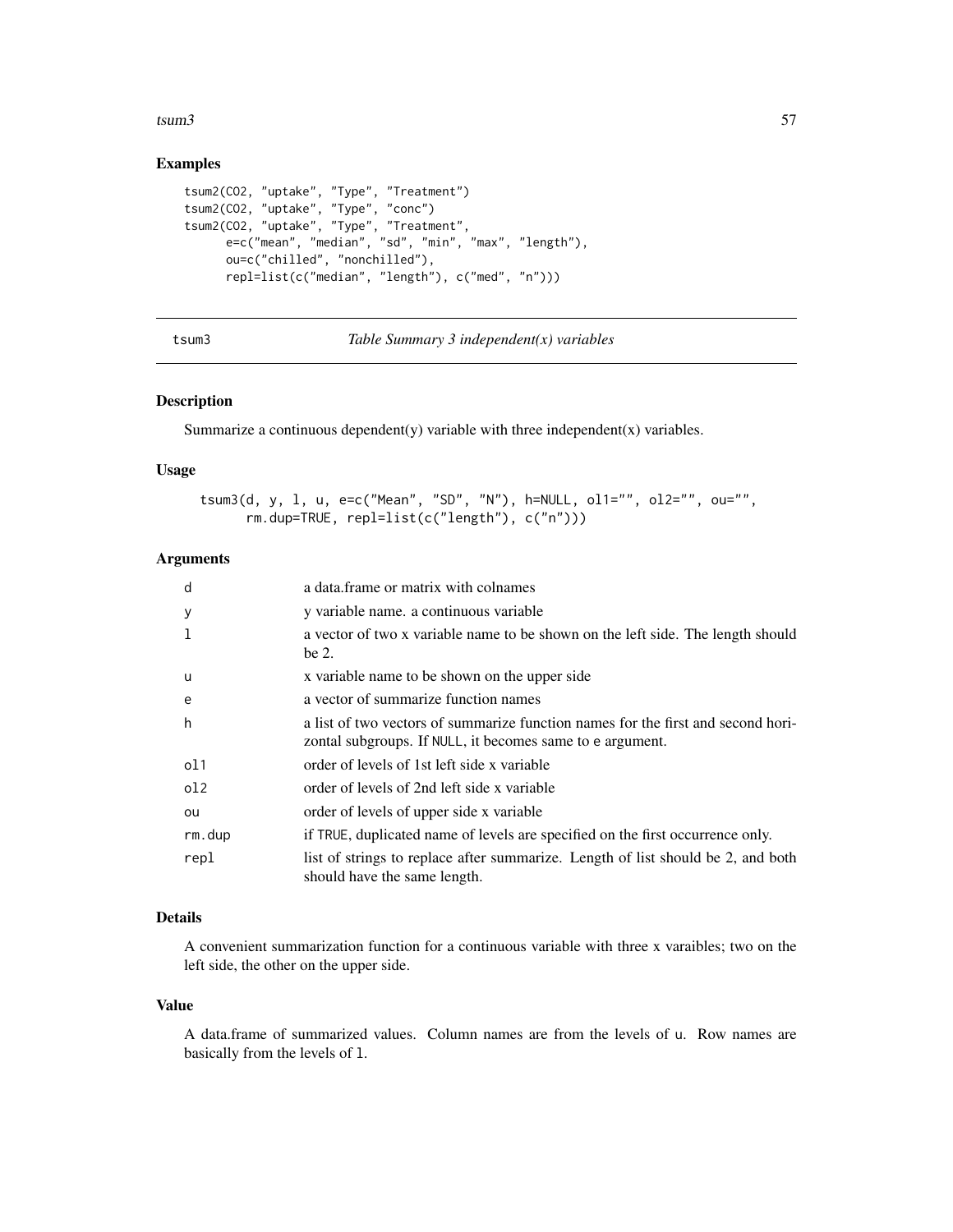### <span id="page-57-0"></span>Author(s)

Kyun-Seop Bae k@acr.kr

### See Also

[tsum](#page-52-1), [tsum0](#page-53-1), [tsum1](#page-54-1), [tsum2](#page-55-1)

### Examples

```
tsum3(CO2, "uptake", c("Type", "Treatment"), "conc")
tsum3(CO2, "uptake", c("Type", "Treatment"), "conc",
      e=c("mean", "median", "sd", "min", "max", "length"),
      h=list(c("mean", "sd", "length"), c("mean", "length")),
      ol2=c("chilled", "nonchilled"),
     repl=list(c("median", "length"), c("med", "n")))
```
<span id="page-57-1"></span>

### UCL *Upper Confidence Limit*

#### Description

The estimate of the upper bound of confidence limit using t-distribution

### Usage

UCL(x, conf.level=0.95)

### Arguments

| X          | a vector of numerics |
|------------|----------------------|
| conf.level | confidence level     |

#### Details

It removes NA in the input vector.

#### Value

The estimate of the upper bound of confidence limit using t-distribution

### Author(s)

Kyun-Seop Bae k@acr.kr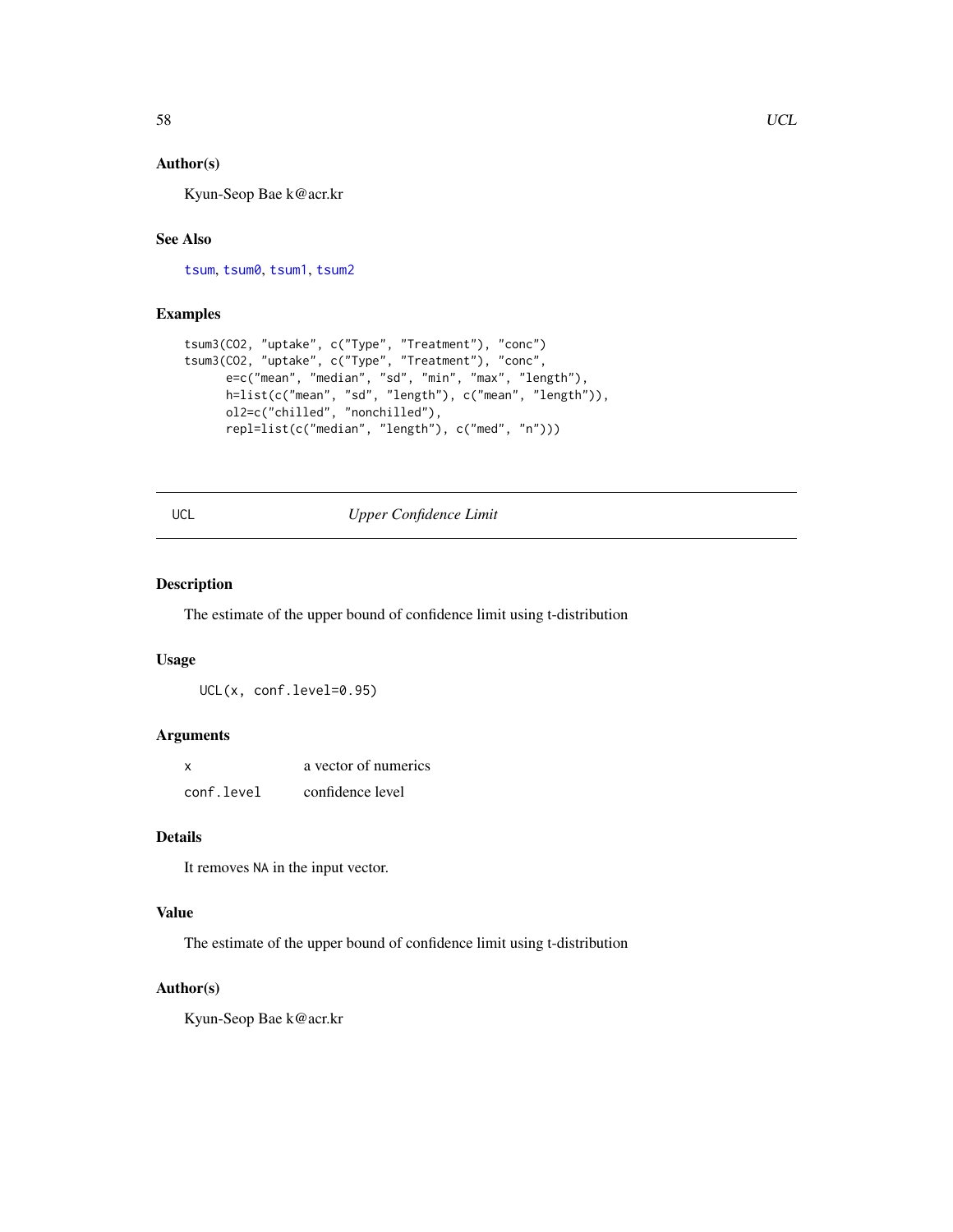<span id="page-58-0"></span>

Returns descriptive statistics of a numeric vector.

### Usage

 $UNIV(x, conf.level = 0.95)$ 

### Arguments

| x          | a numeric vector                      |
|------------|---------------------------------------|
| conf.level | confidence level for confidence limit |

### Details

A convenient and comprehensive descriptive statistics. NA is removed during the calculation. This is similar to SAS PROC UNIVARIATE.

### Value

| nAll           | count of all element in the input vector                           |
|----------------|--------------------------------------------------------------------|
| nNA            | count of NA element                                                |
| nFinite        | count of finite numbers                                            |
| Mean           | mean excluding NA                                                  |
| <b>SD</b>      | standard deviation excluding NA                                    |
| <b>CV</b>      | coefficient of variation in percent                                |
| <b>SEM</b>     | standard error of the sample mean, sample mean divided by nFinite  |
|                | LowerConfLimit lower confidence limit of given confidence interval |
|                | UpperConfLimit upper confidence limit of given confidence interval |
| TrimmedMean    | trimmed mean with trimming 1 - confidence level                    |
| Min            | minimum value                                                      |
| Q1             | first quartile value                                               |
| Median         | median value                                                       |
| Q <sub>3</sub> | third quartile value                                               |
| Max            | maximum value                                                      |
| Range          | range of finite numbers. maximum - minimum                         |
| Skewness       | skewness                                                           |
| SkewnessSE     | standard error of skewness                                         |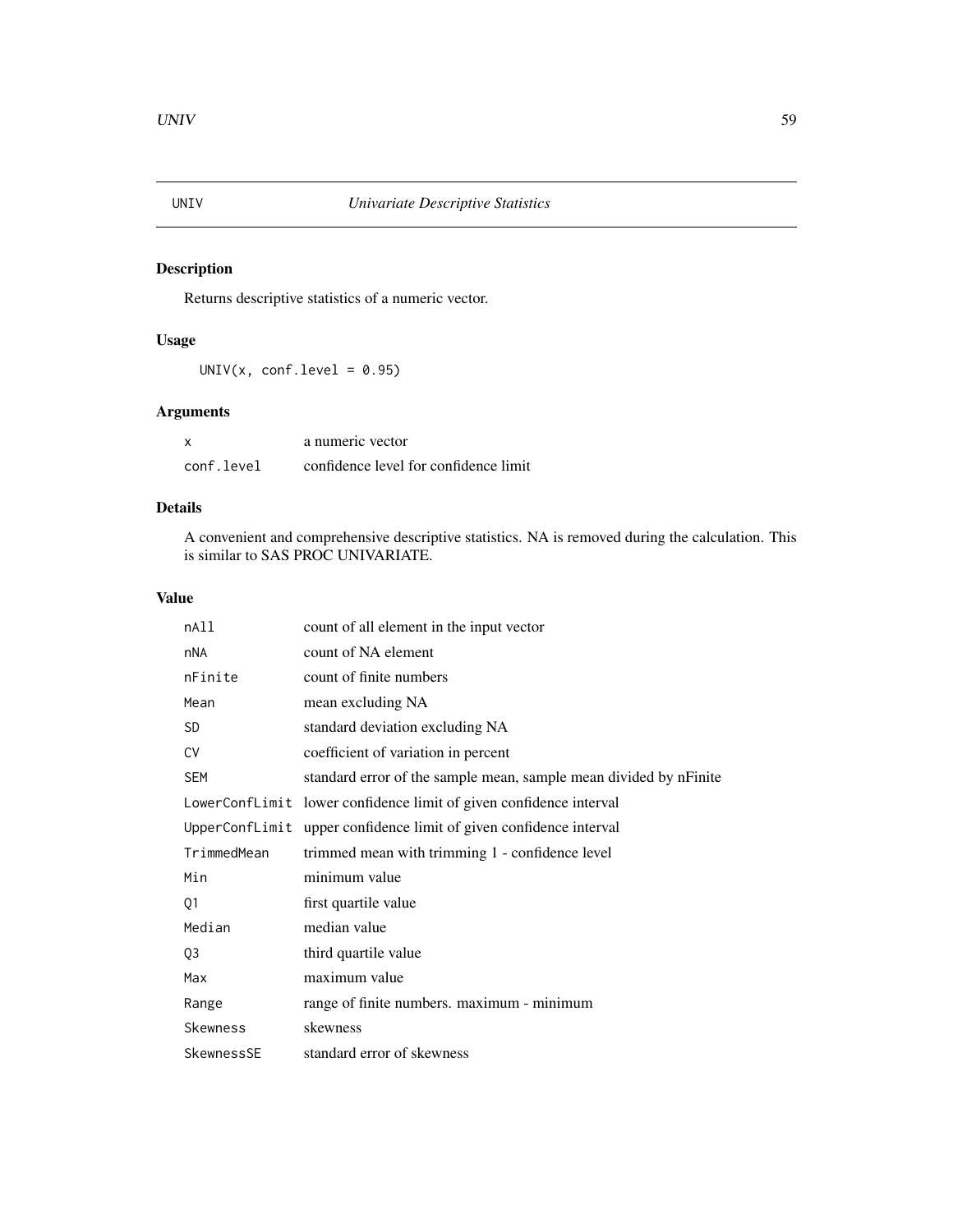| Kurtosis      | kurtosis                                                                                                |
|---------------|---------------------------------------------------------------------------------------------------------|
| KurtosisSE    | <b>kurtosis</b>                                                                                         |
| GeometricMean | geometric mean, calculated only when all given values are positive.                                     |
| GeometricCV   | geometric coefficient of variation in percent, calculated only when all given val-<br>ues are positive. |

### Author(s)

Kyun-Seop Bae k@acr.kr

### Examples

UNIV(lh)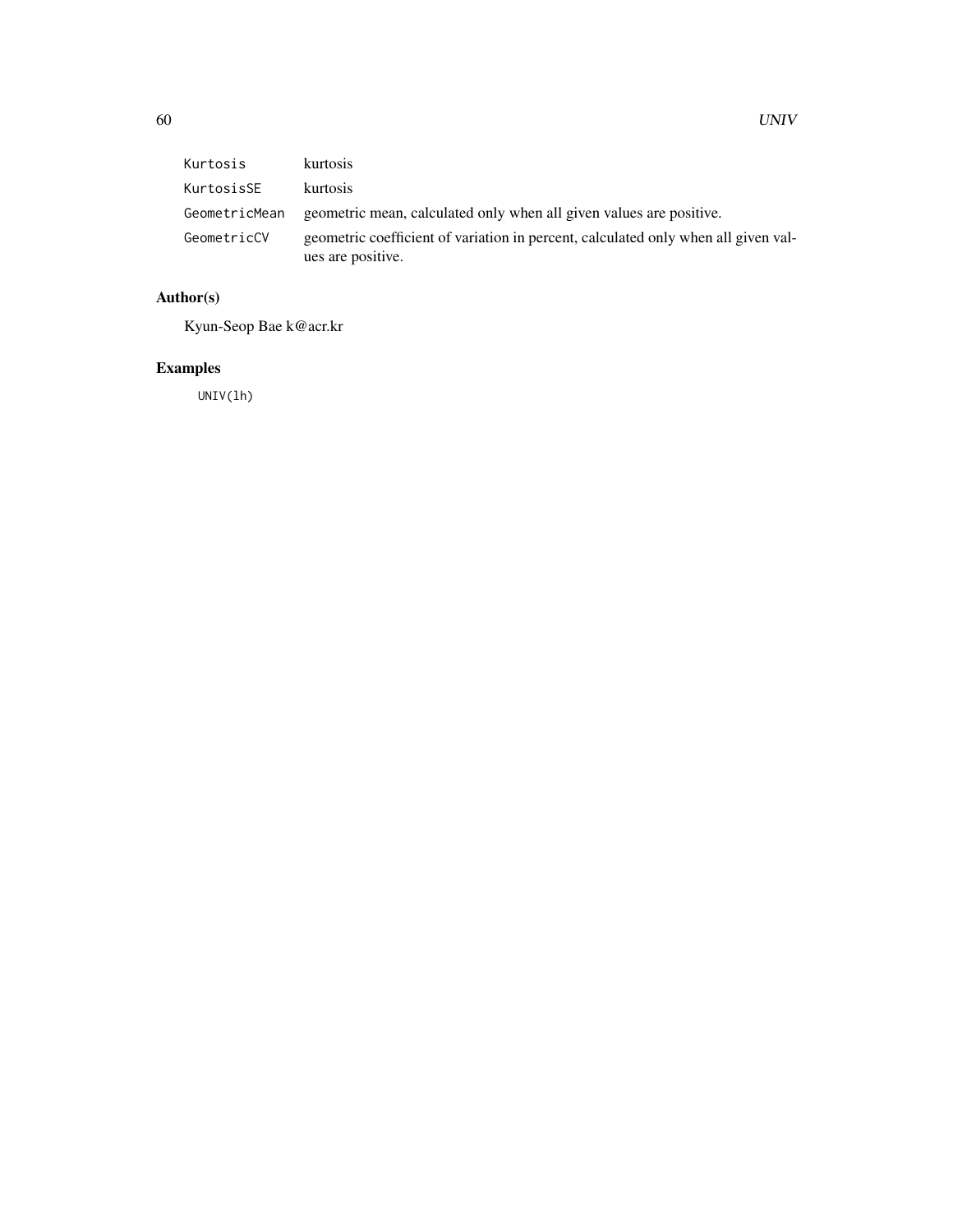# <span id="page-60-0"></span>Index

∗ Descriptive Statistics UNIV , [59](#page-58-0) ∗ Table Summary tsum , [53](#page-52-0) tsum0 , [54](#page-53-0) tsum1 , [55](#page-54-0) tsum2 , [56](#page-55-0) tsum3 , [57](#page-56-0) ∗ datasets BEdata, <mark>[8](#page-7-0)</mark> af , [4](#page-3-0) aov1 , [5](#page-4-0) aov2 , [6](#page-5-0) aov3 , [7](#page-6-0) BEdata, <mark>[8](#page-7-0)</mark> bk , [8](#page-7-0) BY , [10](#page-9-0) CIest , [11](#page-10-0) Coll , [12](#page-11-0) CONTR , [13](#page-12-0) , *[15](#page-14-0)* Cor.test, [14](#page-13-0) cSS , *[13](#page-12-0)* , [15](#page-14-0) CV , [16](#page-15-0) Diffogram , [16](#page-15-0) , *[34](#page-33-0)* , *[42](#page-41-0)* e1 , [17](#page-16-0) e2 , [18](#page-17-0) e3 , [19](#page-18-0) EMS , [19](#page-18-0) est , [20](#page-19-0) , *[22](#page-21-0)* ESTM , *[21](#page-20-0)* , [21](#page-20-0) estmb , [22](#page-21-0) ESTMIMATE *(*ESTM *)* , [21](#page-20-0) G2SWEEP , *[23](#page-22-0)* , [23](#page-22-0) geoCV , [24](#page-23-0) , *[26](#page-25-0)* geoMean , [25](#page-24-0)

GLM , [26](#page-25-0) is.cor , [27](#page-26-0) Kurtosis , [28](#page-27-0) , *[29](#page-28-0)* KurtosisSE , *[28](#page-27-0)* , [28](#page-27-0) LCL , [29](#page-28-0) lfit , *[24](#page-23-0)* , [30](#page-29-0) , *[50](#page-49-0)* lr , [31](#page-30-0) , *[44](#page-43-0)* lr0 , [32](#page-31-0) LSM , *[17](#page-16-0)* , [33](#page-32-0) , *[42](#page-41-0)* Max , [34](#page-33-0) Mean , [35](#page-34-0) Median, [35](#page-34-0) Min, [36](#page-35-0) ModelMatrix , *[24](#page-23-0)* , *[30](#page-29-0)* , [37](#page-36-0) , *[50](#page-49-0)* N , [38](#page-37-0) pB , [38](#page-37-0) Pcor.test, [39](#page-38-0) pD , [40](#page-39-0) PDIFF , *[17](#page-16-0)* , *[21](#page-20-0)* , *[34](#page-33-0)* , [41](#page-40-0) QuartileRange , [42](#page-41-0) Range, [43](#page-42-0) REG, [43](#page-42-0) regD , [45](#page-44-0) sasLM *(*sasLM-package *)* , [3](#page-2-0) sasLM-package, [3](#page-2-0) satt , [46](#page-45-0) SD , [46](#page-45-0) SEM , [47](#page-46-0) Skewness , [48](#page-47-0) , *[49](#page-48-0)* SkewnessSE , *[48](#page-47-0)* , [48](#page-47-0) SLICE , [49](#page-48-0) SS , [50](#page-49-0)